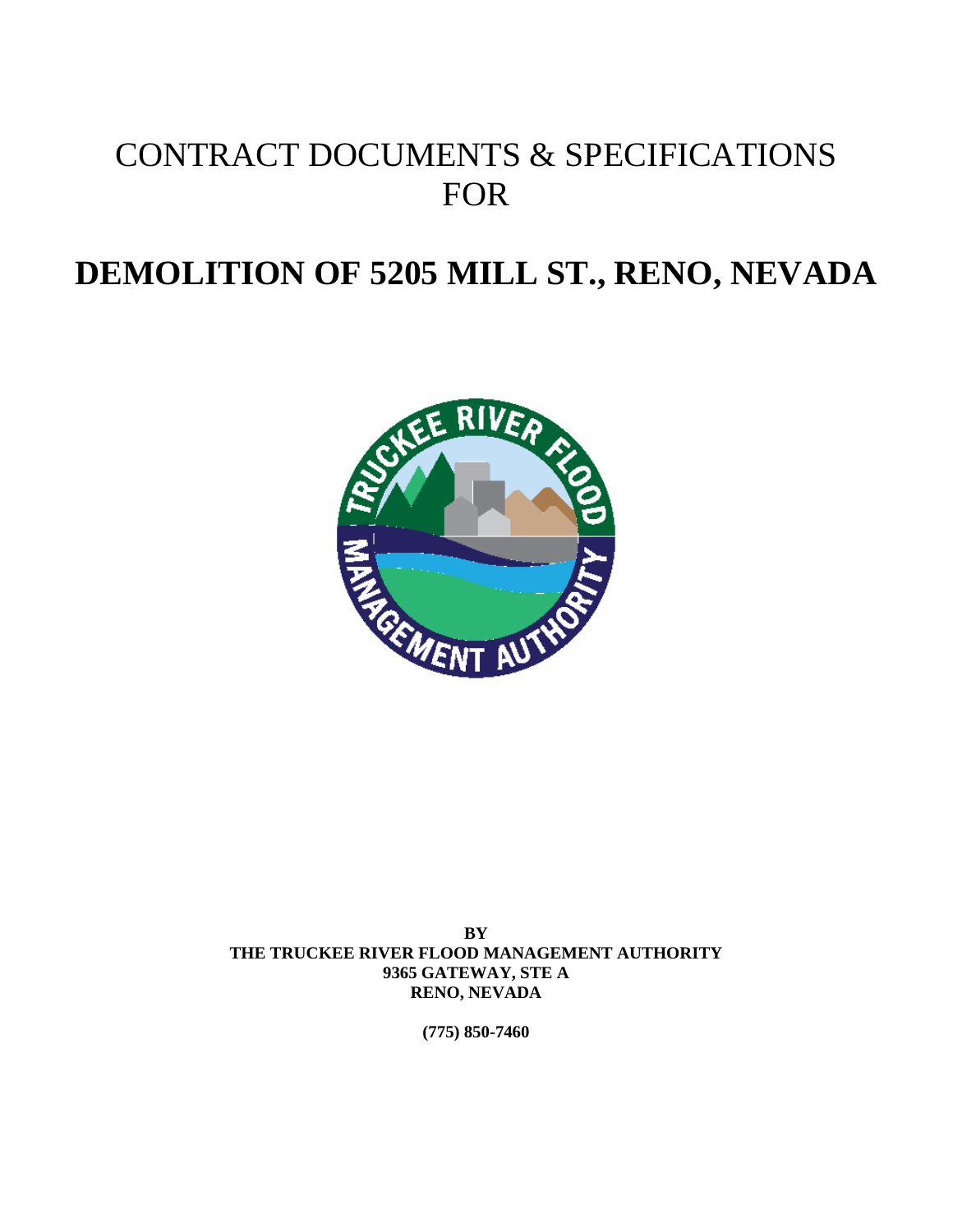# **INDEX**

# **Bidding Requirements**

# **Contracting Requirements**

# **Division 1 - General Provisions**

| <b>Attachments:</b> |  |
|---------------------|--|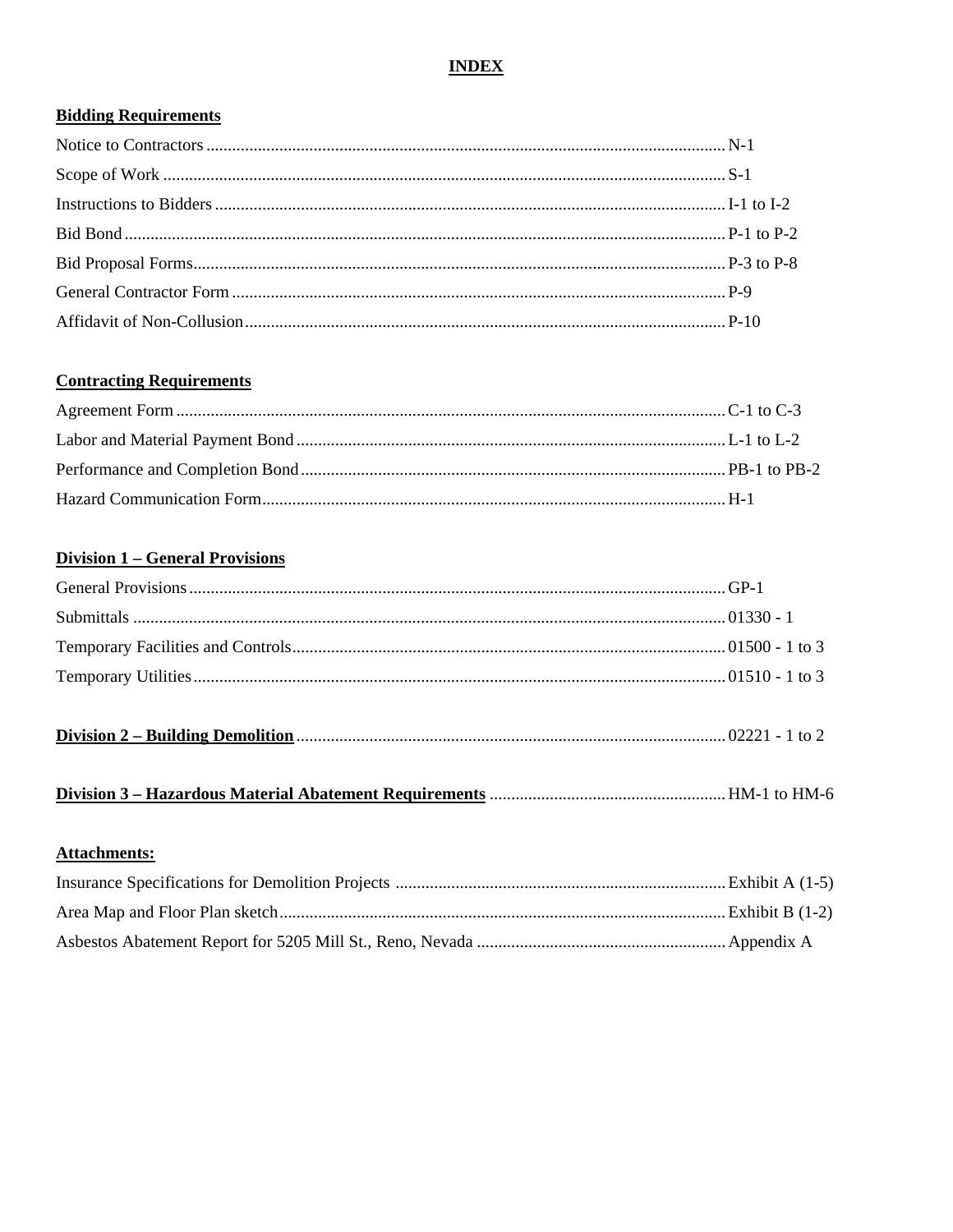# **NOTICE TO CONTRACTORS**

- 1. Sealed proposals will be received in the Office of the Truckee River Flood Management Authority (TRFMA) at 9635 Gateway Suite A, Reno, Nevada, 89521 until **11:00 a.m.** on Wednesday, **MAY 3, 2017** for the **"DEMOLITION OF 5205 MILL ST., RENO, NEVADA"**. To be acknowledged as received proposals must be stamped by a representative of the Flood Project. Such sealed proposals will be opened publicly at 11:05 a.m. the same day in the Tahoe Conference Room, in the Truckee River Flood Management Project at 9635 Gateway, Suite A, Reno, Nevada. The Board of the TRFMA may consider award of the contract at a subsequently regularly scheduled meeting. **A MANDATORY PRE-BID CONFERENCE AND SITE VISIT FOR 5205 MILL ST., WILL BE CONDUCTED ON FRIDAY, April 28, 2017, AT 1:00 P.M. AT THE PROJECT SITE (5205 MILL ST.).** (If a representative from the prime contractor cannot attend the mandatory pre-bid meeting then the representative shall set up other arrangements with the TRFMA project manager prior to the pre-bid mandatory meeting.)
- 2. All proposals shall be made on the blank form of proposal attached to these Specifications and shall be enclosed and sealed in an envelope which is addressed to the Truckee River Flood Management Authority at 9635 Gateway, Suite A, Reno, Nevada, 89521 and marked **"DEMOLITION OF 5205 MILL ST., RENO, NEVADA"**.
- 3. No proposal will be considered unless accompanied by cashier's check, certified check, or bid bond in an amount equal to five percent (5%) of the bid, made payable to the Truckee River Flood Management Authority as provided for in the General Provisions.
- 4. Project Contract Documents may be secured via the TRFMA Project Website at http://truckeeflood.us by prospective bidders holding a valid Nevada State Contractor's License for the type of work specified herein. All listed subcontractors must also be licensed to do the type of work specified. Construction Documents and plans, for the project will also be available for purchase in complete sets only to Prime contractor and / or Sub-Trade contractor at Rev 3 Imaging, 3515 Airway Drive, Suite 203, Reno, NV 89511 or Sierra Document Management at www.SDMPlans.com. Documents can be purchased for the cost of printing. Plans, Drawings, and Specifications will be available for *inspection only* at Sierra Contractor's Source, 860 Maestro Dr, Suite B, Reno, Nevada, 89511.
- 5. The work to be performed under this Agreement shall be completed within the time frame as noted in the SCOPE OF WORK. Following receipt of written notifications of contract award, the contractor shall execute and return the Agreement within ten (10) calendar days. The work under the contract shall then be prosecuted diligently upon receipt of the Notice to Proceed from TRFMA.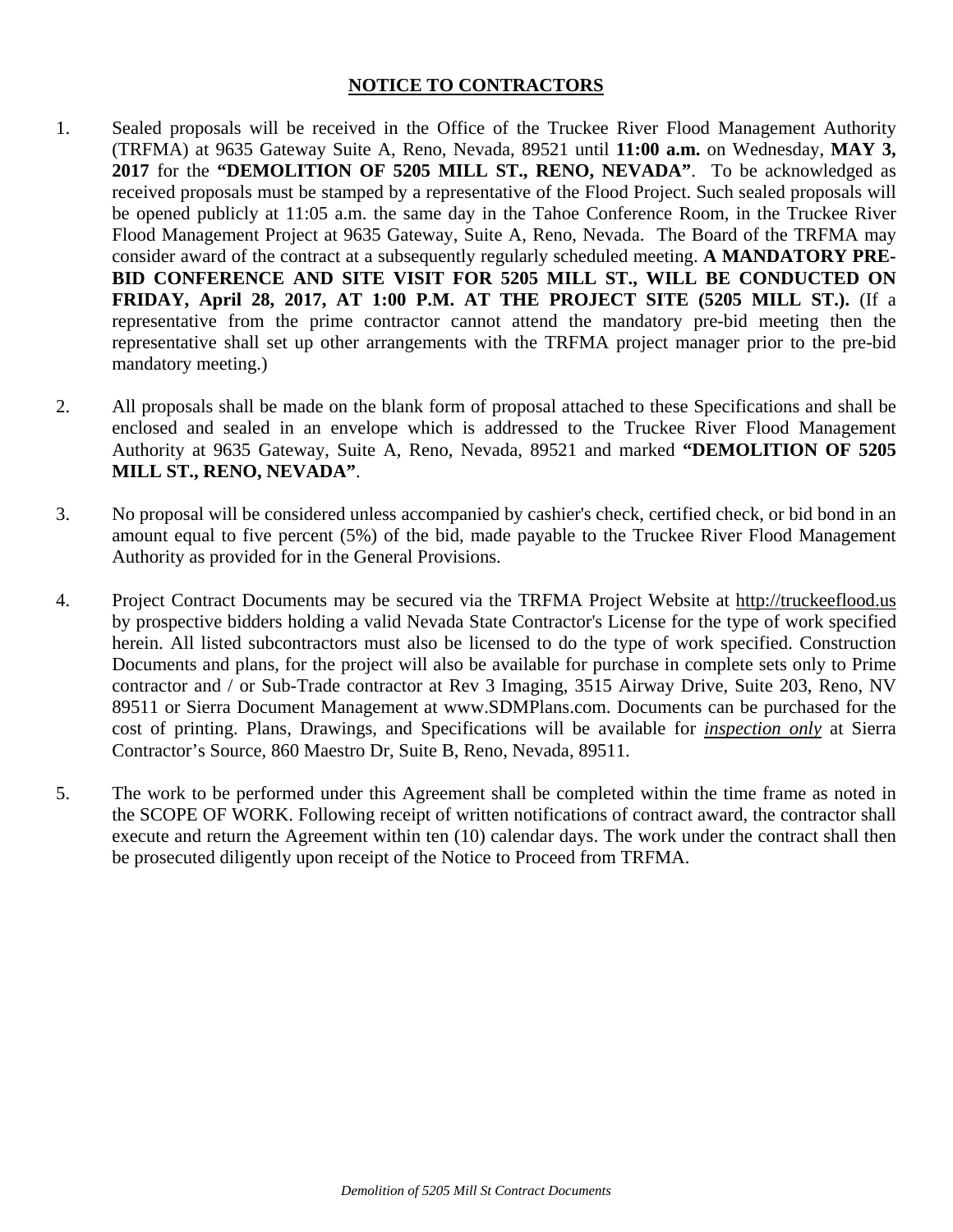#### N-1 **SCOPE OF WORK**

#### **DEMOLITION OF 5205 MILL ST., RENO, NEVADA**

The Contractor shall furnish all labor, materials, services, permits, equipment, utility and transportation services required and necessary for the removal, transportation and disposal of all materials. This is a lump sum project and will be paid based upon monthly invoice(s) received as each corresponding bid item(s) is (/are) completed.

The Contractor is solely responsible for preparing all necessary regulatory notifications. TRFMA will provide prospective bidders the opportunity to access the site during the bidding period at the pre-bid meeting. Additional access will be available upon 2 working day request to the TRFMA Project Manager at the TRFMA Project Manager's discretion.

The Contractor shall be responsible for field verifying all conditions and quantities that may affect his work prior to bidding the project.

The general work items include, but are not limited to:

- 1. Demolition and removal of the entire structure and appurtenances on the property to grade level with no remaining safety issues present once completed (ie. the at grade slabs shall remain with all corresponding protrusions properly cut and patched at grade level as to eliminate any hazards). Please note: the landscape area at the front of the building shall remain with the water line capped just beyond any necessary irrigation.
- 2. Asbestos Abatement (See attached Asbestos Abatement Appendix for more information)
	- A. Soffit Surfacing (texture)
	- B. Joint Compound
	- C. Sheet Flooring (tile)
	- D. Floor Tile Mastic

No drawing has been developed to specifically show all of the work under this contract. A copy of the Site Map and a plan showing the rough layout of the structure is included at the end of this section for the contractor's use for familiarization with the project. Any additional plans or drawing details required for construction applications or permits shall be developed and provided by the contractor as part of the permitting process.

The proposal shall include the costs of all required permits and requirements of the permits, including but not limited to monitoring services, containment, personnel protection and dust control. Due to the proximity to the Truckee River, application of water will be monitored to prevent discharge to the waters of the State of Nevada or to a drainage way that leads thereto. This specifically includes the Pioneer Ditch which is adjacent to the site and will be shown at the mandatory Pre Bid Meeting.

This project is to be completed in **Ninety (90) calendar days** or less from the date of the Notice To Proceed. This will include a period of 10 calendar days of down time upon completion of Asbestos Abatement and clearance of related materials. The 10 calendar day down time will be dedicated to coordination with TRFMA Project Manager approved Emergency Management Agencies and use of the building for training purposes which may involve minor destructive exercises. Minor destructive exercises will consist of typically non structural breaches in walls or ceilings of a few square feet for fire rescue training or SWAT training. At the request of the contractor and with merited reasoning additional extensions for project completion to accommodate such training exercises may be given at the TRFMA Project Manager's discretion.

Any questions concerning this project should be directed to the TRFMA Project Manager, Eric Scheetz, Truckee River Flood Management Authority, telephone (775) 850-7473 fax: (775) 851-8568. Please note: Requests for information and responses may be documented and distributed to all prospective bidders.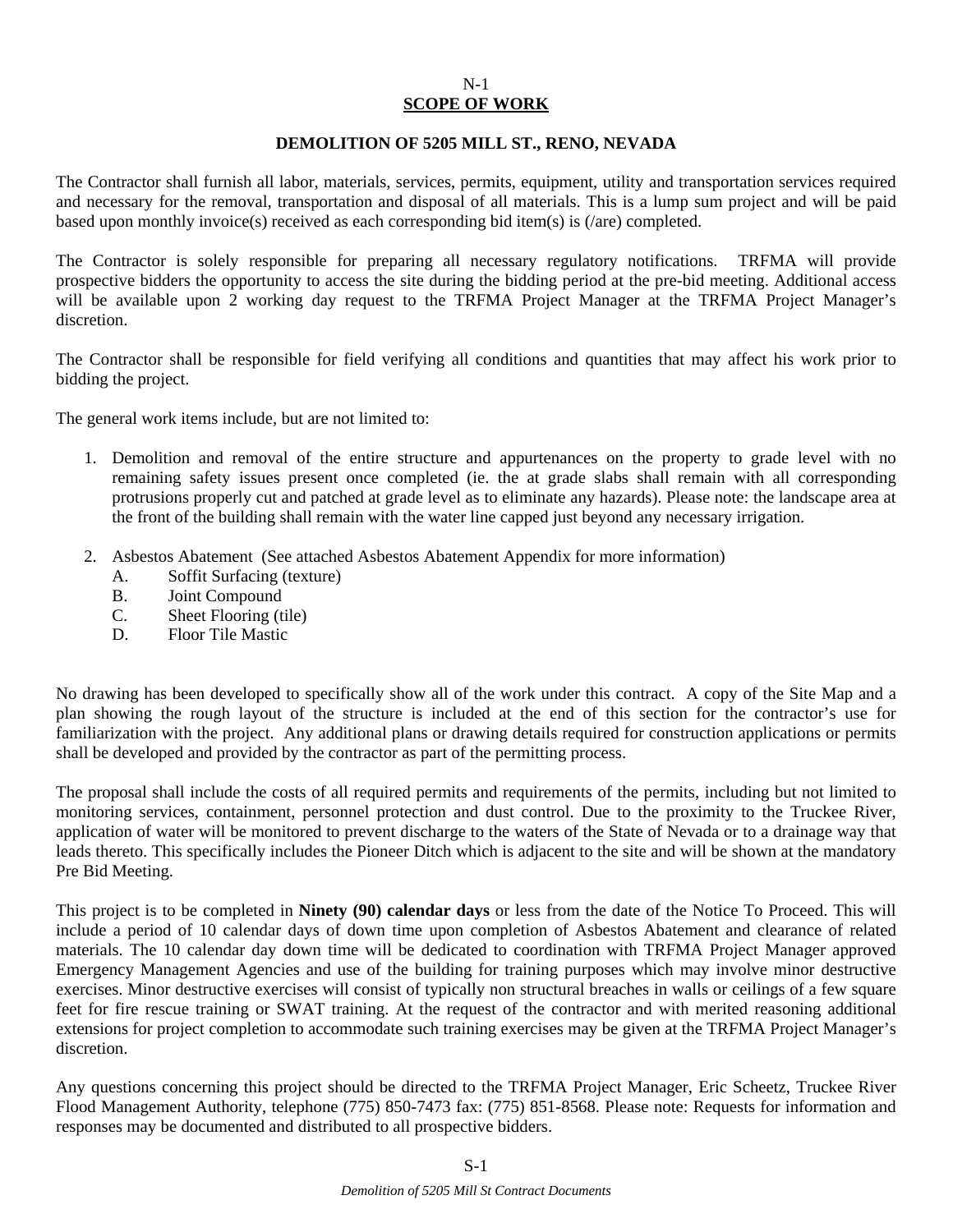## **INSTRUCTIONS TO BIDDERS**

Proposals, to be entitled for consideration, must be made in accordance with the following instructions:

- 1. Proposals shall be made on the form provided in these Specifications, and all applicable blank spaces in the form shall be filled; numbers for item bid shall be stated both in writing and in figures; the signatures of all persons shall be in longhand; and the completed form shall be without interlineation, alteration or erasure. The form shall be enclosed and sealed in an envelope which is to be marked "**DEMOLITION OF 5205 MILL ST., RENO, NEVADA**," and it shall be addressed to the Truckee River Flood Project, 9635 Gateway, Suite A, Reno, Nevada 89521.
- 2. Proposals shall not contain any recapitulation of the work to be done. No oral, telegraphic or telephonic proposals or modifications will be considered.
- 3. Bids will be accepted only on the complete project as outlined in the Scope of Work. No partial bids will be accepted.
- 4. Bidder shall visit the site and know all requirements of work within these specifications to his/her satisfaction before submitting a bid.
- 5. Should a bidder find discrepancies in, or omissions from, the drawings or documents, or should he be in doubt as to their meaning, he should at once notify TRFMA, who will send a written instruction to all bidders. TRFMA will not be responsible for any oral instructions.
- 6. Any written instructions, bulletins or drawings issued to bidders by TRFMA during the course of bidding shall be covered in the proposal, and in closing a contract, they will become a part thereof.
- 7. The Agreement Form attached hereto will be used in executing a contract for this work.
- 8. No proposal will be considered unless accompanied by cashier's check, certified check, or bid bond in an amount equal to five percent (5%) of the bid, made payable to the Truckee River Flood Management Authority as provided in the General Conditions.
- 9. Following receipt of written notification of contract award, the contractor shall execute and return the Agreement within ten (10) calendar days. The Notice to Proceed will be issued by the TRFMA after execution of the contract which may require approval of the agreement by the TRFMA Board of Directors, and confirms the date by which work under the contract must commence.
- 10. At the option of the Project Manager, at any time in the duration of the project a Labor & Material Payment Bond and a Performance & Completion Bond, each in an amount equal to one hundred percent (100%) of the total contract sum, shall be provided within the working days by the successful contractor in accordance with the forms as shown on Pages L1 through L2 and PB1 through PB2 herein. Said bonds shall be in favor of "The TRFMA Board of Directors".
- 11. Bidder's attention is directed to the Insurance, Hold Harmless and Indemnification Specifications for Demolition Projects attached as Exhibit "A".
- 12. **A mandatory pre-bid conference shall be held** at the project site at **5205 MILL ST., Reno, Nevada**. A mandatory tour of the site will be conducted following the meeting. One representative from each Prime Contractor is expected to be in attendance. If a representative of the Prime Contractor cannot attend they must make arrangements with the TRFMA Project Manager beforehand.
- 13. The TRFMA reserves the right to reject any or all bids and to withhold award for up to thirty (30) days. If there are minor irregularities or informalities in any bid or in the bidding process, the TRFMA reserves the right to waive provisions of the Specifications relating to said minor irregularities or informalities.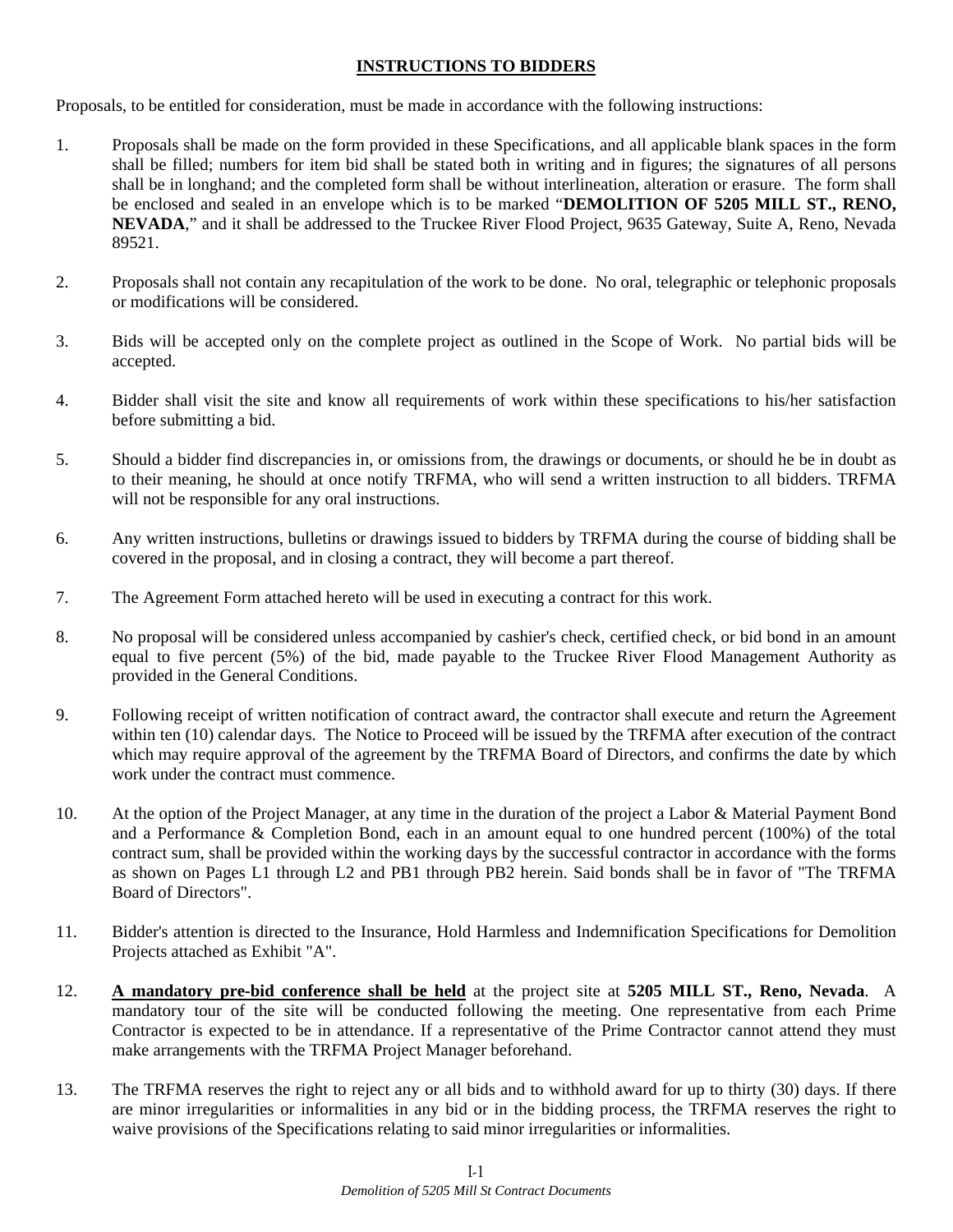- 14. Contracts for work under this proposal will obligate the contractors and subcontractors not to discriminate in employment practices
- 15. Attorneys-in-fact who sign bid bonds or contract bonds must file with each bond a certified and effectively dated copy of their Power of Attorney.
- 16. Award of the bid will be made to the lowest, responsive, and responsible bidder as determined by TRFMA in compliance with the bid documents and criteria provided in NRS 332.065, and which in Owner's sole judgment best meet the TRFMA's needs. In the event that additive alternative bid items are requested by TRFMA, in determining the low bid, the TRFMA reserves the right, within its sole judgment and discretion, to make the award of the base bid alone with options, or of the base bid with options and any combination of additive alternative bid items which represent the lowest overall bid combining the base bid and the alternative bid items selected by TRFMA.
- 17. Bidder agrees to comply with all of the latest Federal and State Safety Standards and Regulations and certifies that all work required in this bid will conform to and comply with said standards and regulations. Bidder further agrees to indemnify and hold harmless the project TRFMA for all damages against the project TRFMA as a result of Bidder's failure to comply with said standards and / or regulations.
- 18. Bidders are responsible for checking the Truckee River Flood Project website at http://truckeeflood.us for any addendums and updates to the Bid.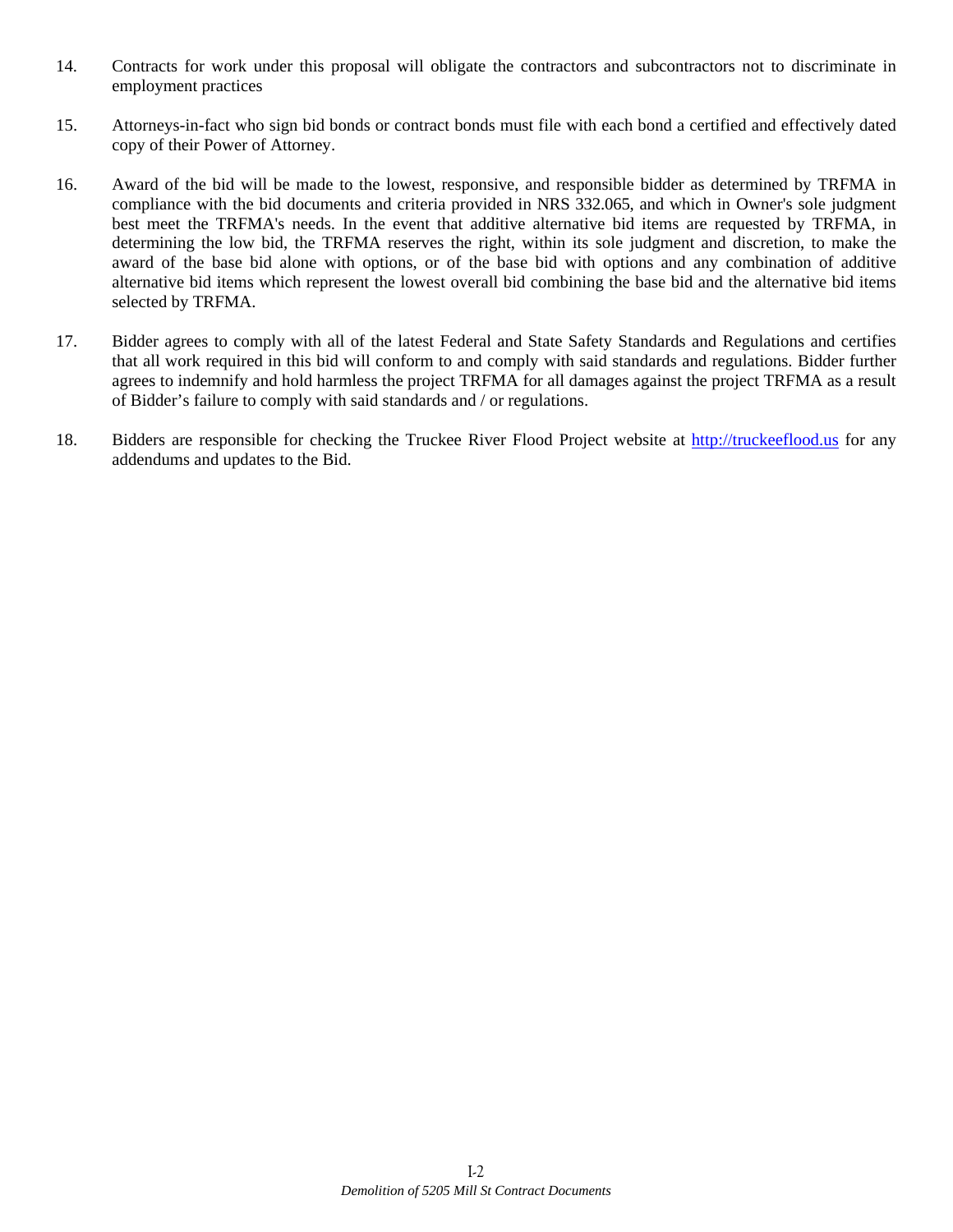## **BID BOND**

KNOW ALL MEN BY THESE PRESENTS, that we, the undersigned, as Principal, and

| (legal description and address of Surety)                                                                               |                              |  |  |       |  |                                                                                                              |
|-------------------------------------------------------------------------------------------------------------------------|------------------------------|--|--|-------|--|--------------------------------------------------------------------------------------------------------------|
| authorized to do business of Surety in the State of Nevada, as Surety, are held and firmly bound unto the Truckee River |                              |  |  |       |  |                                                                                                              |
|                                                                                                                         |                              |  |  |       |  | Flood Management Authority (TRFMA), as Owner, in the sum of ____________________<br>Dollars                  |
|                                                                                                                         |                              |  |  |       |  | $(\$$ (which is not less than 5% of the contract price) for the payment of which, well and truly to be made, |
| we hereby jointly and severally bind ourselves, our heirs, executors, and administrators, successors, and assigns.      |                              |  |  |       |  |                                                                                                              |
|                                                                                                                         |                              |  |  |       |  |                                                                                                              |
|                                                                                                                         | Signed this ______<br>day of |  |  | 2017. |  |                                                                                                              |

The conditions of the above obligation is such that whereas the Principal has submitted to TRFMA, a certain bid, attached hereto and hereby made a part hereof, to enter into a Contract in writing for the "**DEMOLITION OF 5205 MILL ST., RENO, NEVADA"**.

Now, therefore, if said bid shall be rejected, or in the alternative, if said bid shall be accepted and the Principal shall execute and deliver an agreement in the form of agreement attached hereto (properly completed in accordance with said Bid) and shall furnish a Bond for his Faithful Performance of said Agreement, and a Bond for the payment of all persons performing labor or furnishing materials in connection therewith, and shall provide and comply with the insurance requirements, and shall in all other respects perform the agreement created by the acceptance of said bid, then this obligation shall be void.

Otherwise, the same shall remain in force and effect, and the sum herein specified paid over to the TRFMA, it being expressly understood and agreed that the liability of the Surety for any and all claims hereunder shall, in no event, exceed the amount of this obligation as herein stated.

The Surety, for value received, hereby stipulates and agrees that the obligations of said Surety and its bond shall be in no way impaired or affected by an extension of the time within which the TRFMA may accept such bid; and said Surety does hereby waive notice of such extension.

In Witness whereof, the Principal and the Surety have hereunto set their hands and seals, and such of them as are corporations have caused their corporate seals to be hereto affixed and these presents to be signed by their officers, the day and year first set forth above.

| Principal |                                                                  |
|-----------|------------------------------------------------------------------|
| (Seal)    | <b>By</b><br><u> 1980 - Johann Stein, mars eta biztanleria (</u> |
|           |                                                                  |
| (Seal)    | By                                                               |

l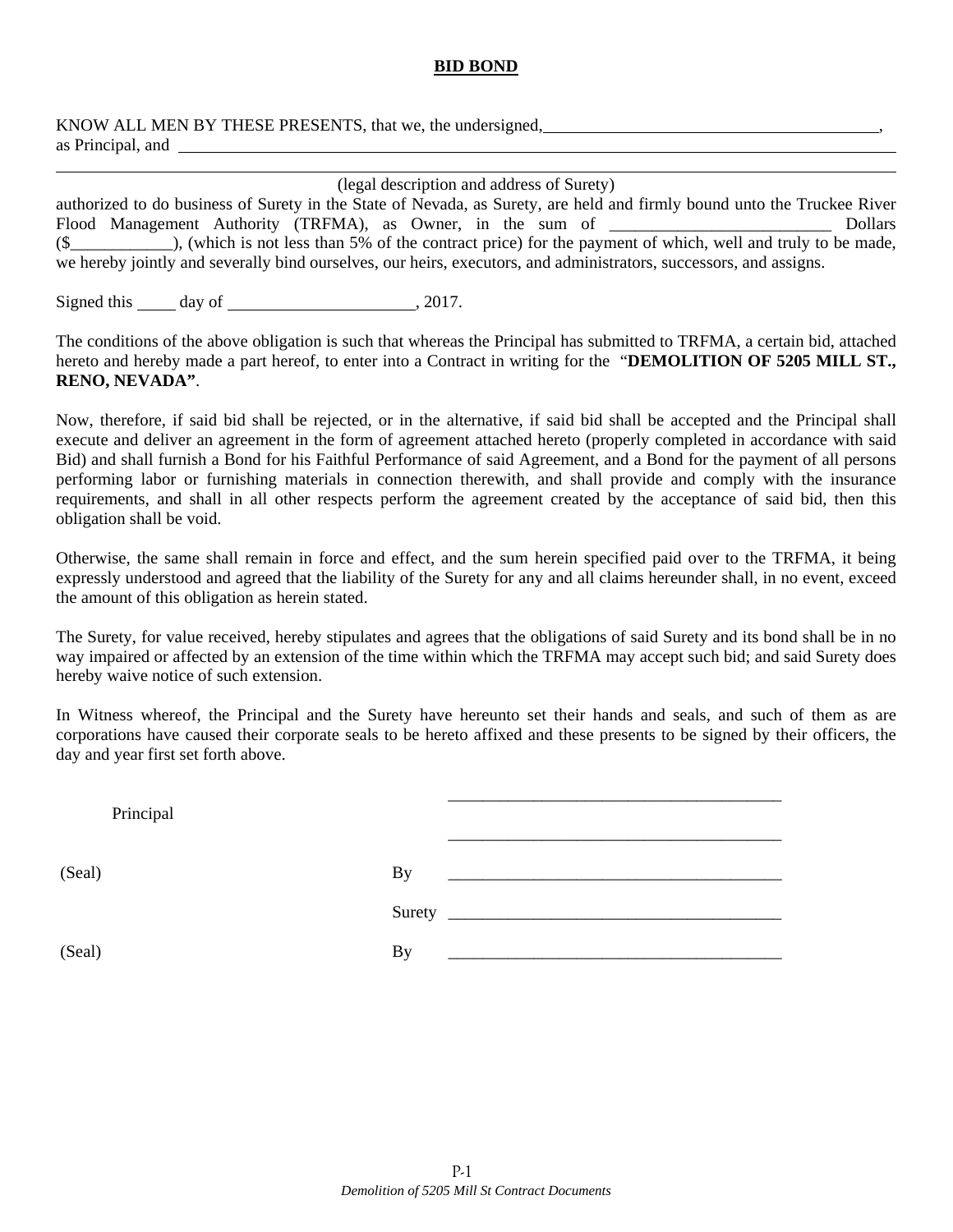# STATE OF NEVADA ( ) SS:

COUNTY OF WASHOE )

On this day of , 2017, personally appeared before me, a Notary Public, who acknowledged to me that he/she was the Principal authorized to

sign the foregoing Bid Bond.

 $\overline{\phantom{a}}$  , which is a set of the contract of the contract of the contract of the contract of the contract of the contract of the contract of the contract of the contract of the contract of the contract of the contract NOTARY PUBLIC

# STATE OF NEVADA )

 ) SS: COUNTY OF WASHOE )

On this day of day of  $\frac{1}{2017}$ , personally appeared before me, a Notary Public, who acknowledged to me that he/she was the Surety authorized to sign the foregoing Bid Bond.

 $\overline{\phantom{a}}$  , which is a set of the set of the set of the set of the set of the set of the set of the set of the set of the set of the set of the set of the set of the set of the set of the set of the set of the set of th NOTARY PUBLIC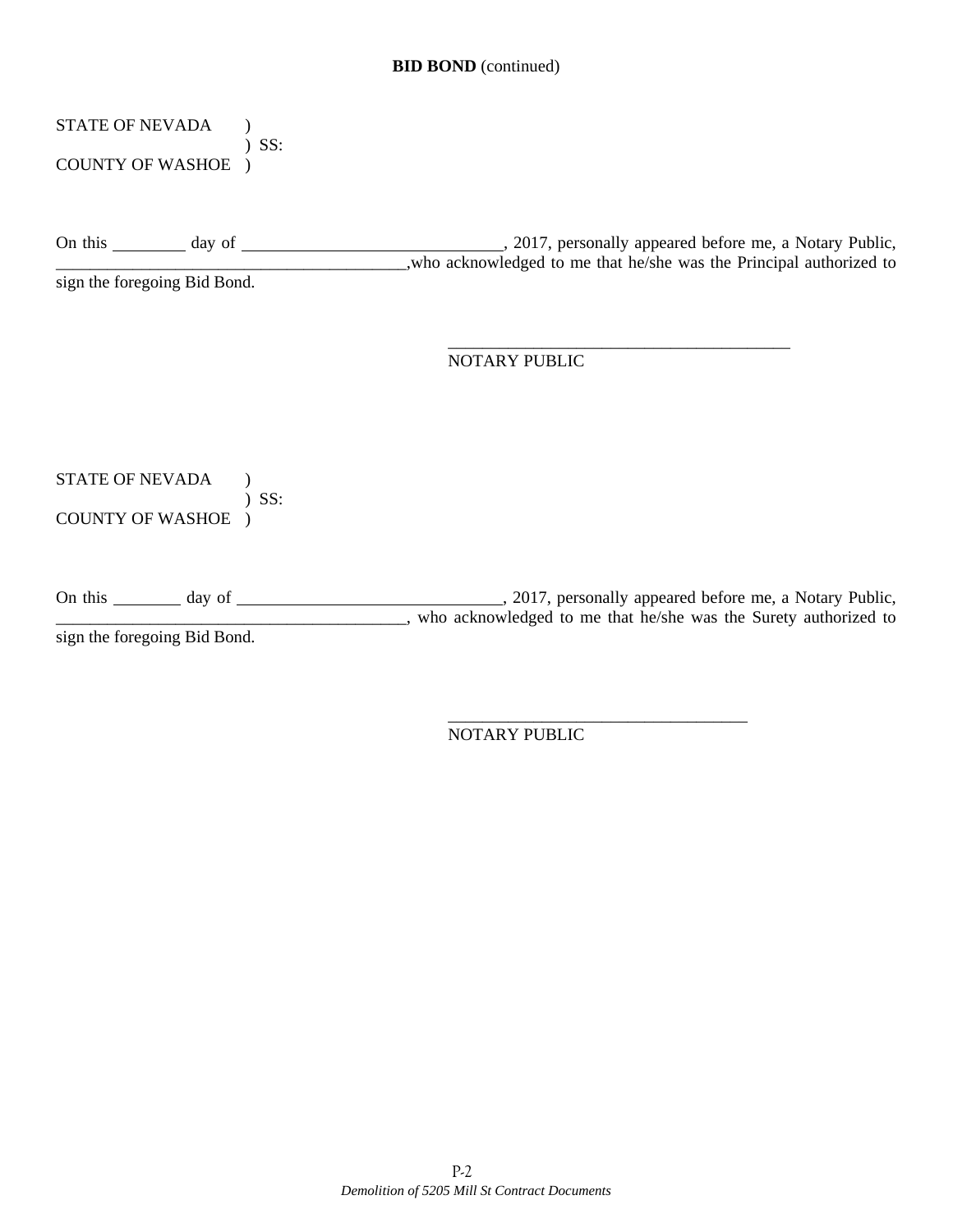## **TO: The Truckee River Flood Management Authority 9635 Gateway, Suite A, Reno, Nevada 89521**

## **PROJECT: DEMOLITION OF 5205 MILL ST., RENO, NEVADA.**

hereby submits the following lump sum proposal.

(Name of Bidder)

#### **BASE BID**

Pursuant to and in compliance with the Advertisement for Bids and the Instruction To Bidders, the undersigned hereby proposes and agrees, if this Bid is accepted, to enter into the Agreement with the Truckee River Flood Management Authority to complete all Work as specified and included in the Contract Documents for the Base Bid amount.

In submitting this Bid, Bidder represents that they have examined the site and locality where the Work is to be performed, the legal requirements (Federal, State, and local laws, ordinances, rules and regulations) and the conditions affecting cost and progress of performance of the Work and has made such independent investigations as Bidder deems necessary. Bidder hereby proposes to furnish all labor, materials, equipment, regulatory notifications and services necessary to complete the Work for the following lump sum price of:

**BASE BID:** 

**A Force Account amount has been established to allow rapid response to necessary work which was not known or foreseen at the time of bid, but is necessary, and is determined to be outside the original Scope of Work:** 

 **\_\_\_\_\_\_\_\_\_\_\_\_\_\_\_\_\_\_\_\_\_\_\_\_\_\_\_\_\_\_\_\_\_\_\_\_\_\_\_\_\_\_\_\_\_\_\_\_\_\_\_\_\_\_\_\_\_\_\_\_\_\_\_\_\_\_\_\_\_\_\_\_\_\_\_\_\_\_\_\_\_\_\_\_\_\_** 

**\_\_\_\_\_\_\_\_\_\_\_\_\_ \_\_\_\_\_\_\_\_\_\_\_\_\_\_\_\_\_\_\_\_\_\_\_\_\_\_\_\_\_\_\_\_\_\_\_\_\_\_\_Dollars (\$\_\_\_\_\_\_\_\_\_\_\_\_\_\_\_\_\_\_\_\_\_\_\_\_\_\_)** 

**FORCE ACCOUNT WORK ......................................................................................................................... \$5,000.00** 

**\_\_\_\_\_\_\_\_\_\_\_\_\_\_\_\_\_\_\_\_\_\_\_ \_\_\_\_\_\_\_\_\_\_\_\_\_\_\_\_\_\_\_\_\_\_\_\_\_\_\_\_\_\_\_\_\_\_\_\_\_\_\_\_\_\_\_\_\_\_\_\_\_\_\_\_\_\_\_\_\_\_\_\_\_\_\_\_** 

**TOTAL BID (BASE BID + FORCE ACCOUNT WORK)** 

**\_\_\_\_\_\_\_\_\_\_\_\_\_\_\_\_\_\_\_\_\_\_\_\_\_\_\_\_\_\_\_\_\_ \_\_\_\_\_\_\_\_\_\_\_\_\_\_\_\_\_\_\_Dollars (\$\_\_\_\_\_\_\_\_\_\_\_\_\_\_\_\_\_\_\_\_\_\_\_\_\_\_)**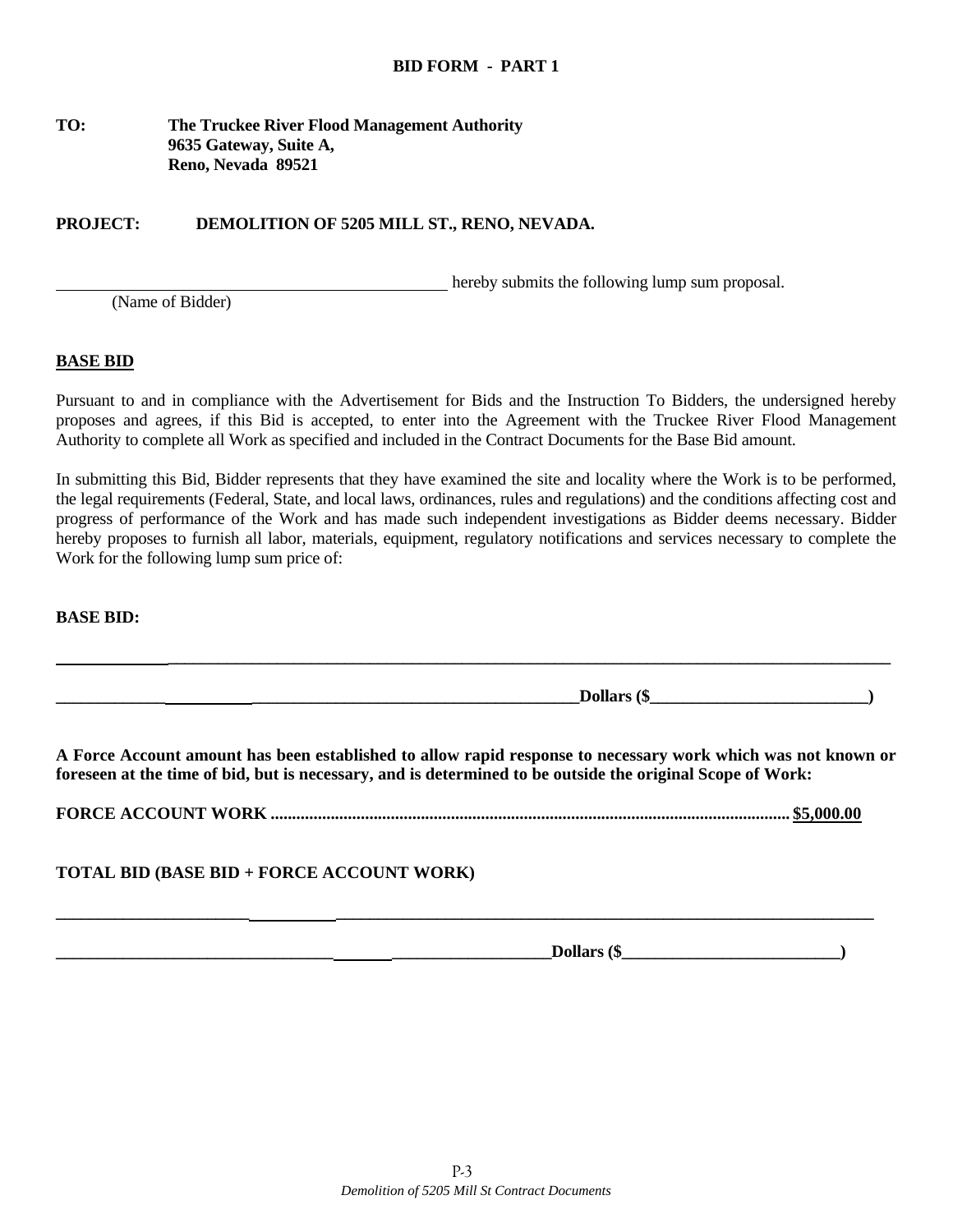## **Chapter One BIDDERS INFORMATION**

The undersigned agrees that the following questions shall be taken into consideration by the Owner in awarding the Contract. Undersigned must initial their answer. If the answer to either question is "Yes", provide written response, including dates and details on a separate attachment. This written response must be submitted with Part 1 of the Bid Form.

|    | <b>Contract</b> | <b>Kind of Demolition/</b>                                                                                                             | Location |     | <b>Name and Address</b>                                                                                                                                                                                                       |
|----|-----------------|----------------------------------------------------------------------------------------------------------------------------------------|----------|-----|-------------------------------------------------------------------------------------------------------------------------------------------------------------------------------------------------------------------------------|
|    |                 | (For joint venture work show the sponsoring individual or company.)                                                                    |          |     |                                                                                                                                                                                                                               |
| 4. | tabulation:     | Show all the similar projects your organization has completed during at least the last three years in the following                    |          |     |                                                                                                                                                                                                                               |
| 3. |                 | How many years of experience has your organization had in abatement work similar to the work you are                                   |          |     |                                                                                                                                                                                                                               |
| 2. |                 | Has the Bidder been disqualified from being awarded a public<br>contract based on breach of a public contract within the last 5 years. |          | Yes | No note that the set of the set of the set of the set of the set of the set of the set of the set of the set of the set of the set of the set of the set of the set of the set of the set of the set of the set of the set of |
|    |                 | or person in this or any other state?                                                                                                  |          |     | Yes No                                                                                                                                                                                                                        |

## (NOTE: ATTACH ADDITIONAL SHEETS AS REQUIRED)

## **Chapter Two TIME OF COMPLETION AND LIQUIDATED DAMAGES**

The undersigned agrees, if awarded the Contract, to complete the Work under the Contract within ninety (90) calendar days from the date of Notice to Proceed.

Unless:

For failure to achieve Substantial Completion of the Work within the time provided, Contractor shall pay the TRFMA the sum of \$1,000.00 (one thousand dollars) for each calendar day from the date when Substantial Completion should have been achieved to the date Substantial Completion is actually achieved. It is further agreed that the time for completion of the Work is a reasonable time considering the usual industrial conditions prevailing in the locality. The liquidated damages set forth above are not intended to act as a penalty and shall not limit the right or ability of the TRFMA of Washoe to recover any other damages permitted by law arising from a failure to achieve Substantial Completion of the Work within the time provided.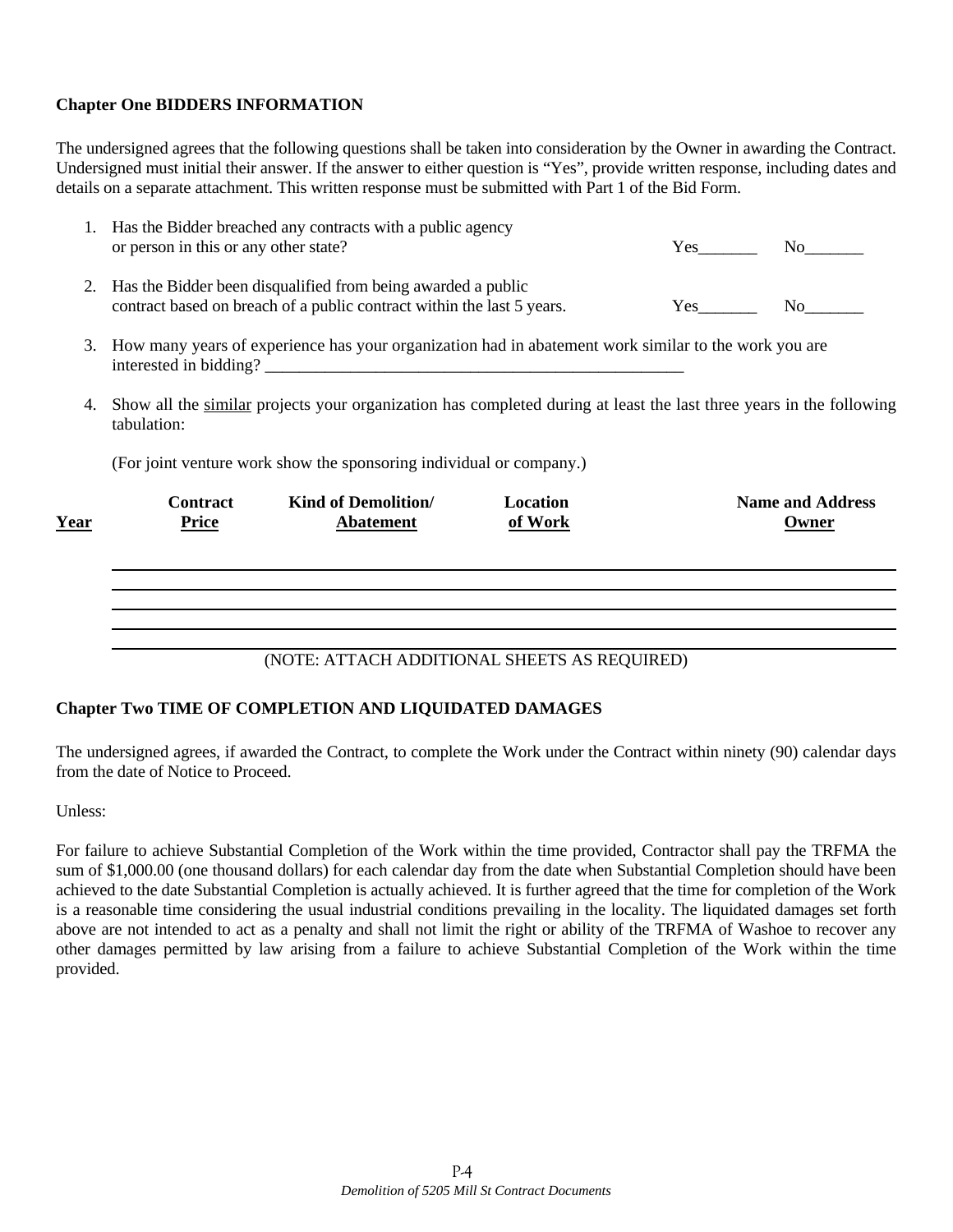## **FORM OF AGREEMENT**

The undersigned agrees, if this proposal is accepted, to execute and deliver the Form of Agreement for the Base Bid sum. undersigned further agrees, if this proposal is accepted, to furnish Performance Bond, Payment Bond, and Certificate of Insurance as stated in the Contract Documents. The undersigned agrees to all of the provisions as stipulated in the Agreement Form, which has been included in the Project Manual.

## **Chapter Three BID SECURITY**

It is agreed that if the Undersigned fails to execute said Contract and furnish required Bonds and Certificate of Insurance as stated in the Contract Documents, then the Bid Bond shall be retained by the TRFMA. Bid Security has been included with this bid.

#### **Chapter Four ADDENDA**

| Receipt of Addenda numbered ______ through _______ is hereby acknowledged. |                                          |
|----------------------------------------------------------------------------|------------------------------------------|
| Legal Name of Bidder                                                       |                                          |
| By                                                                         | Title                                    |
| <b>Street Address</b>                                                      |                                          |
| City                                                                       | <b>State</b>                             |
| Telephone                                                                  | State of Nevada Contractor's License No. |
| The firm represented by the above signature is:                            |                                          |
| Sole Proprietorship _________ Partnership                                  | List Names of all partners:              |
|                                                                            |                                          |
| Joint Venture                                                              |                                          |
| List those Names which make-up the joint venture:                          |                                          |
| Other                                                                      |                                          |

END OF PART I OF THE BID FORM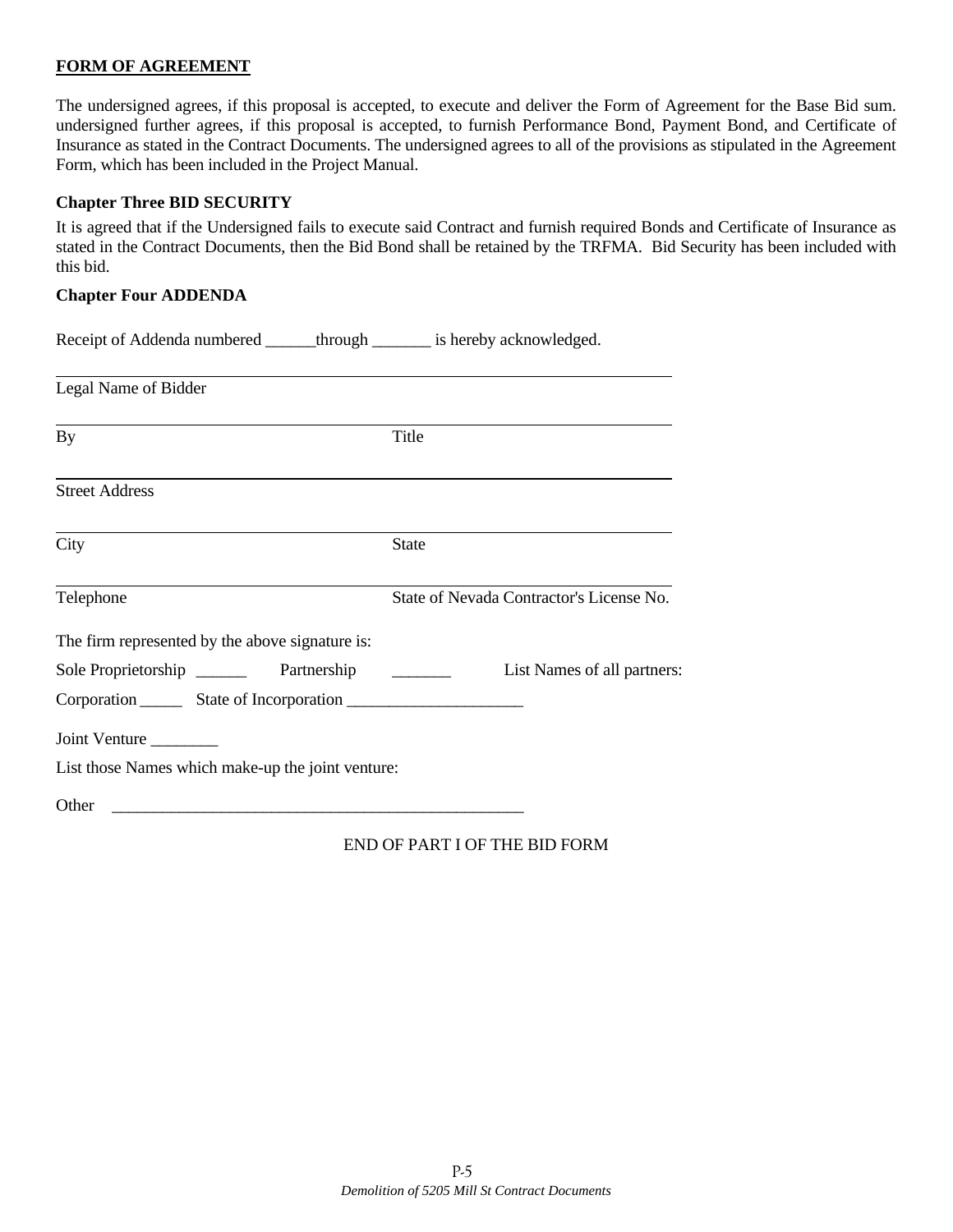#### **BID FORM - PART 2**

*(Part 2 of the Bid Form to be submitted no later than 2 hours after the completion of the opening of Part 1 of the Bid Form)* 

## **TO: The Truckee River Flood Management Authority 9635 Gateway, Suite A, Reno, Nevada 89521**

**PROJECT: DEMOLITION OF 5205 MILL ST., RENO, NEVADA.** 

Gentlemen:

hereby submits the following list of subcontractors.

(Name of Bidder)

#### **SUBCONTRACTORS**

**List includes the proper firm name and business address of each. The Undersigned acknowledges no change to the subcontractors listed can be made without first receiving prior written approval from the Project Manager for the TRFMA.** 

Undersigned also acknowledges that the TRFMA of Washoe reserves the right to disqualify any proposed subcontractor with whom they have reasonable objection. It is further understood, that in the event any subcontractor listed is disqualified by the TRFMA of Washoe, then the Undersigned may, at their discretion, withdraw their Bid or submit an acceptable substitute subcontractor with an adjustment in their bid price, if any, to cover the difference in cost occasioned by such substitution. The TRFMA may at its discretion, accept the adjusted bid price, or may disqualify the Bidder.

For portions of the work listed below, Undersigned proposes the following firms as subcontractors who will provide materials, labor or a portion of the Work to the Contractor for which he will be paid an amount exceeding five (5) percent of the total Base Bid amount. Bidder shall not list more than one subcontractor for each portion of the work, unless subcontractors vary with bid alternates (if any), in which case bidder must indicate which subcontractor will be used with which alternate(s).

Description of Work Subcontractor Cicense No.

P-6 l (NOTE: ATTACH ADDITIONAL SHEETS AS REQUIRED) l Legal Name of Bidder By Title Street Address City State Telephone State of Nevada Contractor's License No. END OF PART 2 OF THE BID FORM

*Demolition of 5205 Mill St Contract Documents*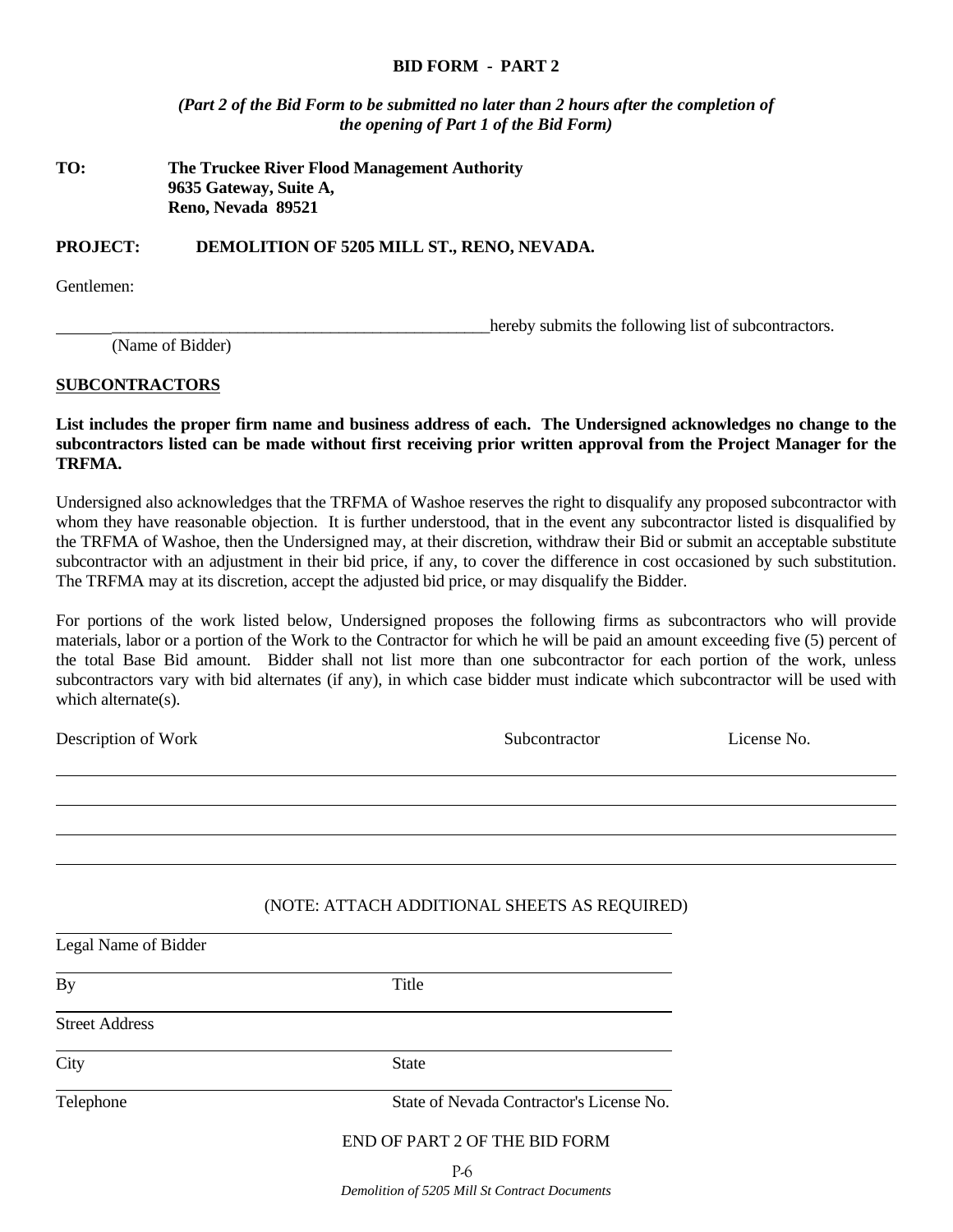## **BID FORM - PART 3**

*(Part 3 of the Bid Form to be submitted no later than 2 hours after the completion of the opening of Part 1 of the Bid Form)* 

## **TO: The Truckee River Flood Project, a department of Washoe TRFMA 9635 Gateway, Suite A, Reno, Nevada 89521**

**PROJECT: DEMOLITION OF 5205 MILL ST., RENO, NEVADA.** 

hereby submits the following lump sum proposal.

(Name of Bidder)

## **CHAPTER FIVE Schedule Of Values**

Pursuant to and in compliance with the Advertisement for Bids and the Instruction To Bidders, within 24 hours after the completion of the opening of the bids, the Abatement Subcontractors who submitted the three lowest bids must submit a Schedule of Values in the format below. If an Abatement Subcontractor fails to submit such a list within the required time, his bid shall be deemed not responsive.

For Items 1 through 11 Quantities stated are to be used to evaluate proposals and will not alleviate the Bidder from completing all work as required in the Contract Documents and Plans. Each Bidder is held responsible for the examination and/ or to have acquainted themselves with any conditions at the job site which would affect their work before submitting a bid. Failure to meet these criteria shall not relieve the Bidder of the responsibility of completing the Bid without extra cost to the project owner. **Estimates of quantities of the various items of work and materials, as set forth in the Proposal Form, are approximates only and given solely to be used as a uniform basis for the comparison.** 

| Item#          | Contract Item                                                                               | Est. Qty.     | Unit      | <b>Unit Price</b> | Item Total |
|----------------|---------------------------------------------------------------------------------------------|---------------|-----------|-------------------|------------|
| M              | Mobilization                                                                                |               | LS        | \$                | \$         |
| 1              | Roofing Material Demolition/Removal (Excluding<br>material from bid item #8- if applicable) | 46,508        | <b>SF</b> | \$                | \$         |
| 2              | Demolition/Removal of interior walls                                                        |               | LS        | \$                | \$         |
| 3              | Demolition of exterior walls                                                                |               | LS        | \$                | \$         |
| $\overline{4}$ | Removal of Concrete (Ext Walls, etc)                                                        |               | LS        | \$                | \$         |
| 5              | Utility Cap/Removal                                                                         |               | LS        | \$                | \$         |
| 6              | Removal of building remnants not included in other<br>bid items-doors, wiring, etc          |               | LS        | \$                | \$         |
| 7              | Overall Site Cleanup (Include any sawcut Rebar,<br>patch, etc)                              |               | LS        | \$                | \$         |
| 8              | Asbestos Abatement -PF, (NF noted in report)                                                | <b>NA</b>     | <b>NA</b> | <b>NA</b>         |            |
| A              | Soffit Surfacing (texture) located at the northeast<br>entry to the structure               | See<br>Report | LS        | \$                | \$         |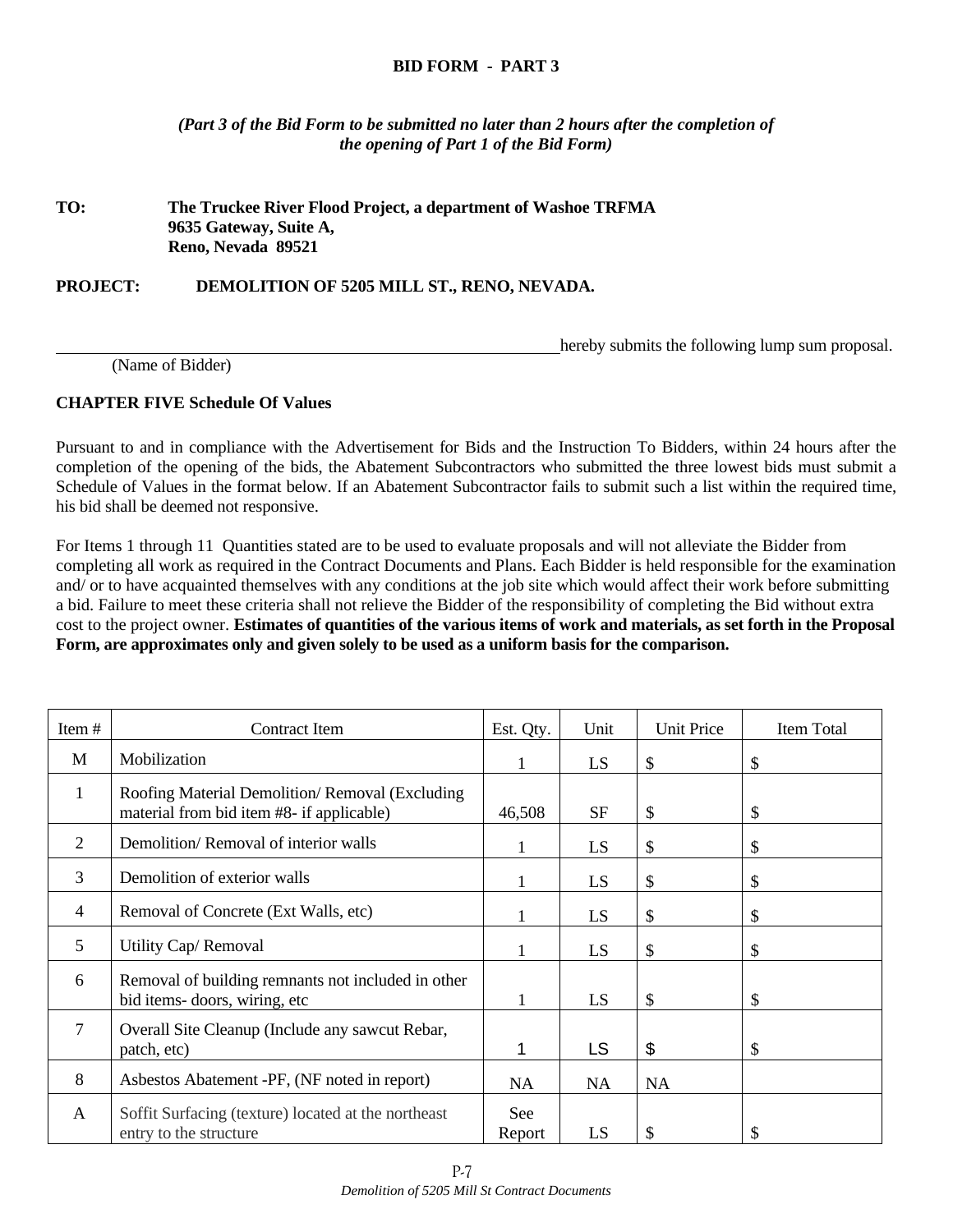| <sub>B</sub>                   | Joint Taping Compound located at the northeast                                                  | See    |           |    |    |
|--------------------------------|-------------------------------------------------------------------------------------------------|--------|-----------|----|----|
|                                | entry to the structure                                                                          | Report | LS        | \$ | \$ |
| $\mathcal{C}$                  | Olive w/ White Streak 12" x 12" Floor Tile (on<br>concrete) located in the Computer Switch Room | See    |           |    |    |
|                                |                                                                                                 | Report | <b>LS</b> | \$ | \$ |
| D                              | Cream w/ Tan Streak 12" x 12" Floor Tile (on<br>concrete) located in the North Stairwell        | See    |           |    |    |
|                                |                                                                                                 | Report | LS        | \$ | \$ |
|                                | Black Floor Tile Mastic located in the Computer                                                 |        |           |    |    |
| E                              | Switch Room, the North Stairwell and the                                                        | See:   |           |    |    |
|                                | Employee Lounge.                                                                                | Report | LS        | \$ | \$ |
| $\mathbf{Q}$                   | Removal of Fluorescent Light Tubes, Ballast,<br>Mercury Thermostats, and Batteries              | See    |           |    |    |
|                                |                                                                                                 | Report | LS        | \$ | \$ |
| <b>TOTAL ITEMS 1 THROUGH 9</b> |                                                                                                 |        |           |    |    |
|                                |                                                                                                 |        |           |    |    |

Legal Name of Bidder

l

l

By Title

Street Address

City State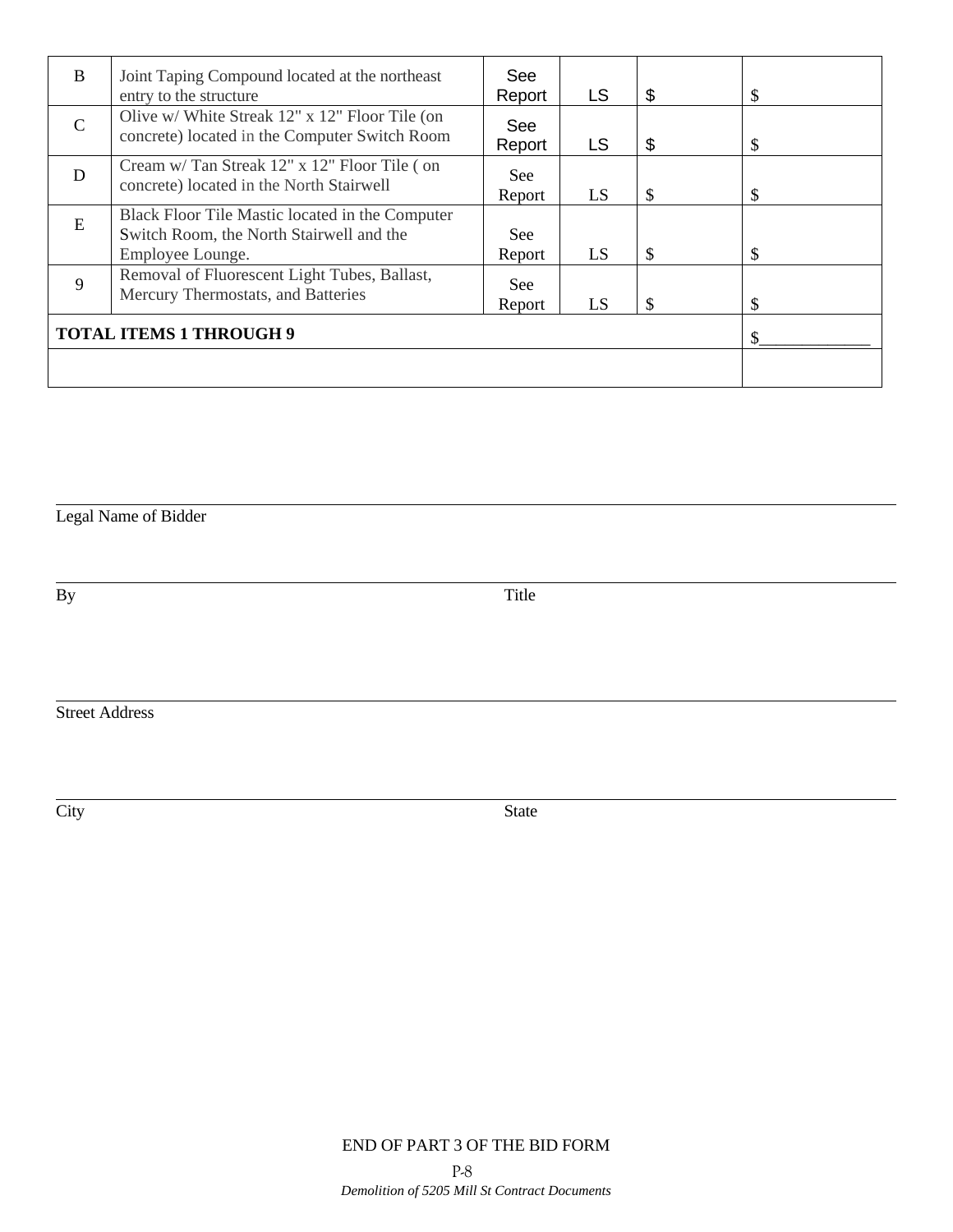# **PRIME/ GENERAL CONTRACTOR**

| (Firm Name)                                                       | (Nevada Contractors License #)                         |                                                                            |  |
|-------------------------------------------------------------------|--------------------------------------------------------|----------------------------------------------------------------------------|--|
| the above listed firm.                                            |                                                        | (Name of Officer) is authorized to bid and to enter into this Contract for |  |
| The firm is: (check one)                                          |                                                        |                                                                            |  |
| _____ a corporation _____ a partnership _____ sole proprietorship |                                                        |                                                                            |  |
| Principal Officers:                                               |                                                        |                                                                            |  |
| Name                                                              | Title                                                  | Signature                                                                  |  |
|                                                                   |                                                        |                                                                            |  |
|                                                                   |                                                        |                                                                            |  |
|                                                                   | <u> 1989 - Andrea Barbara, Amerikaansk politiker (</u> |                                                                            |  |
| <b>Owners Not Listed Above:</b>                                   |                                                        |                                                                            |  |
|                                                                   |                                                        |                                                                            |  |
|                                                                   |                                                        |                                                                            |  |
|                                                                   |                                                        |                                                                            |  |
|                                                                   |                                                        |                                                                            |  |

I (Name of Officer) certify that the above lists includes all officers, owners and financial partners of the above mentioned firm corporate structures to the best of my knowledge.

 $\overline{\phantom{a}}$  , and the contract of the contract of the contract of the contract of the contract of the contract of the contract of the contract of the contract of the contract of the contract of the contract of the contrac

Signature and Title of Officer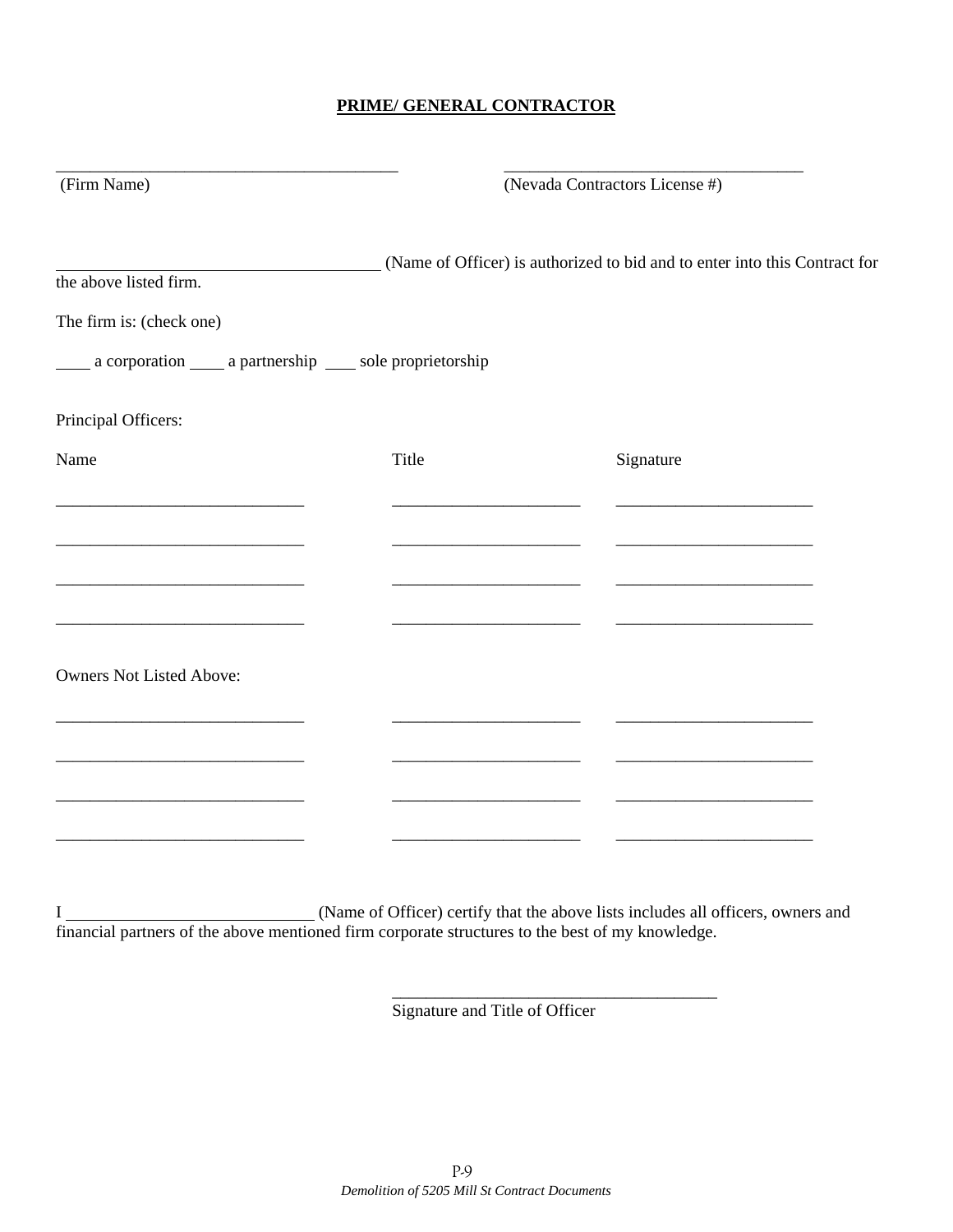## **AFFIDAVIT OF NONCOLLUSION**

|           | (title), under penalty of perjury, being duly sworn,                                                                                                                                                       |  |
|-----------|------------------------------------------------------------------------------------------------------------------------------------------------------------------------------------------------------------|--|
|           | has not, either directly or indirectly, entered into agreement, participated in any collusion, or otherwise taken any action in<br>restraint of free competitive bidding in connection with this Contract. |  |
| Signature |                                                                                                                                                                                                            |  |
| Title     |                                                                                                                                                                                                            |  |
|           |                                                                                                                                                                                                            |  |

NOTARY PUBLIC

\_\_\_\_\_\_\_\_\_\_\_\_\_\_\_\_\_\_\_\_\_\_\_\_\_\_\_\_\_\_\_\_\_\_\_\_\_\_\_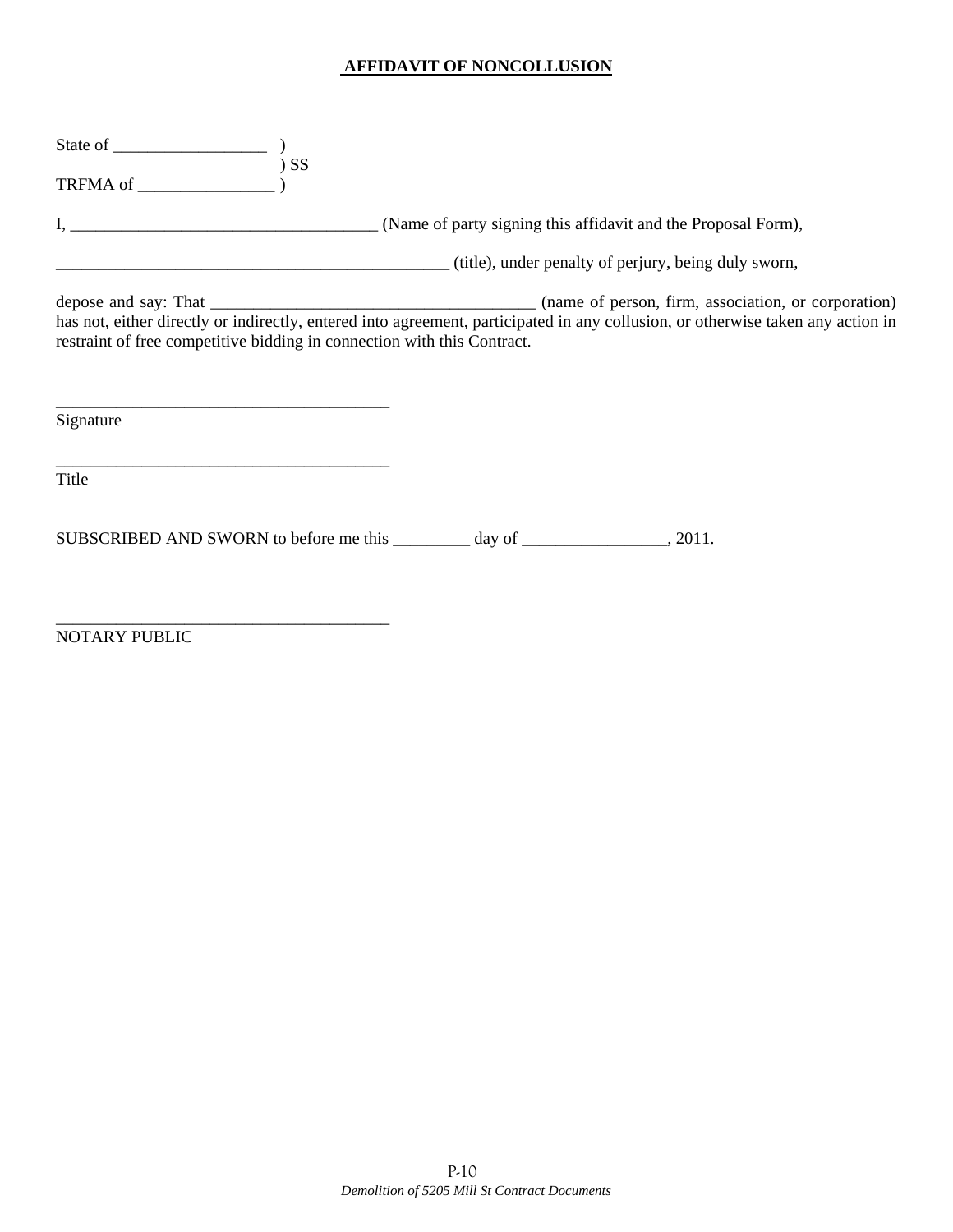## **AGREEMENT FORM**

THIS AGREEMENT, made and entered into this \_\_\_\_\_\_\_\_\_\_\_\_ day of \_\_\_\_\_\_\_\_\_\_\_\_\_\_\_\_\_\_\_, 2011, by and between the Truckee River Flood Management Authority (TRFMA), a body corporate and politic and a public agency in the State of Nevada, acting through its Board, hereinafter called the "Owner" and \_\_\_\_\_\_\_\_\_\_\_\_\_\_, General Contractor, Nevada State License No. \_\_\_\_\_\_\_\_\_\_\_, hereinafter called the "Contractor".

## WITNESSETH:

That the Owner and the Contractor, for the consideration hereinafter named, agree as follows:

Article 1. Scope of Work. The Contractor shall furnish all of the materials and perform all of the work shown on the Specifications, and Drawings entitled "**DEMOLITION OF 5205 MILL ST., RENO, NEVADA**", prepared by the Truckee River Flood Management Project, and shall do everything required by this Agreement and the Specifications.

Article 2. Time of Completion. The work to be performed under this Agreement shall be completed within **Ninety (90) calendar days** from the date of the Notice to Proceed.

Should the Contractor fail or refuse to complete the work within the stipulated time, including any authorized extensions of time, there shall be deducted from the monies due him, not as a penalty, but as liquidated damages, One Thousand Dollars (\$1,000.00) for each day required to complete the work in addition to the period of time here in before set forth.

Article 3. Contract Time Extensions. All claims for extensions of time shall be made in writing to the Owner within seven (7) calendar days after the beginning of the delay; otherwise, they will be disallowed.

If the Contractor is delayed at any time in the progress of the work by any act or neglect of the Owner or the Architect/Engineer, or by any employee of either, or by any separate contractor disputes, fire, unusual weather conditions, unusual delay in transportation, or by unavoidable casualties, the contract time may be extended by change order for such reasonable time as the Owner may determine.

It is further expressly understood and agreed that the Contractor shall not be entitled to any damages or compensation, or be reimbursed for any losses, on account of any delay resulting from any of the aforesaid causes or any other cause regardless of whether the delay is foreseeable or not, except that the Owner agrees to compensate the Contractor for any damage resulting from any affirmative, willful act in bad faith performed by the Owner or his employees which unreasonably interferes with the Contractor's ability to perform the work.

An extension of contract time for a delay will be allowed only in the case that a normal working day is lost. A normal working day is defined as any day, except weekends and holidays, during which the Contractor can work for at least four hours on a critical path item. Delays will not be allowed for non-working days (e.g., weekends and holidays). Claims by the Contractor for delays will not be allowed on account of failure to furnish interpretations, until 14 days after a request for information is submitted by the Contractor, and then not unless such claim is reasonable.

Extensions of contract time shall not be allowed for the following types of delays:

- 1. Delays which could have been avoided by the exercise of care, prudence, foresight, and diligence on the part of the Contractor.
- 2. Delays in the execution of parts of the work, which may in themselves be unavoidable, but do not prevent or delay prosecution of other parts of the work, nor the completion of the whole work within the time specified.
- 3. Delays arising from interruptions occurring during the prosecution of the work on account of reasonable interference of other contractors employed by the Owner, which do not prevent the completion of the whole work within the contract time.

Article 4. Progress Payments. The Owner may, once each month, if the Owner elects to do so, make an estimate of the total amount of work completed to date and the monetary value thereof and make a partial payment on the Contract.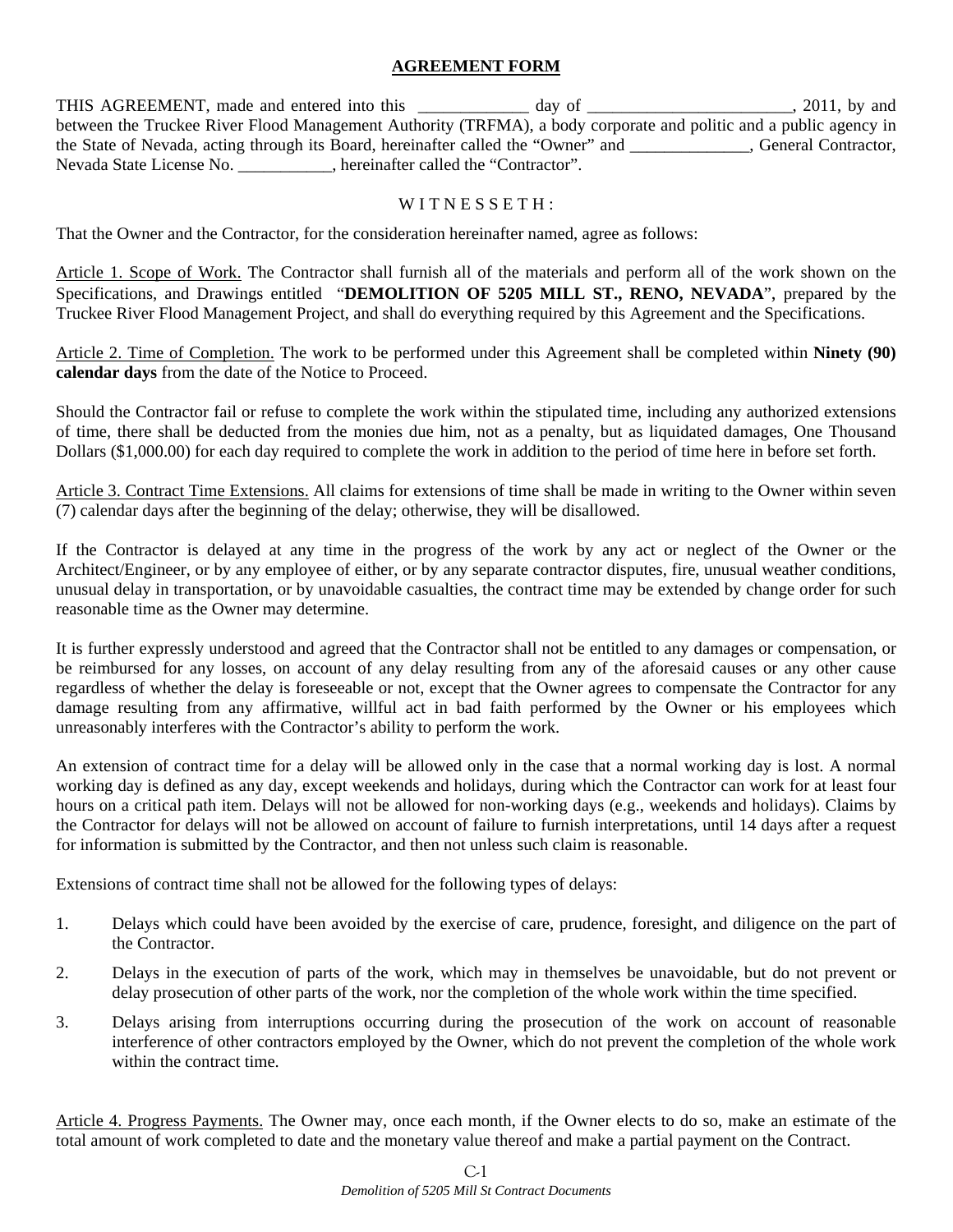The Owner shall retain ten percent (10%) of such estimated value of the work done as part security for the fulfillment of the Contract and shall pay monthly to the Contractor, while carrying on the work the balance not retained, after deducting therefrom all previous payments. The amount withheld as provided herein shall be retained for a period of thirty (30) days from the date of the Notice of Completion.

Owner shall pay to Contractor, at the end of each quarter this Agreement is in effect, interest for the quarter on the amount withheld at a rate to be determined by Owner in accordance with State law. If the amount due the Contractor pursuant to this provision for any quarter is less than Five Hundred Dollars (\$500.00), the Owner may withhold the interest until: (1) the end of a subsequent quarter after which the amount of interest due is Five Hundred Dollars (\$500.00) or more; (2) the end of the fourth consecutive quarter for which no interest has been paid to the Contractor; or (3) final payment is due under the Agreement or State law; whichever occurs first. Contractor shall pay the subcontractors progress payments and pay interest on amounts retained from said progress payments in accordance with the provisions of State law.

Article 5. Acceptance and Final Payment. As soon as practical, following the completion of the work, the Contractor shall make a request by letter to the Owner for a final inspection and acceptance of the work; if, in the Owner's opinion, all provisions of the Construction Specifications and Agreement have been satisfied, the Owner will cause a Notice of Completion to be filed with the TRFMA Recorder.

At the expiration of thirty (30) days following the filing of the Notice of Completion or use or occupancy of the public work by the TRFMA, final payment shall be made as follows:

After deducting all previous payments from the total value of the work, the remaining balance shall be paid, providing that no claims, liens or outstanding debt have been filed against the Contractor or against the work, upon demand by Owner, Contractor shall submit evidence satisfactory to the Owner that all payrolls, materials, bills, and other indebtedness relating to the work performed, have been paid before final payment is made.

Article 6. The Contract Sum. The Owner shall pay the Contractor, as full compensation for furnishing all materials and labor and doing all the work in strict accordance with the Construction Specifications and to the satisfaction of the Owner the amount set forth in the Contract Documents. This sum is to be paid in the manner and under the conditions here in before specified.

Article 7. Performance and Payment Bonds. The Contractor agrees that he will, at the discretion of the Project Manager and delivered within three working days of being requested, furnish the Owner a Performance and Completion Bond and a Labor and Material Payment Bond, furnished by a company or companies acceptable to the Owner, each in an amount equal to one hundred percent (100%) of the total contract sum. The Performance and Completion Bond shall be conditioned upon the Contractor's full performance of the work in accordance with the Contract Documents and the terms of this Agreement and conditioned upon the guarantee of said work for a period of one (1) year from the date the work is completed and accepted by Owner. The Labor and Material Payment Bond shall be conditioned upon the Contractor's obligation to pay for all materials and labor provided on the work.

Article 8. The Contract Documents. The following is an enumeration of all of the Contract Documents making up the Agreement (also herein and throughout the Contract Documents referred to as Contract), and they are as fully a part of the Agreement as if hereto attached or herein repeated:

- Notice to Contractors Scope of Work Instructions to Bidders Bid Bond Bid Proposal Forms General Contractor Form Affidavit of Non-Collusion Agreement Labor & Material Payment Bond Performance and Completion Bond Hazard Communication Form General Provisions Temporary Facilities and Controls Submittals Temporary Utilities Demolition Exhibit B –Area Map and floor plan sketch Asbestos Report
- Hazardous Material Abatement Exhibit A Demolition Insurance Specifications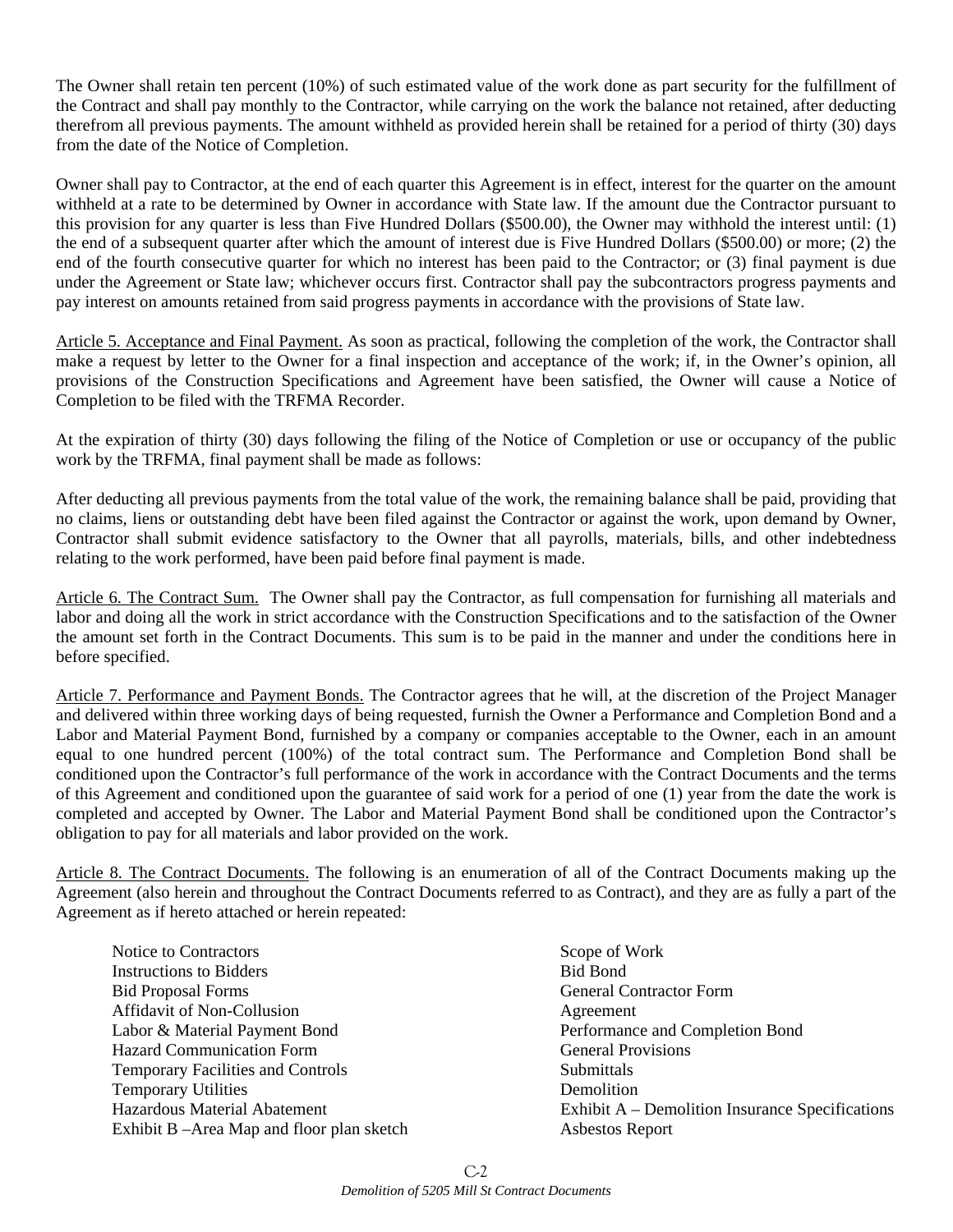Article 9. Nondiscrimination. In connection with the performance of work under this Agreement, the Contractor agrees not to discriminate against any employee or applicant for employment because of race, creed, color, national origin, sex or age. Such agreements shall include, but not be limited to, the following: Employment, upgrading, demotion or transfer, recruitment or recruitment advertising, layoff or termination, rates of pay or other forms of compensation, and selection for training including apprenticeship. Any violation of such provisions by the Contractor shall constitute a material breach of contract. Further, Contractor agrees to insert this nondiscrimination provision in all subcontracts hereunder, except subcontracts for standard commercial supplies or raw materials.

Article 10. Indemnification/Insurance. The TRFMA has established specific indemnification and insurance requirements for agreements/contracts with contractors to help assure that reasonable insurance coverage is maintained. Indemnification and hold harmless clauses are intended to assure that contractors accept and are able to pay for the loss of liability related to their activities. Exhibit A, pages 1-5, is included by reference. All conditions and requirements identified in this exhibit shall apply to any work completed under this Agreement. For additional insurance requirements see Exhibit A.

Article 11. Arbitration. The provisions in Section 100.48 ("Arbitration") of the "Orange Book" do not apply to this agreement. In the event that a party commences litigation to enforce a provision of this agreement, the Nevada Arbitration Rules adopted by the Nevada Supreme Court as Part B of its Rules Governing Alternative Dispute Resolution" effective March 3, 2005 as those rules are amended or changed from time to time, apply to the litigation.

Article 12. Termination. In addition to the other provisions of this Agreement, Owner has the right to terminate the Agreement without cause at any time upon giving the Contractor seven (7) days notice in writing. In the event the Agreement is terminated by Owner in accordance with this provision, Owner agrees to pay Contractor for all work satisfactorily completed and for materials installed prior to the date of termination. This Agreement may extend beyond the current fiscal year and beyond the terms of the TRFMA Board who are presently in office and are voting on its approval, and as a result, under NRS 244.320, unless otherwise provided by law, this Agreement may be binding beyond this fiscal year and beyond those terms of office only to the extent that money is appropriated for the performance of this Agreement or for a like item or service. If no funds or insufficient funds are appropriated and budgeted by future governing bodies or are otherwise unavailable by any means whatsoever in any fiscal year to make payments or honor obligations under this Agreement, the TRFMA shall immediately notify Consultant and this Agreement shall terminate on the last day of the fiscal year for which appropriations of existing funds were made, without penalty or expense to TRFMA of any kind whatsoever.

Article 13. Law and Compliance with Laws. This Contract is governed by and shall be interpreted under the laws of the State of Nevada. The Contractor and his agents including subcontractors, employees and persons who provide labor, equipment, materials, supplies or services for the work shall comply with the requirements of all applicable state and local laws, including, without limitation, any applicable licensing requirements and the requirements for the payments of sales and use taxes on equipment, materials and supplies provided for the work.

\_\_\_\_\_\_\_\_\_\_\_\_\_\_\_\_\_\_\_\_\_\_\_\_\_\_\_\_\_\_\_\_\_\_\_\_\_\_ \_\_\_\_\_\_\_\_\_\_\_\_\_\_\_\_\_\_\_\_\_\_\_\_\_\_\_\_\_\_\_\_\_\_\_\_\_\_

IN WITNESS WHEREOF, the parties hereto have executed this Agreement the day and year first above written.

TRUCKEE RIVER FLOOD CONTRACTOR, by: MANAGEMENT AUTHORITY, by:

Jay Aldean, Executive Director CONTRACTOR Truckee River Flood Management Authority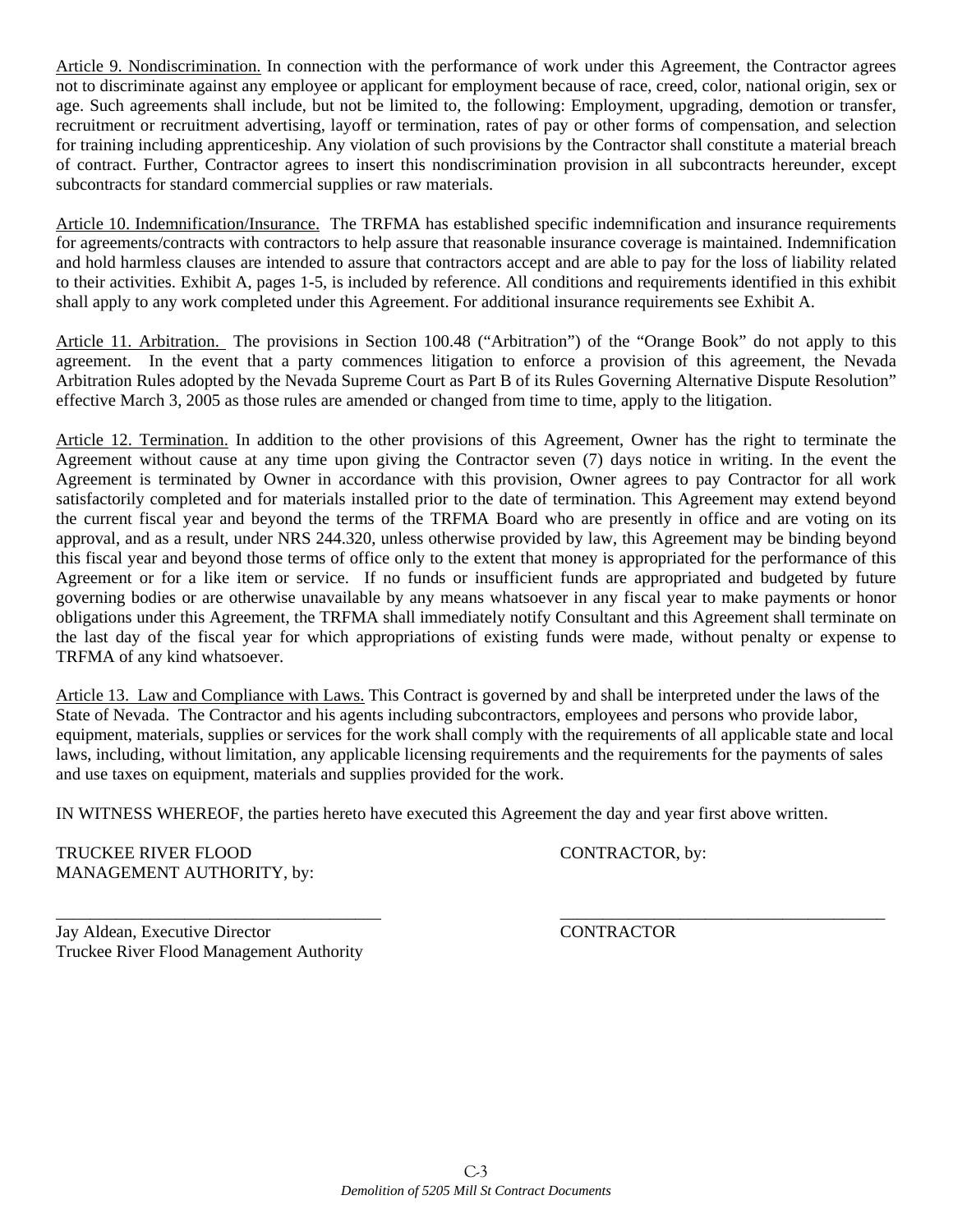## **LABOR AND MATERIAL PAYMENT BOND PURSUANT TO NRS CHAPTER 339**

| KNOW ALL MEN BY THESE PRESENTS: That |                                                         |
|--------------------------------------|---------------------------------------------------------|
|                                      | (Name and Address [or legal description] of Contractor) |

as Principal, hereinafter called "Principal", and

l

## (Legal Designation and Address of Surety)

authorized to do business of surety in the State of Nevada, as Surety, hereinafter called "Surety", are held and firmly bound unto the TRUCKEE RIVER FLOOD MANAGEMENT AUTHORITY, hereinafter called "Owner", for the use and benefit of claimants supplying labor or materials to the Principal or to any of the Principal's subcontractors in the prosecution of the work provided for in the Contract referred to

below in the amount of  $\Box$ being 100% of the contract amount payable by the Owner under the terms of the Contract referred to below, for the payment whereof Principal and Surety bind themselves, their heirs, executors, administrators, successors and assigns, jointly and severally, firmly by these presents.

WHEREAS, Principal has a written agreement dated \_\_\_\_\_\_\_\_\_\_\_\_\_\_\_\_\_\_\_\_\_\_\_\_\_\_\_\_\_\_\_, 2017, entered into contract with Owner for "**DEMOLITION OF 5205 MILL ST., RENO, NEVADA**", which contract and its plans and specifications are attached hereto and by reference made a part hereof, as if fully and completely set out in full herein, and is hereinafter referred to as the "Contract".

NOW, THEREFORE, THE CONDITIONS OF THIS OBLIGATION ARE SUCH that, if Principal shall promptly make payment to all claimants as hereinafter defined, for all labor and material used or reasonably required for use in the performance of the Contract, and shall save and hold harmless and indemnify Owner from and against any and all claims and demands of liens for work performed and materials supplied, then this obligation shall be void; otherwise it shall remain in full force and effect.

The provisions of NRS Chapter 339 and all acts amendatory thereof and supplemental thereto are hereby incorporated by reference and this Bond shall inure to the benefit of any and all persons who perform labor upon or furnish materials to be used in or furnish appliances, teams or power contributing to the work described in said contract, with the same effect as if the work meets the requirements of NRS 339.025 (1) as new construction of a public work in excess of \$100,000.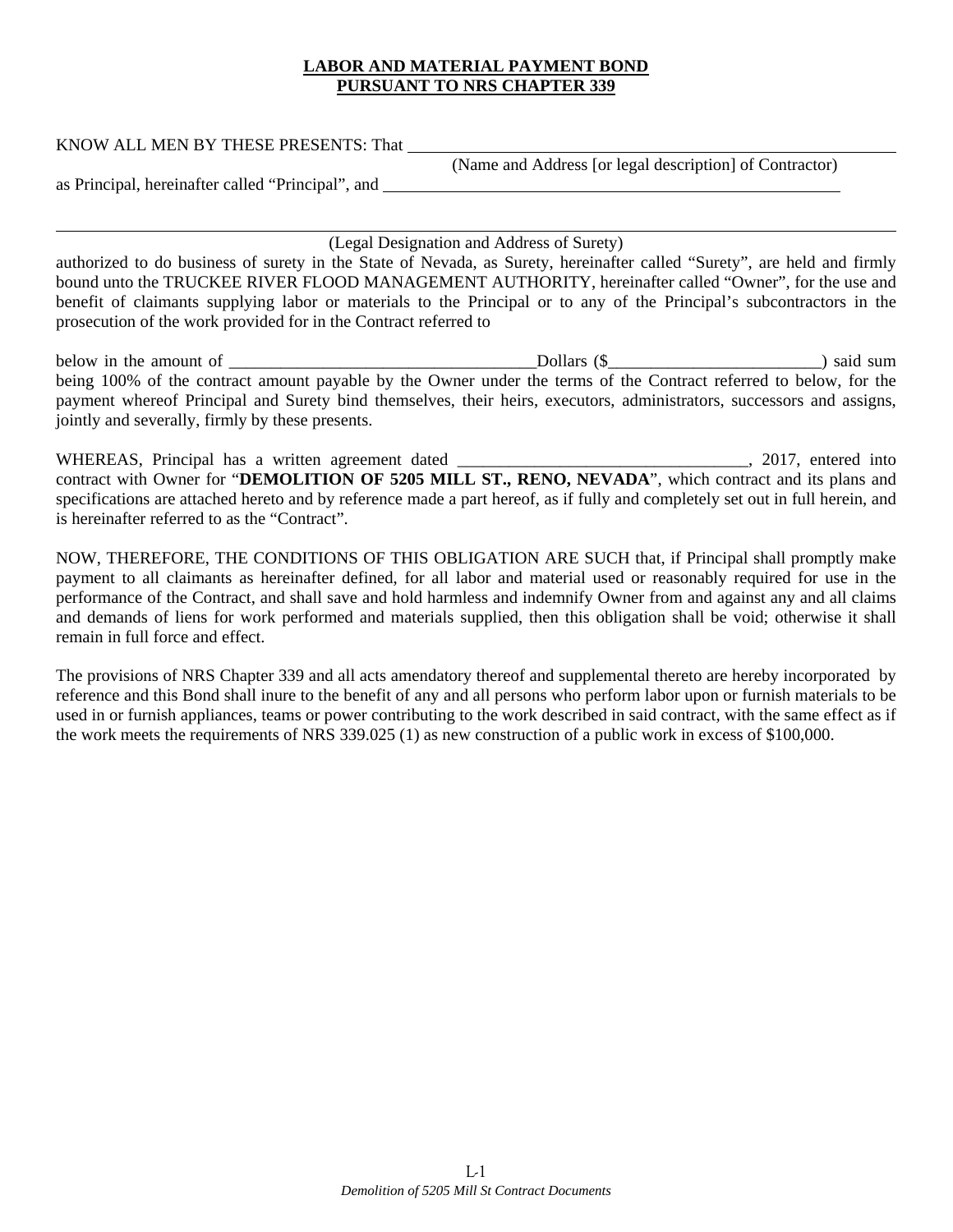|                                          |                                                                                                                       | IN WITNESS WHEREOF, the above bounden Principal and the above bounden Surety have hereunto set their hands<br>and seals, this $\frac{1}{2}$ day of $\frac{1}{2}$ day of $\frac{1}{2}$ , 2017. |  |
|------------------------------------------|-----------------------------------------------------------------------------------------------------------------------|-----------------------------------------------------------------------------------------------------------------------------------------------------------------------------------------------|--|
|                                          |                                                                                                                       |                                                                                                                                                                                               |  |
|                                          | <u> 1989 - Johann Barn, mars ann an t-Amhain Aonaich an t-Aonaich an t-Aonaich ann an t-Aonaich ann an t-Aonaich</u>  | By: (Note: Signature to be Notarized)                                                                                                                                                         |  |
| PRINCIPAL                                |                                                                                                                       |                                                                                                                                                                                               |  |
|                                          |                                                                                                                       |                                                                                                                                                                                               |  |
|                                          |                                                                                                                       | Title:<br>State of Nevada, County of Washoe                                                                                                                                                   |  |
|                                          |                                                                                                                       |                                                                                                                                                                                               |  |
| State of Nevada Contractor's License #   | <u> 1989 - Johann Barbara, martin amerikan basar dan berasal dan berasal dalam basar dalam basar dalam basar dala</u> |                                                                                                                                                                                               |  |
|                                          |                                                                                                                       |                                                                                                                                                                                               |  |
|                                          |                                                                                                                       | <u> 1980 - Andrea Brand, amerikansk politik (d. 1980)</u>                                                                                                                                     |  |
| Surety:                                  |                                                                                                                       | Notary Public                                                                                                                                                                                 |  |
|                                          |                                                                                                                       |                                                                                                                                                                                               |  |
| Name of Surety                           |                                                                                                                       |                                                                                                                                                                                               |  |
|                                          |                                                                                                                       |                                                                                                                                                                                               |  |
|                                          | By: (Note: Signature to be Notarized)                                                                                 |                                                                                                                                                                                               |  |
|                                          |                                                                                                                       |                                                                                                                                                                                               |  |
|                                          | Type: Attorney-in-Fact                                                                                                |                                                                                                                                                                                               |  |
|                                          |                                                                                                                       |                                                                                                                                                                                               |  |
|                                          | Amount of Bond Premium (to be filled in by the Surety Company):                                                       |                                                                                                                                                                                               |  |
|                                          |                                                                                                                       |                                                                                                                                                                                               |  |
|                                          | \$<br>State of Nevada, County of Washoe                                                                               |                                                                                                                                                                                               |  |
|                                          | Subscribed and sworn before me this                                                                                   |                                                                                                                                                                                               |  |
|                                          |                                                                                                                       |                                                                                                                                                                                               |  |
|                                          | <u> 2000 - 2000 - 2000 - 2000 - 2000 - 2000 - 2000 - 2000 - 2000 - 2000 - 2000 - 2000 - 2000 - 2000 - 2000 - 200</u>  |                                                                                                                                                                                               |  |
| <b>Notary Public</b>                     |                                                                                                                       |                                                                                                                                                                                               |  |
| Surety's Licensed Nevada Resident Agent: |                                                                                                                       |                                                                                                                                                                                               |  |
|                                          |                                                                                                                       |                                                                                                                                                                                               |  |
| <b>Company Name</b>                      |                                                                                                                       |                                                                                                                                                                                               |  |
|                                          |                                                                                                                       |                                                                                                                                                                                               |  |
|                                          |                                                                                                                       |                                                                                                                                                                                               |  |
|                                          |                                                                                                                       |                                                                                                                                                                                               |  |
| Address                                  |                                                                                                                       |                                                                                                                                                                                               |  |
| Telephone                                |                                                                                                                       |                                                                                                                                                                                               |  |
|                                          |                                                                                                                       |                                                                                                                                                                                               |  |
|                                          | By: (Note: Signature to be Notarized)                                                                                 |                                                                                                                                                                                               |  |
|                                          |                                                                                                                       |                                                                                                                                                                                               |  |
|                                          | Type:                                                                                                                 |                                                                                                                                                                                               |  |
|                                          |                                                                                                                       |                                                                                                                                                                                               |  |
| State of Nevada, County of Washoe        | Bond No.                                                                                                              |                                                                                                                                                                                               |  |
|                                          | Subscribed and sworn to before me this _______                                                                        |                                                                                                                                                                                               |  |
|                                          |                                                                                                                       |                                                                                                                                                                                               |  |
|                                          |                                                                                                                       |                                                                                                                                                                                               |  |
|                                          | <u> 1980 - Johann Barn, amerikansk politiker (d. 1980)</u>                                                            |                                                                                                                                                                                               |  |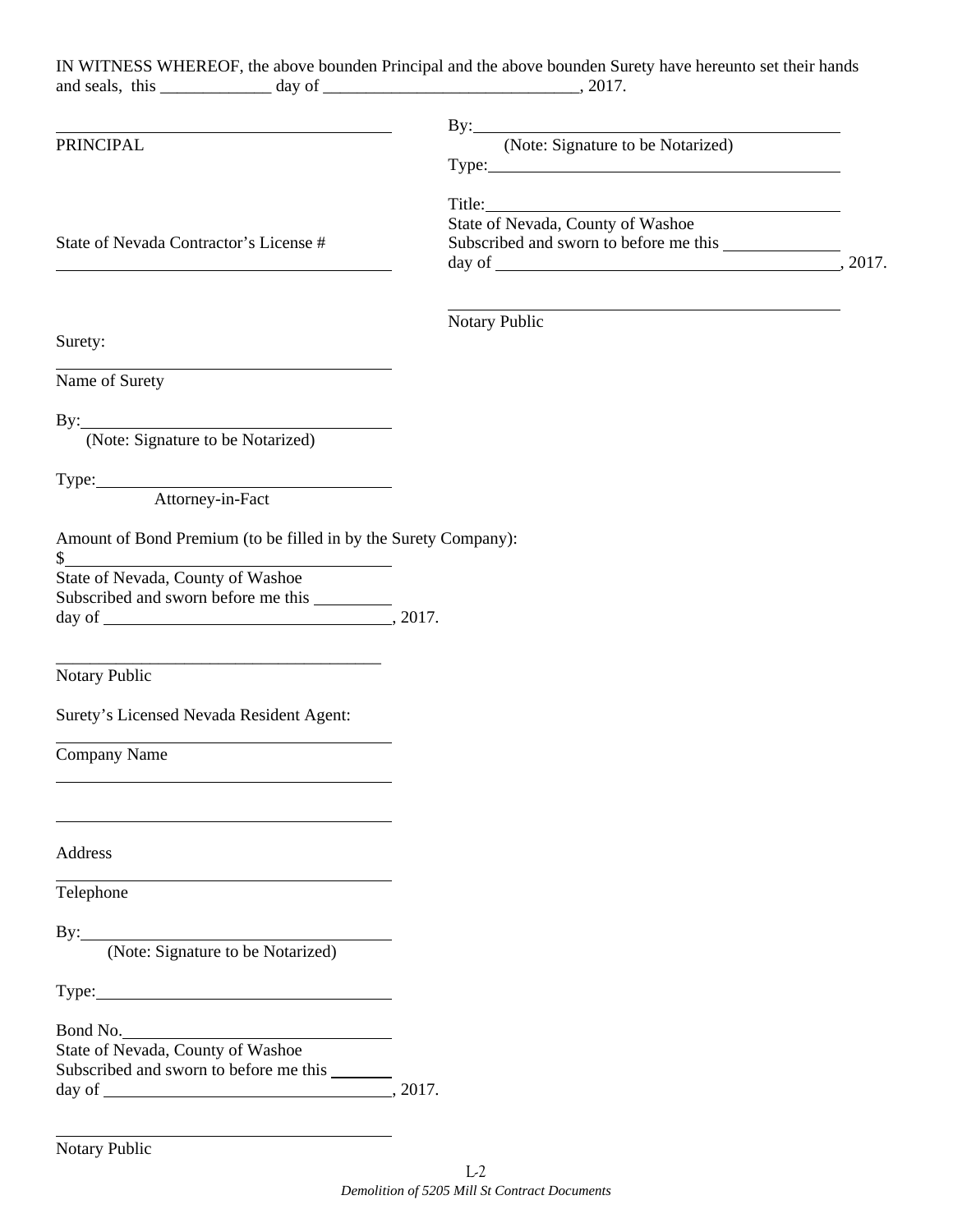## **PERFORMANCE AND COMPLETION BOND PURSUANT TO NRS CHAPTER 339**

KNOW ALL MEN BY THESE PRESENTS: That

|                                                   | (Name and Address [or legal description] of Contractor) |
|---------------------------------------------------|---------------------------------------------------------|
| As Principal, hereinafter called "Principal", and |                                                         |

(Legal Designation and Address of Surety)

authorized to do business of surety in the State of Nevada, as Surety, hereinafter called "Surety", are held and firmly bound unto the TRUCKEE RIVER FLOOD MANAGEMENT AUTHORITY a body corporate and politic and a public agency in the State of Nevada, as Obligee, hereinafter called "Owner", in the amount of

Dollars (\$ terms of the Contract referred to below, for the payment whereof Principal and Surety bind themselves, their heirs, executors, administrators, successors and assigns, jointly and severally, firmly by these presents.

WHEREAS, Principal has a written agreement dated \_\_\_\_\_\_\_\_\_\_\_\_\_\_\_\_\_\_\_\_\_\_\_\_\_\_\_\_\_\_\_, 2017, entered into contract with Owner for "**DEMOLITION OF 5205 MILL ST., RENO, NEVADA**", which contract and its plans and specifications are attached hereto and by reference made a part hereof, as if fully and completely set out in full herein, and is hereinafter referred to as the "Contract"; and

WHEREAS, said Principal is required to furnish a bond in connection with said Contract guaranteeing the faithful performance thereof; and

WHEREAS, the Principal under the terms of the Contract agrees to replace and/or repair without cost to the Owner any damage or imperfections due to faulty labor or materials incorporated in said work, including the landscaping, for a period of one (1) year, from and after the date of completion and acceptance by Owner of the work contracted to be performed.

NOW, THEREFORE, THE CONDITIONS OF THIS OBLIGATION ARE SUCH that, if Principal shall well and truly perform and complete in all its parts of the work described in said Contact within the time and in the manner therein specified and shall, for a period of six (6) months from the date of the work contracted to be performed is completed and accepted by Owner, replace and repair any and all defects arising in said work, whether resulting from defective material or workmanship, and shall also observe, perform, fulfill, and keep all and every covenant and agreement in said Contract on the part of the Principal to be kept, performed and complied with within the time and manner therein specified and shall truly and fully comply with all guarantees required in said Contract, then this obligation shall become null and void, otherwise it shall remain in full force and effect.

And the said Surety, for value received, hereby stipulates and agrees, if requested to do so by the Owner, to perform and fully complete the work mentioned and described in said Contract, pursuant to the terms, conditions and covenants thereof, if for any cause, said Principal fails or neglects to so perform and fully complete said work; the said Surety further agrees to commence said work to full completion within sixty (60) calendar days after notice thereof from the Owner, and to fully complete the same with all due diligence and in accordance with the plans and specifications.

Further, Surety for value received, hereby stipulates and agrees that no prepayment or delay in payment and no change, extension, addition or alteration of the work or any provision of the Contract or in the plans, profiles, detailed drawings, specifications, and no extension of time and no forbearance on the part of the Owner shall operate to release or exonerate the Surety upon this bond, and consent thereto without notice to or consent by Surety is hereby given, and Surety hereby waives provisions of any law relating thereto. It is expressly agreed and understood that this bond is made and executed contemporaneously with the Contract above mentioned, and in consideration of the covenants and agreements therein made and entered into on the part of the Owner; and that the due execution and delivery hereof is condition precedent to liability on the part of the Owner, on said above mentioned Contract. It is further understood and agreed that this bond is made in compliance with NRS 339.025 and all acts amendatory thereof and supplemental thereto; and that all benefits therein set forth inure to the benefits of the Owner.

IN WITNESS WHEREOF, the above bounden Principal and the above bounden Surety have hereunto set their hands and seals, this \_\_\_\_\_\_\_\_\_\_\_\_\_ day of \_\_\_\_\_\_\_\_\_\_\_\_\_\_\_\_\_\_\_\_\_\_\_\_\_\_\_\_\_\_, 2017.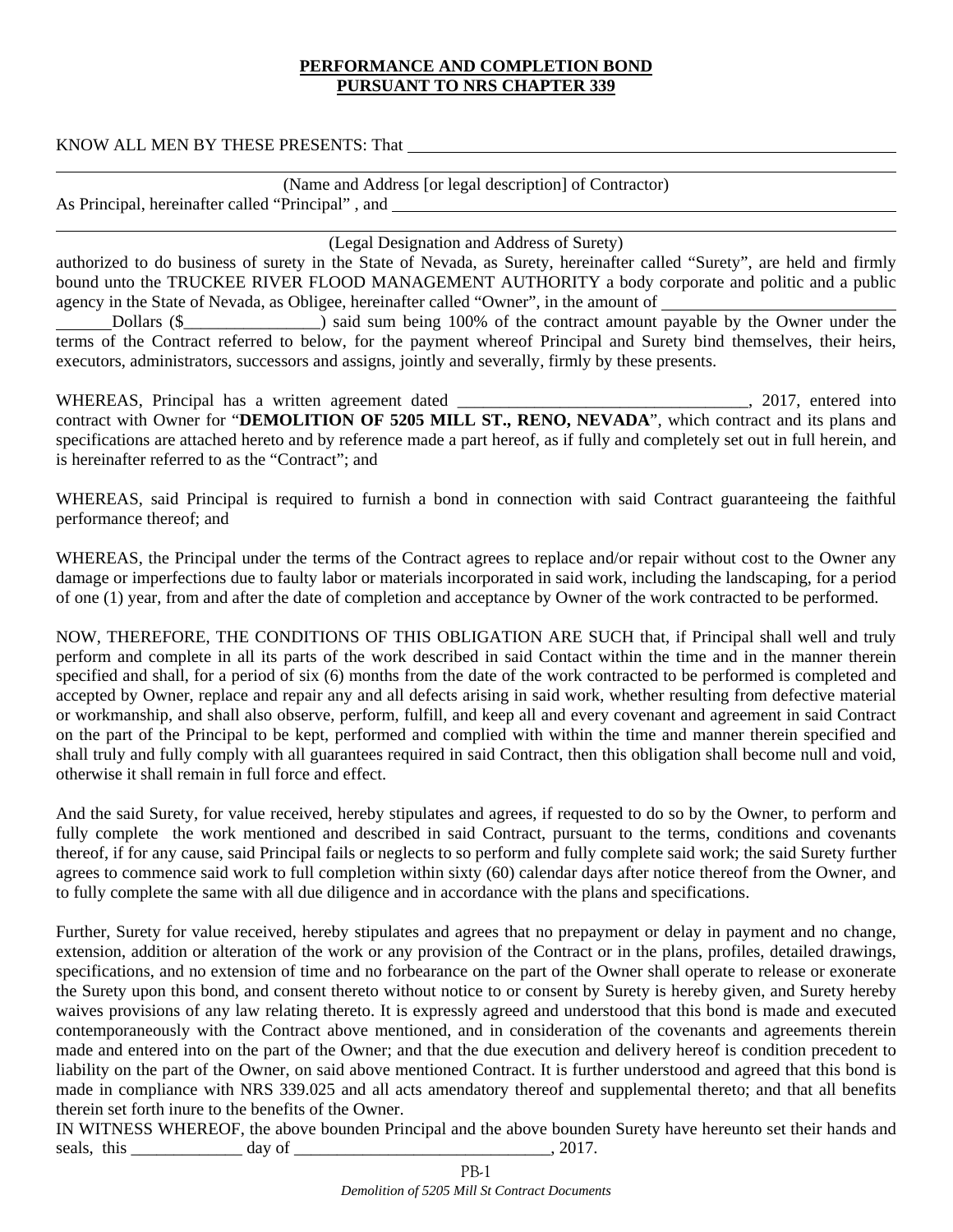| the control of the control of the control of the control of the control of                                                    |                                       |
|-------------------------------------------------------------------------------------------------------------------------------|---------------------------------------|
| PRINCIPAL                                                                                                                     | By: (Note: Signature to be Notarized) |
| State of Nevada Contractor's License #                                                                                        |                                       |
| State of Nevada, County of Washoe<br>Subscribed and sworn to before me this ________ day of __________________________, 2017. |                                       |
| Notary Public                                                                                                                 |                                       |
| Surety:                                                                                                                       |                                       |
| Name of Surety                                                                                                                |                                       |
| By: (Note: Signature to be Notarized)                                                                                         |                                       |
| Type: Attorney-in-Fact                                                                                                        |                                       |
| Amount of Bond Premium (to be filled in by the Surety Company):                                                               |                                       |
| State of Nevada, County of Washoe                                                                                             |                                       |
| Notary Public                                                                                                                 |                                       |
| Surety's Licensed Nevada Resident Agent:                                                                                      |                                       |
| Company Name                                                                                                                  |                                       |
| Address                                                                                                                       |                                       |
| Telephone                                                                                                                     |                                       |
| By: (Note: Signature to be Notarized)                                                                                         |                                       |
|                                                                                                                               |                                       |
| Bond No.                                                                                                                      |                                       |
| State of Nevada, County of Washoe<br>Subscribed and sworn to before me this _______ day of ___________________________        | 2017.                                 |
|                                                                                                                               |                                       |

Notary Public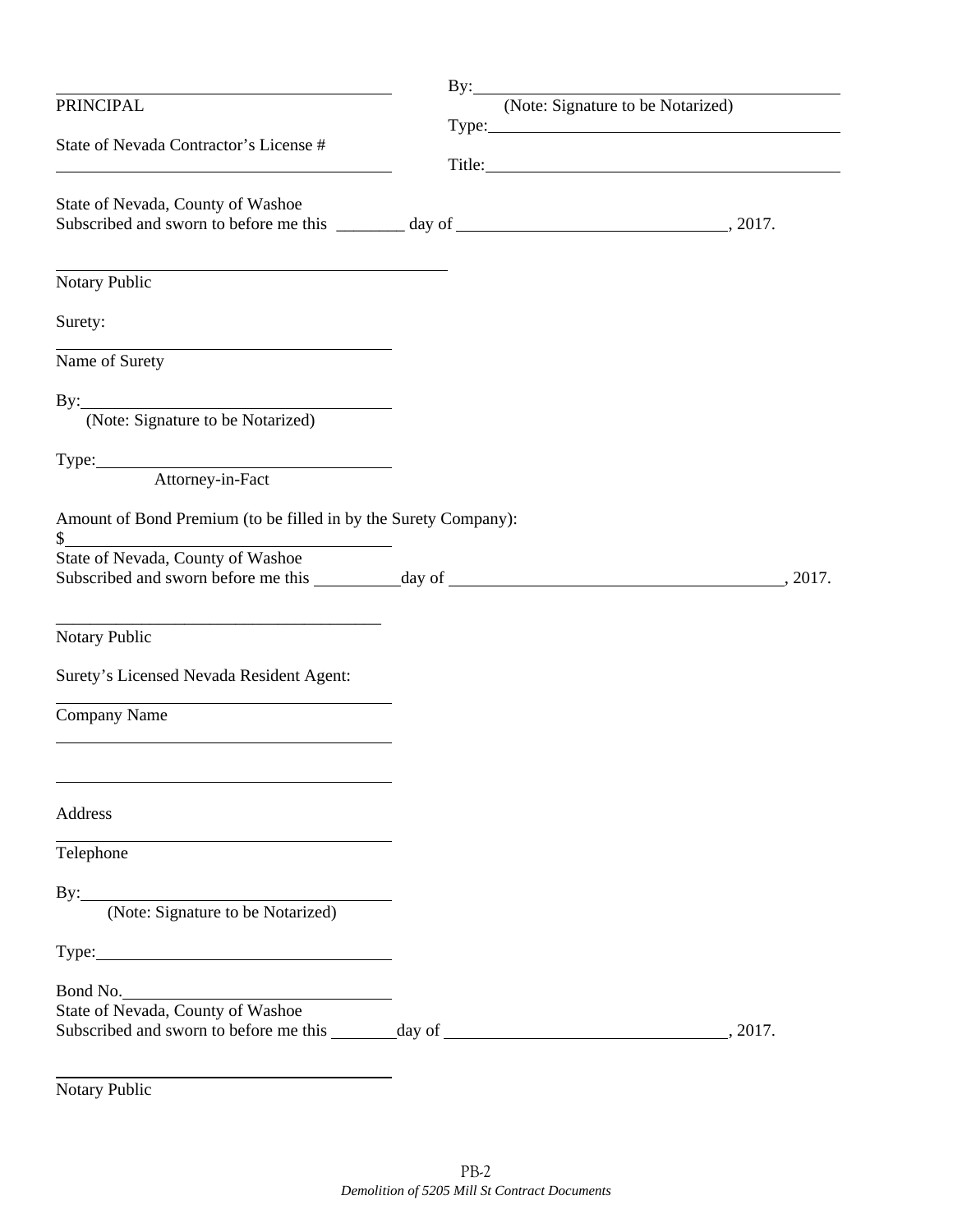#### **WASHOE TRFMA DEPARTMENTS –DEMOLITION WORK**

#### **HAZARD COMMUNICATION PROGRAM CONTRACTOR COMMUNICATION FORM**

To meet the requirements of the OSHA Hazard Communication Standard, information regarding the hazards of chemicals or compounds brought to the project site must be exchanged between the TRFMA and the Contractor. This form is designed to satisfy those communication requirements.

Project Name/Location: "**DEMOLITION OF 5205 MILL ST., RENO, NEVADA**"

| Subcontractor:                                      |                                                                         |                          |
|-----------------------------------------------------|-------------------------------------------------------------------------|--------------------------|
|                                                     | Nature of work to be completed:                                         |                          |
|                                                     | Effective date: Start of construction through the Notice of Acceptance. |                          |
| Chemical Used or Storage<br>at Project in Work Area | <b>Required Precautions</b>                                             | <b>Emergency Actions</b> |

All chemical (compounds) containers must be labeled with the name of the chemical and the hazards of that chemical. Detailed information regarding the hazards and protective measures for all chemicals found at this project can be found in the "MATERIAL SAFETY DATA SHEETS" for those chemicals and are collected in a binder labeled "MSDS HAZARD COMMUNICATION" located in the office of the Truckee River Flood Management Authority.

The Contractor is responsible to ensure that their employees and the employees of any subcontractor are informed of the information provided here.

Before contract work can begin, the Contractor must provide the TRFMA with complete "MATERIAL SAFETY DATA SHEETS" for all chemicals brought to the work area by the Contractor. All containers must be labeled with chemical name and hazard information.

Examples, but not a complete list, of chemicals requiring "MATERIAL SAFETY DATA SHEETS": Painting materials, drywall compounds, concrete hardener, caulking, ceramic tile bedding, vinyl tile adhesive, cleaning compounds, etc.

\_\_\_\_\_\_\_\_\_\_\_\_\_\_\_\_\_\_\_\_\_\_\_\_\_\_\_\_\_\_\_\_\_\_\_\_\_\_\_\_\_\_\_ \_\_\_\_\_\_\_\_\_\_\_\_\_\_\_\_\_\_\_\_\_\_\_\_\_\_\_\_\_\_\_\_\_

CONTRACTOR SIGNATURE DATE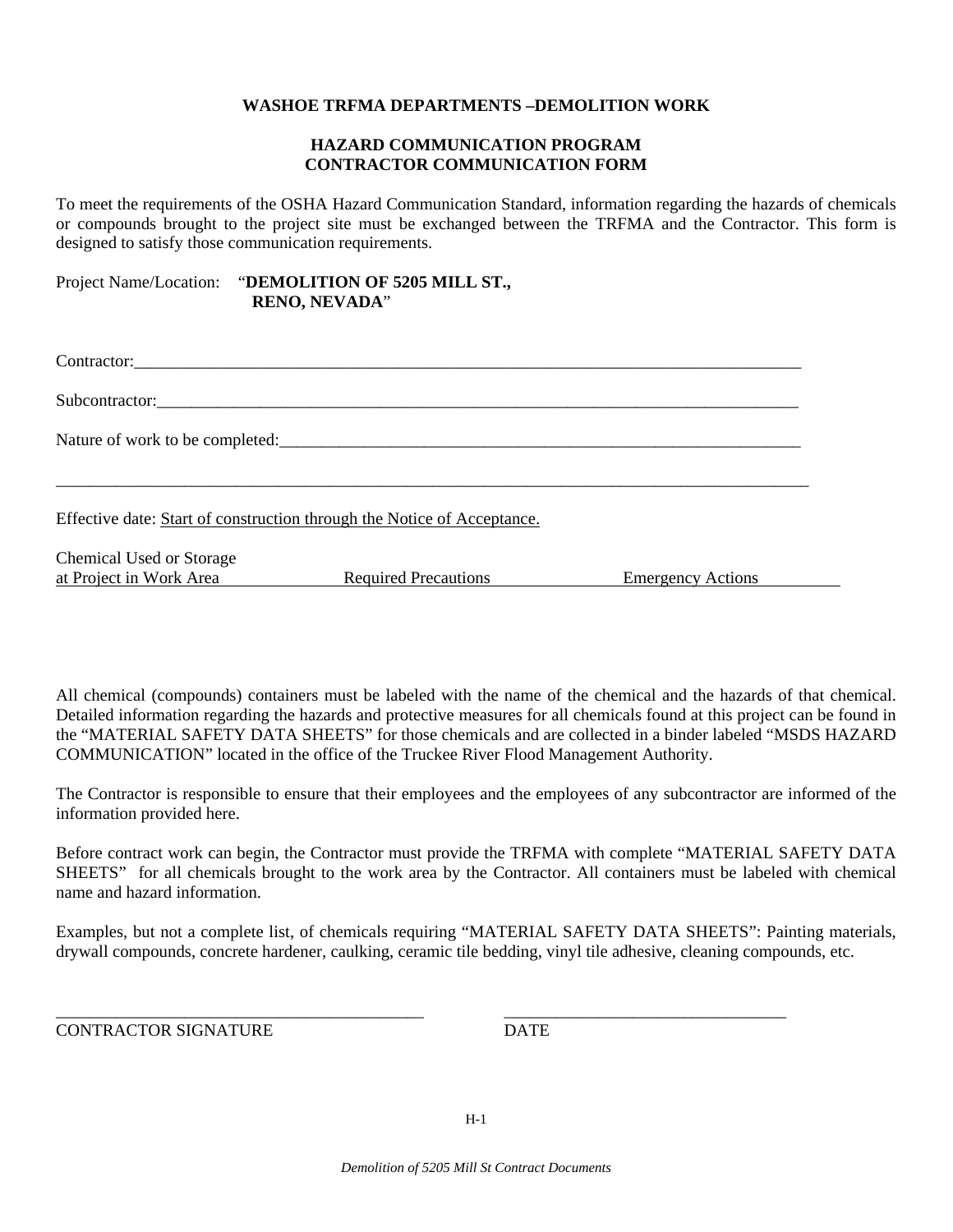## **DIVISION 1 GENERAL PROVISIONS**

(Rev. 4-6-2017)

## DEMOLITION OF 5205 MILL ST., RENO, NV

## **(Orange Book)**

 The specifications and provisions in the "Standard Specifications for Public Works Construction" (Orange Book) version 2016 Rev No. 9 sponsored and distributed by the Regional Transportation Commission of Washoe County, Carson City, Churchill County, City of Reno, City of Sparks, City of Yerington and Washoe County are hereby incorporated by reference and are a part of this agreement\*, with the clarifications and exceptions stated below as to Part 1, and **EXCEPT** that if there is a conflict between any provision in the Orange Book (Including Part 1 as clarified below) and a provision in any Contract Document (as defined in the Agreement), the provision in the Contract Document shall prevail.

| Orange    | Title                                          | <b>Clarifications/ Comments</b>                                                    |
|-----------|------------------------------------------------|------------------------------------------------------------------------------------|
| Book $\P$ |                                                |                                                                                    |
| 100.11    | Award of contract or rejection of<br>proposals | Criteria in NRS 332.065 (1) may be used.                                           |
| 100.13    | <b>Contract Security</b>                       | See Article 7 of Agreement.                                                        |
| 100.14    | Insurance                                      | Superseded by Article 10 and Exhibit A of<br>Agreement.                            |
| 100.39    | Delays                                         | See Article 3 in Agreement.                                                        |
| 100.35.01 | <b>Change Orders</b>                           | Percentage for overhead and profit shall be<br>5%.                                 |
| 100.42.01 | <b>Partial Payments</b>                        | See Articles 4 and 5 of Agreement.                                                 |
| 100.43.01 | Final Estimate and payment                     | See Article 5 of Agreement.                                                        |
| 100.49    | Default and termination of contract            | In addition, contract may be terminated as<br>provided in Article 12 of Agreement. |
| 100.50    | Arbitration                                    | See Article 11 of Agreement.                                                       |
|           |                                                |                                                                                    |

\* The project is not a "public work" as strictly defined in NRS 338. 010 since it is demolition and does not add capital value, but the Orange Book is adopted by reference in order to promote uniformity in contracts. In addition, NRS 338 in its entirety including exceptions as noted in 338.080 shall be adhered to. As authorized by NRS 339.025 (5), bonds are required even though this contract does not exceed \$100,000 and is not for the construction of a public building or improvement.

GP-1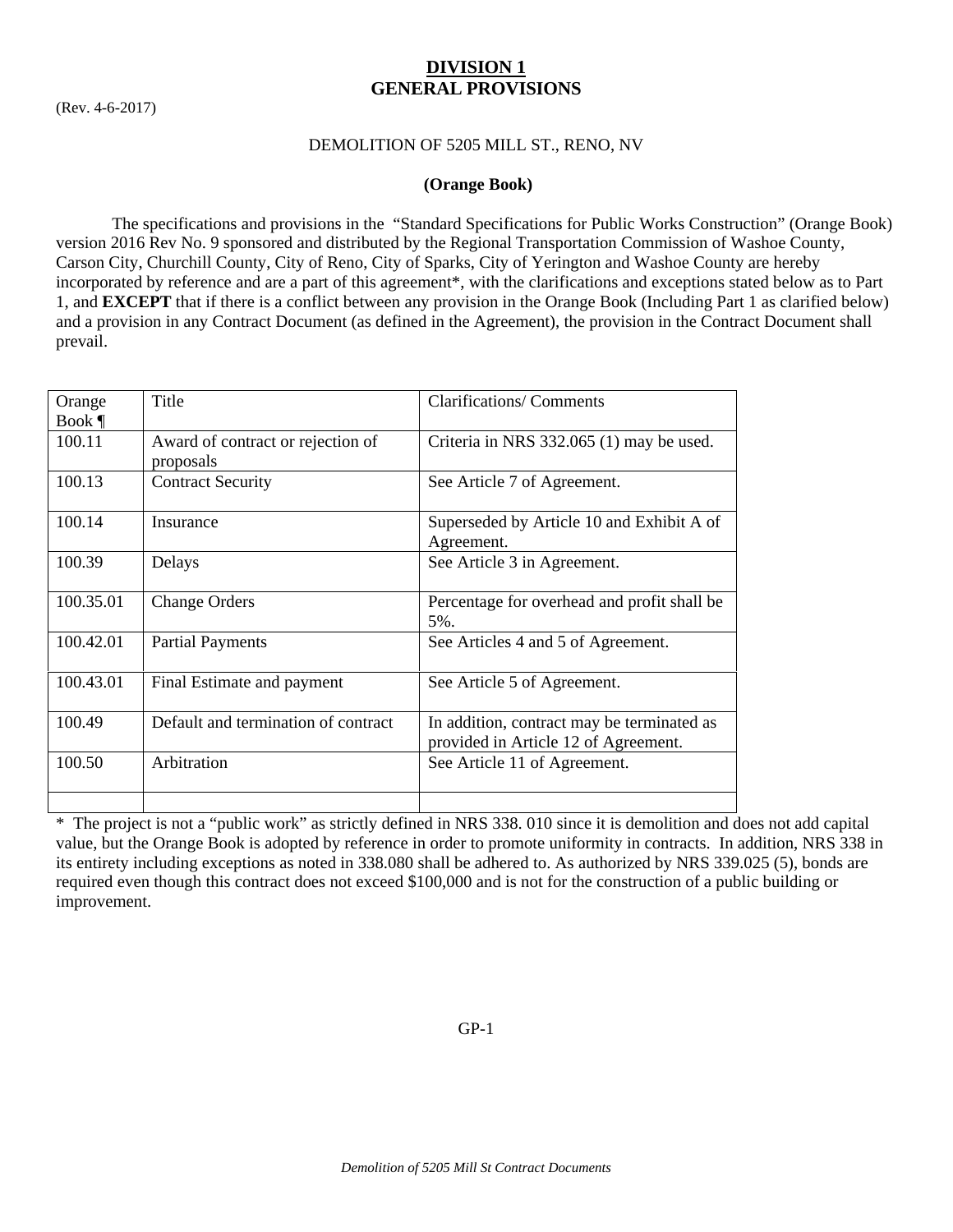## **PART 1 - GENERAL**

## 1.01 SUMMARY

- A. Section includes: requirements for submittals.
- B. Related Sections: 01500 Temporary Facilities and Controls, 01510 Temporary Utilities, and 02221 Building **Demolition**
- C. Costs: Unless otherwise specified in the Contract Documents, all costs for preparation, reproduction, and distribution of submittals shall be borne by the Contractor and included as part of the base bid.
- D. Unless otherwise noted, make all submittals to the TRFMA's Project Manager.

## 1.02 SUBMITTALS

- A. Work Plan: The Contractor shall prepare and submit for acceptance a work plan describing, at a minimum, the estimated duration and order in which proposing to: conduct mobilization, secure the site, provide temporary utility service (Section 01510), acquire permits, retire utilities, hazardous material abatement/removal, perform demolition operations (in detail by floor of each structure – if applicable), protect/repair/replace existing site improvements to remain, perform cleanup and final site grading, and accommodate emergency services. Specifically include, plans to meet requirements noted in section 1500, 3.01-3.08 as well as explanation for ensuring adjacent businesses/ parcels are not disturbed. Submit four (4) copies of the work plan a minimum of ten (10) calendar days before the notice to proceed. Failure to submit the Work Plan will not prevent the commencement of contract time. A "bar chart" format is acceptable for the schedule portion of the Work Plan.
- B. Photography: Using still photography, show existing conditions of adjoining construction and site improvements. Coordinate views with the TRFMA's Project Manager. Provide a video record, as follows: narrated, standard size (2 hour), color DVD videos of the total Contract area showing pre-demolition conditions (including 'USA Locate' markings and adjacent property improvements, such as sidewalks, walls, fences, landscaping, valves, etc.), and the completed demolition (including adjacent property owner improvements) with the date, time, and locations clearly defined in the film. Deliver videos as follows: pre-demolition - prior to commencing demolition operations, and post-demolition - prior to submitting final pay request.
- C. Landfill Records: Indicate receipt and acceptance of hazardous wastes, if encountered, by a landfill facility licensed to accept hazardous wastes.
- D. Statement of Refrigerant Recovery: signed by the refrigerant recovery technician responsible for recovering refrigerants (only if encountered).
- E. Traffic Control Plans: Two (2) copies of approved Traffic Control Plans, as required by Section 01500, before commencing operations requiring traffic control.
- F. Permits: Two (2) copies of all permits required by these Specifications before commencing operations.
- G. Dust Abatement Plan: Two (2) copies of the Dust Abatement Plan approved by the Washoe TRFMA District Health Department's Air Pollution Control Division, prior to commencing demolition operations.

## END OF SECTION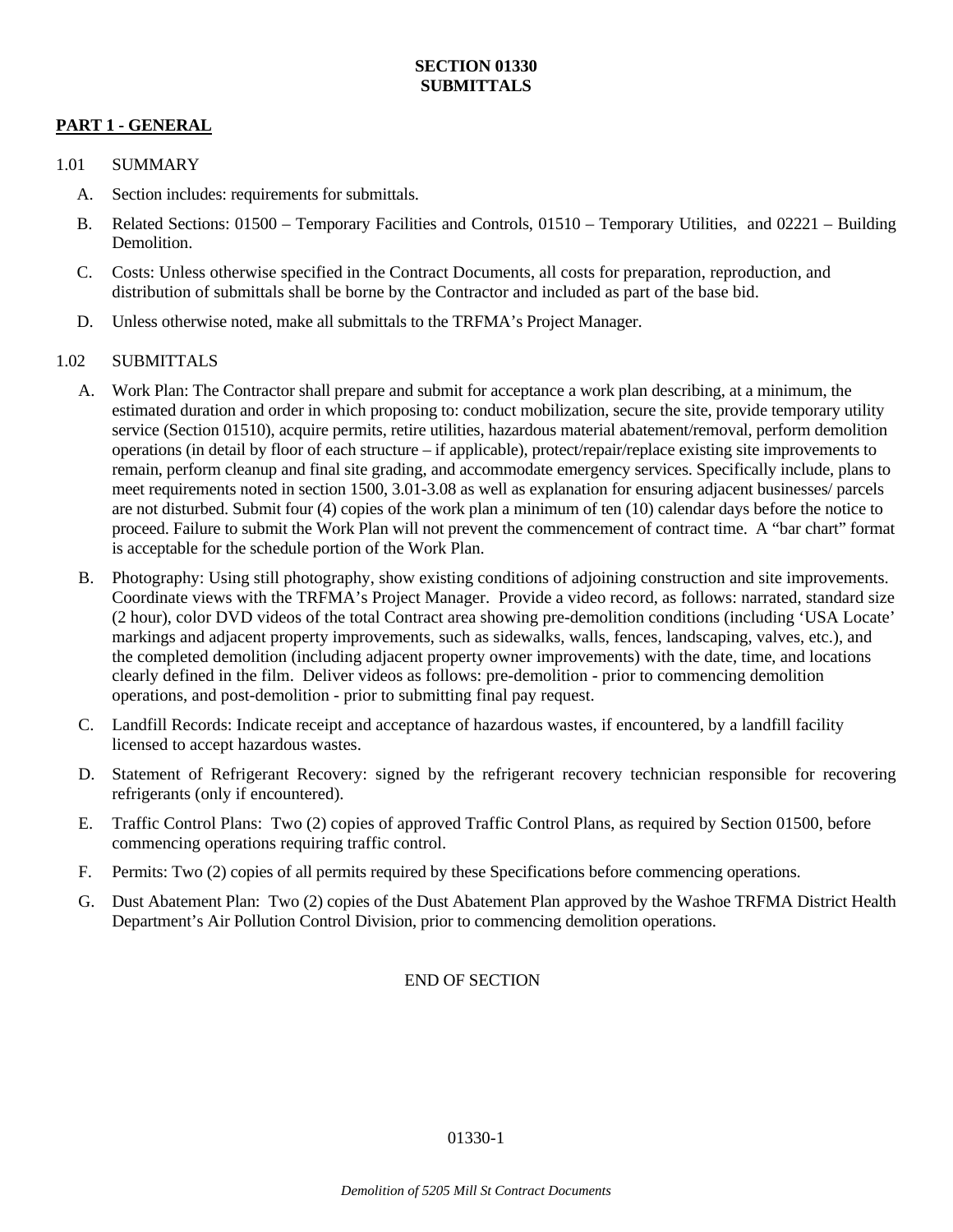#### **SECTION 01500**

#### **TEMPORARY FACILITIES AND CONTROLS**

## **PART 1 - GENERAL**

- 1.01 SUMMARY
	- A. Section Includes: Requirements for construction facilities and temporary controls.
	- B. Related Section: 01510 Temporary Utilities.
	- C. Costs: Unless otherwise specified in the Contract Documents, all costs for installation, operation, maintenance and removal of all temporary facilities and controls shall be borne by the Contractor and included as part of the Base **Bid.**

#### 1.02 SUBMITTALS

A. General: Make submittals in accordance with Section 01330.

#### 1.03 PROJECT CONDITIONS

- A. Conditions of Use: Keep temporary services and facilities clean and neat in appearance. Operate in a safe and efficient manner. Relocate temporary services and facilities as the Work progresses.
	- 1. Take necessary fire prevention measures.
	- 2. Do not allow hazardous, dangerous, or unsanitary conditions, or public nuisances to develop or persist on-site.
- B. 24 Hour Contact: Contractor shall designate an employee or agent with a 24-hour phone number for reporting problems associated with the construction to be contacted by the Owner and businesses in the area.

## **PART 2 - PRODUCTS**

#### 2.01 MATERIALS

 A. General: Contractor may use undamaged, previously used materials and equipment in serviceable condition for temporary facilities. Provide materials and equipment suitable for use intended.

## **PART 3 - EXECUTION**

#### 3.01 BARRIERS, WARNING SIGNS, AND LIGHTS

- A. General: Provide barriers, warning signs, lights, guard rails, lights, etc. as may be required to adequately protect the public from hazards resulting from the Work and to exclude unauthorized persons from the Work. Provide for public protection as required by law and ordinance.
	- 1. Continuously maintain protection as necessary to protect the Work as a whole, and adjacent property and improvements from accidents, injuries or damage.
	- 2. Provide barricades at all open excavations and elsewhere as may be directed or required for public and workmen protection. During nighttime hours and where appropriate and needed, provide warning lights, including flashing red or amber lights.
	- 3. No water or contamination shall discharge into the Truckee River or the Pioneer Ditch from this project.

#### 3.02 FIRST AID FACILITIES

 A. General: Provide personnel trained in first aid and certified as approved by Nevada Department of Labor and Industries. Provide first aid kits on site; types and quantities in accordance with requirements of State and local authorities.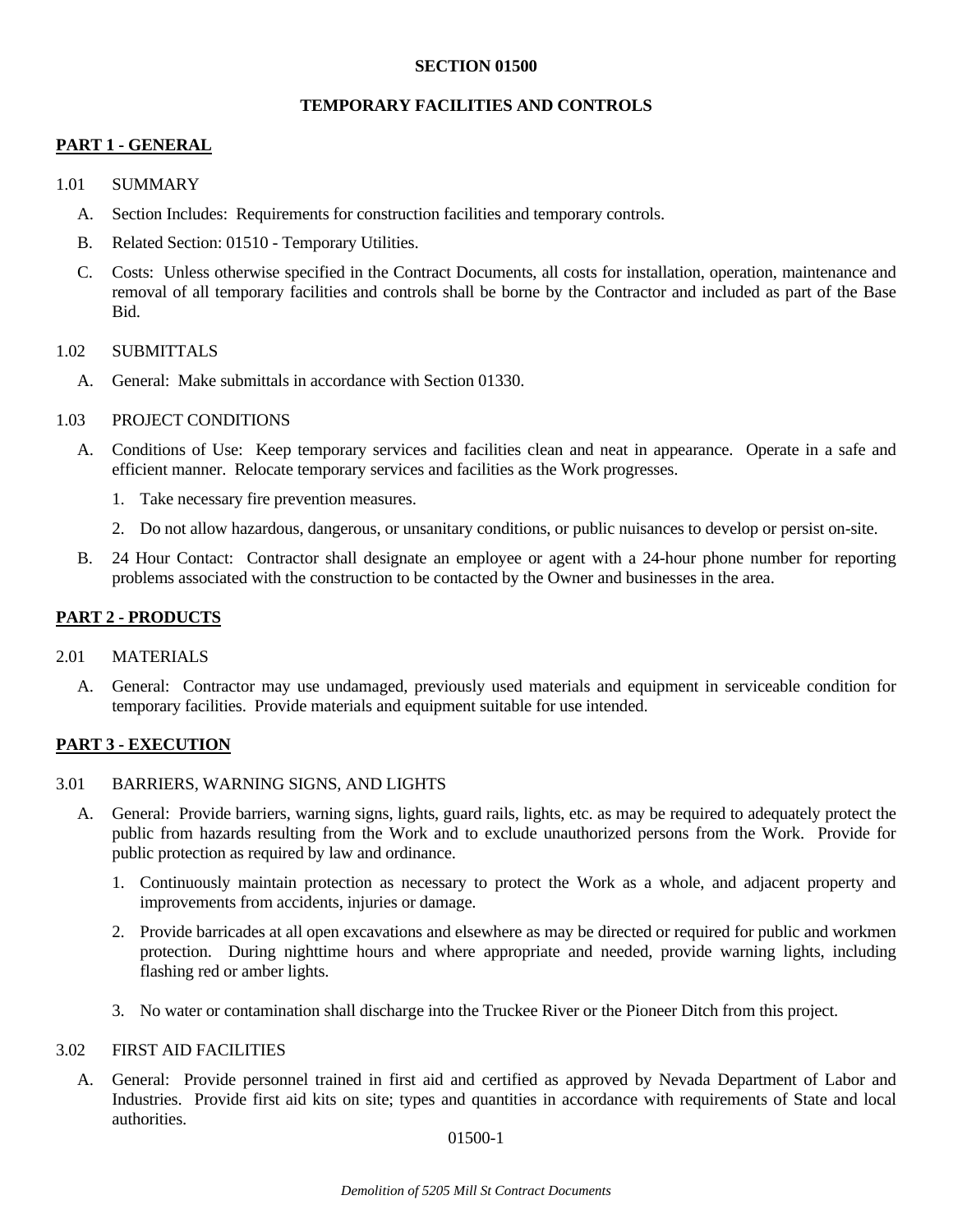## 3.03 WASTE COLLECTION AND DISPOSAL

- A. General: Collect waste from construction areas and elsewhere daily. Dispose of all refuse and waste material off Owner's property. Do not stockpile waste material on site. Immediately clean up any spilled material.
	- 1. Provide on-site containers for collection of waste materials, debris and rubbish.
	- 2. Handle and dispose flammable, hazardous, and toxic waste materials separately from other waste; dispose of material lawfully.

#### 3.04 DUST AND POLLUTION CONTROL

- A. Dust Control: Contractor shall prevent dust from being generated during construction in compliance with all applicable City, TRFMA, State, and Federal regulations. Contractor shall be solely responsible for mitigation of dust during construction, and until Final Acceptance of the Project by the TRFMA.
- B. Pollution Control: Comply with all pollution control regulations in effect at site for all materials, soils, equipment and Work procedures used on the Project. If the Contractor causes a release of contaminants, the Contractor shall be responsible for all costs associated with clean up of that release.
	- 1. Provide methods, means and facilities required to prevent contamination of soil, water or atmosphere by the discharge of noxious substances from construction operations. Perform emergency measures required to contain spillages, and to remove contaminated soils or liquids.
	- 2. Take measures to prevent harmful substances from entering public sewers.
	- 3. Maintain equipment so that it does not release unnecessary air pollution.

#### 3.05 NOISE CONTROL

- A. Intent: The purpose of this Specification is to alert the Contractor of the necessity for maintaining a noise control program during the entire construction period. Control and restrict noise levels to those permitted by the City of Reno and as specified herein. The maximum interior noise levels in receiver buildings during daytime hours shall not exceed 55 dBA; during nighttime hours, the maximum noise level shall not exceed 45 dBA, unless otherwise approved in writing by the City of Reno and the Washoe TRFMA Project Representative. Limit noise-generating construction activities to hours set by the City of Reno Noise Ordinance.
- B. Outdoor Vehicle and Internal Combustion Engine Noise: The maximum permissible sound levels which will be allowed shall be 60 dBA unless otherwise approved in writing by the City of Reno and the Washoe TRFMA Project Representative. This may be exceeded by the following types of equipment between the hours of 7:00 a.m. and 10:00 p.m. on weekdays, and between the hours of 9:00 a.m. and 10:00 p.m. on weekends, as measured from the real property of another, or at a distance of 50 feet from the equipment (whichever is greater), by no more than 25 dBA for crawlers, tractors, dozers, rotary drills and augers, loaders, power shovels, graders, and compressors.

## 3.06 TRAFFIC REGULATIONS

- A. General: Conduct operations in such a manner to avoid unnecessary interference to existing pedestrian and vehicle traffic.
- B. Contractor Responsibilities: Contractor shall be responsible for the following:
	- 1. Obtaining permits and inspections necessitated by the use of public streets, sidewalks, curbs, and paving. Post guarantees and bonds that may be required, and repair and make good any damages thereto, acceptable to the authorities having jurisdiction. Pay all fees.
	- 2. Controlling construction traffic within and adjacent to the site. Keep streets adjacent to the site open to vehicular and pedestrian traffic. Maintain constant access for police, fire and ambulance service.
	- 3. Providing safeguards as required or necessary, and effectively control such traffic to provide minimum hazard to the Work and all persons. Scheduling of temporary street blockages and detours shall be coordinated with the City Police, Fire Department, and City Engineering Department; provide appropriate signage for rerouting of traffic.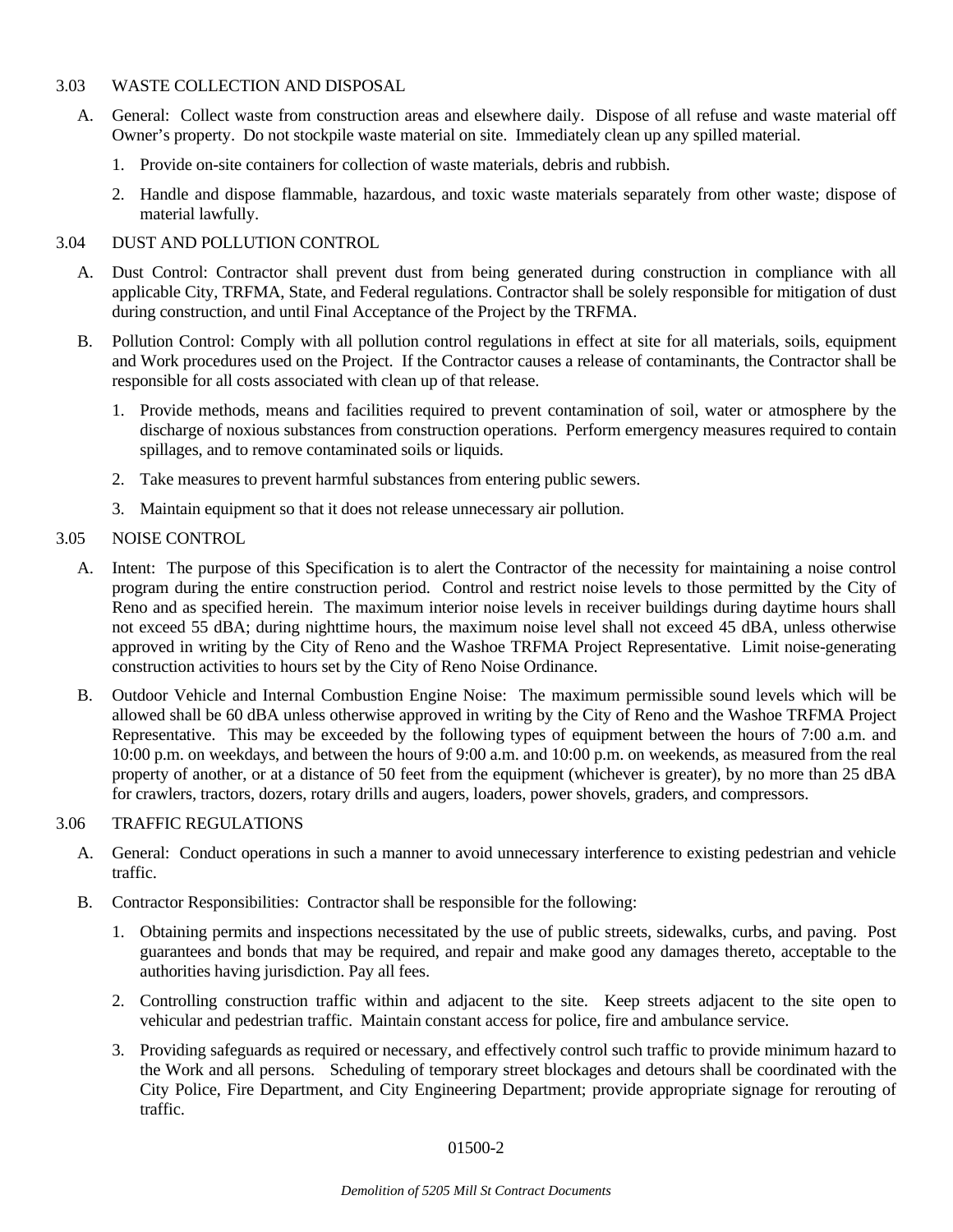- 4. Mud tracked onto City streets by any activity related to the Project shall be minimized. This shall be done by washing vehicle wheels before they enter the public right-of-ways and by sweeping streets. The streets shall be clear of mud, dust and debris at the end of each days work activities; during the day any built-up of same shall be removed.
- 5. Indicate on a 24-hour basis all restricted and dangerous conditions existing on or adjacent to the site. Illuminate barricades, danger signals, warning signs and obstructions at night. Keep warning lights burning from one hour before sunset until one hour after sunrise.
- 6. Comply with all requirements regarding traffic, truck movement, hours of operation, safeguards, and all other actions set by the City of Reno and the Nevada Department of Transportation and as required to protect the life, health and safety of the public and workers.
- C. Traffic Control Devices: Contractor shall provide and maintain traffic lights, flaggers, signs and other traffic control devices as required by the City of Reno and as necessary to warn and protect the public from injury or damage as a result of the Contractor's operations.

## 3.07 FIELD OFFICES & SHEDS

- A. Contractor's Field Office: Contractor shall provide his own construction field office as needed by Contractor.
- B. Sheds: Furnish, install and maintain storage sheds as needed for construction by the Contractor.
- C. Staging Area: A 100 ft x 200 ft area will be provided to the contractor upon request in the North Parking lot of 5205 Mill St. or another location that is equally near to the site as chosen by TRFMA. No material shall be stored there except for the temporary parking of construction vehicles. Security for this site will be the contractor's responsibility. Upon project completion the site must return to the condition in which it was prior to use.

## 3.08 TERMINATION, AND REMOVAL

A. Unless the TRFMA Construction Manager requests that it be maintained longer, remove each temporary facility when the need has ended, when replaced by authorized use of a permanent facility, or no later than Substantial Completion. Complete or, if necessary, restore permanent construction that may have been delayed because of interference with the temporary facilities. Repair damaged Work, clean exposed surfaces, and replace construction that cannot be satisfactorily repaired.

END OF SECTION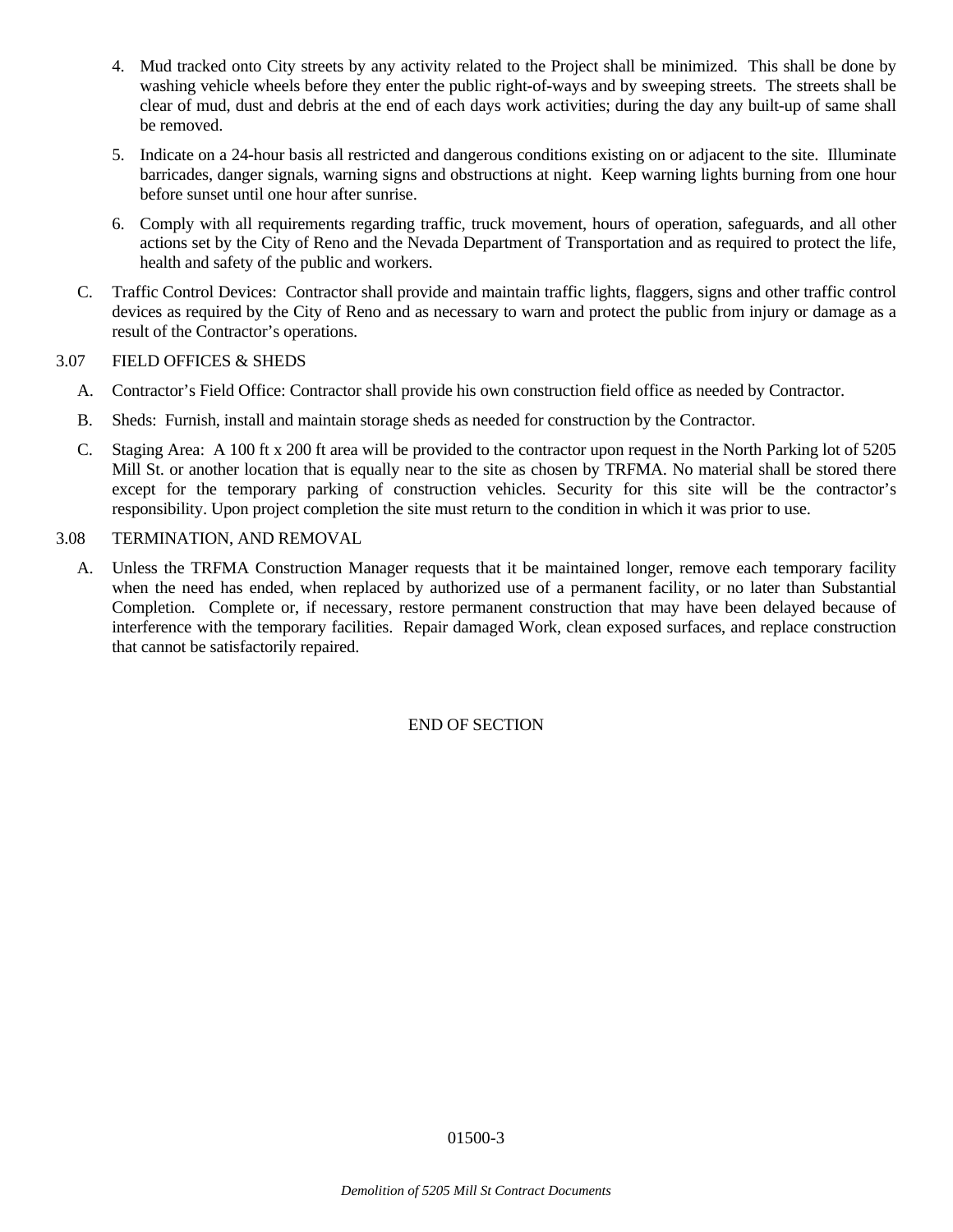#### **SECTION 01510**

## **TEMPORARY UTILITIES**

## **PART 1 - GENERAL**

#### 1.01 SUMMARY

- A. Section Includes: Requirements for temporary utilities.
- B. Related Section: 01500 Temporary Facilities and Controls: Mobilization and staging plan; operation, termination, and removal of temporary facilities and utilities.
- C. Costs: All costs for furnishing, installation, operation, maintenance and removal of all temporary utilities shall be borne by the Contractor and included as part of the Base Bid. Apply for all permits. Where utility company provides only part of the service, provide the remainder with matching, compatible materials and equipment at no additional cost.

#### 1.02 PROJECT CONDITIONS

- A. Temporary Utilities: Prepare a schedule indicating dates for implementation and termination of each temporary utility. Make all temporary connections to utilities and services in locations acceptable to the TRFMA and local authorities having jurisdiction. Furnish all necessary labor and materials, and make all installations in a manner subject to the acceptance of such authorities.
	- 1. Restore the services and sources of supply to proper operating condition as relevant and as directed the TRFMA Project Manager.

## 1.03 PROTECTION OF PUBLIC UTILITIES

- A. For any required excavation, the Contractor shall be responsible for location of existing underground utilities. Locate the utilities from the respective utility companies, and by using an on-site locating service. The Contractor shall notify the concerned utility company at least 72 hours in advance of the time when the locations need to be marked to ensure that there is no delay. The Contractor shall pay for private on-site locating service and any other locating fees.
- B. Contractor shall coordinate its work with the work of the utility companies and shall notify the Construction Manager in advance of any conflicts affecting the Construction Progress Schedule.
- C. Proceed with sufficient caution to preclude damaging any utilities known or unknown. In the event unidentified utilities are encountered, or conflicts are identified, notify the Construction Manager immediately. In the event utilities are damaged during construction, temporary services and/or repairs must be made immediately to maintain continuity of service at the Contractor's expense.
- D. The utility companies shall witness or perform all shutdowns, connections, and/or disconnection's according to the usual procedures of each utility company. No interruptions of service will be allowed without prior approval of the utility company. Comply with the minimum notice required by each utility company for approval, to allow written notice to affected users prior to the interruption.
- E. Irrespective of any other provisions in the Contract Documents, any resultant damages to utilities or from the stoppage of utility service shall be the sole liability of the Contractor. The Contractor shall hold harmless the TRFMA from any claims for damages resulting from the disruption of, or damage to, utility services.
- F. The Contractor shall be entirely responsible for coordinating the moving or adjustment of affected utilities. Any delays resulting from utility adjustments shall also be the Contractor's responsibility and no compensation shall be made.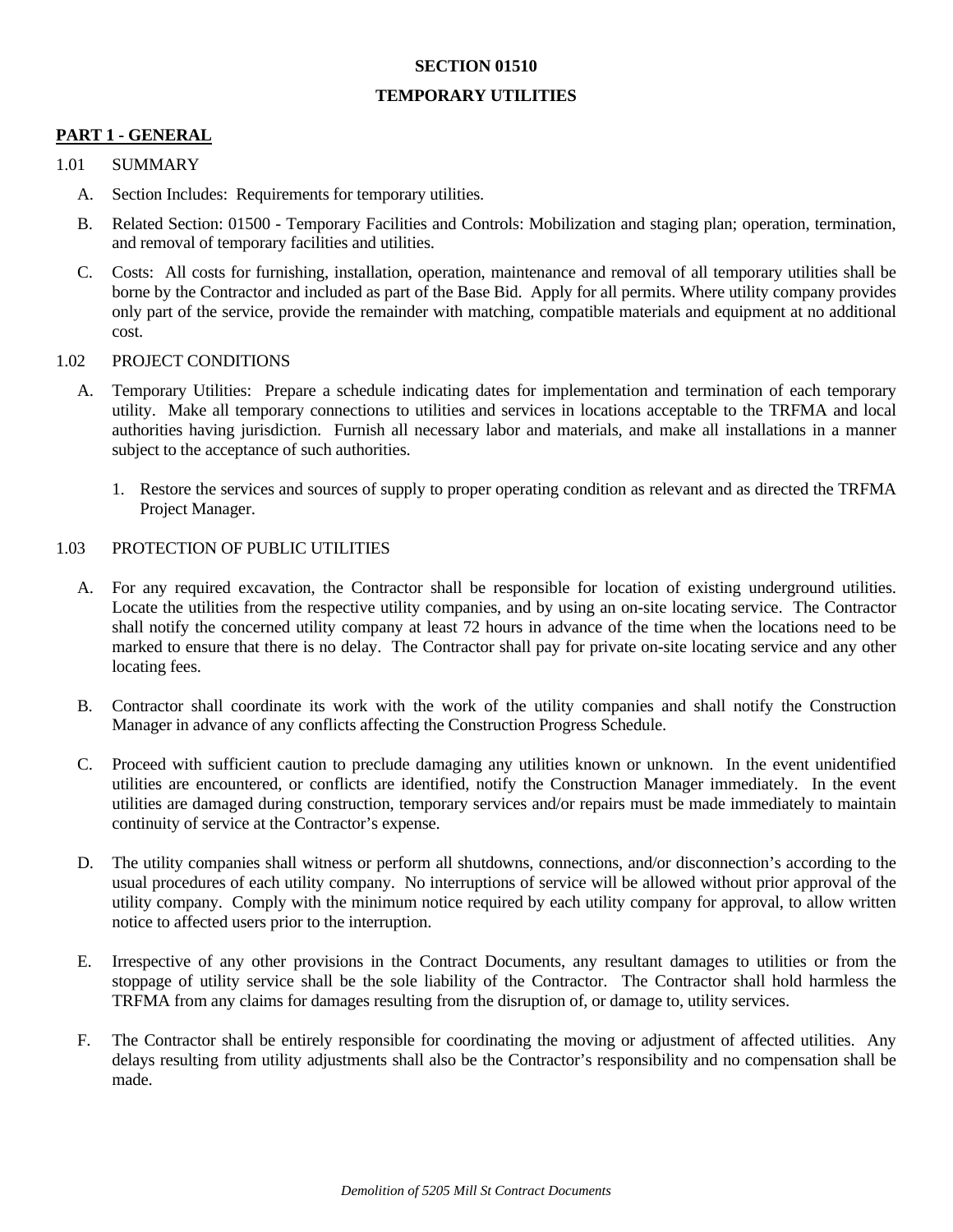# **PART 2 - PRODUCTS**

## 2.01 MATERIALS

 A. General: Contractor may use undamaged, previously used materials and equipment in serviceable condition. Provide materials and equipment suitable for use intended.

## **PART 3 - EXECUTION**

## 3.01 INSTALLATION (GENERAL)

- A. General: Make all arrangements with the local utility companies for temporary service to the construction site. Where utility company provides only part of the service, provide the remainder with matching, compatible materials and equipment. Comply with company recommendations. Provide adequate capacity at each stage of construction.
- B. Use qualified personnel for installation of temporary facilities. Locate facilities where they will serve the Project adequately and result in minimum interference with performance of the Work. Relocate and modify facilities as required.
- C. Provide each facility ready for use when needed to avoid delay. Maintain and modify as required. Do not remove until facilities are no longer needed or are replace by authorized use of completed permanent facilities.

#### 3.02 TEMPORARY ELECTRICITY AND LIGHTING

- A. General: The electrical service shall be of adequate capacity for all construction tools and equipment without overloading the temporary facilities. Provide all equipment (transformers, meters, overload protected disconnects, main distribution switch gear, cable, etc.) necessary for temporary power and lighting. Coordinate all power and lighting requirements with the various trades.
	- 1. Provide weatherproof, grounded electric power service and distribution system of sufficient size, capacity, and power characteristics during construction period. Provide circuit breaker protection for each outlet.
	- 2. Provide duplex receptacle outlets equipped with ground-fault circuit interrupters, reset button, and pilot light for connection of power tools and equipment.
	- 3. Install wiring overhead and rise vertically where least exposed to damage. Where permitted, wiring circuits not exceeding 125 volts, ac 20 Ampere rating, and lighting circuits may be non-metallic sheathed cable where overhead and exposed for surveillance.
	- 4. Install and operate temporary lighting that will fulfill security and protection requirements.

## 3.03 TEMPORARY WATER

- A. General: Install water service and distribution piping of sizes and pressures adequate for construction until permanent water service is in use. Make all temporary connections to existing mains. Provide temporary meter. Provide temporary piping, manifolds, booster pumps, double backflow preventer, etc. as required.
- B. Drinking Water: Furnish drinking water with suitable containers and cups for use by employees.
- D. Should Contractor desire to obtain water from fire hydrants, approval must be obtained from the City of Reno Water Department and Reno Fire Department.

#### 3.04 TEMPORARY FIRE PROTECTION

 A. Unless fire protection needs are supplied by functional permanent facilities, install and maintain temporary fire protection facilities of the types needed to protect against reasonably predictable and controllable fire losses. Comply with requirements of the Reno Fire Department and with NFPA 10 "Standard for Portable Fire Extinguishers" and NFPA 241 "Standard for Safeguarding Construction, Alterations, and Demolition Operations".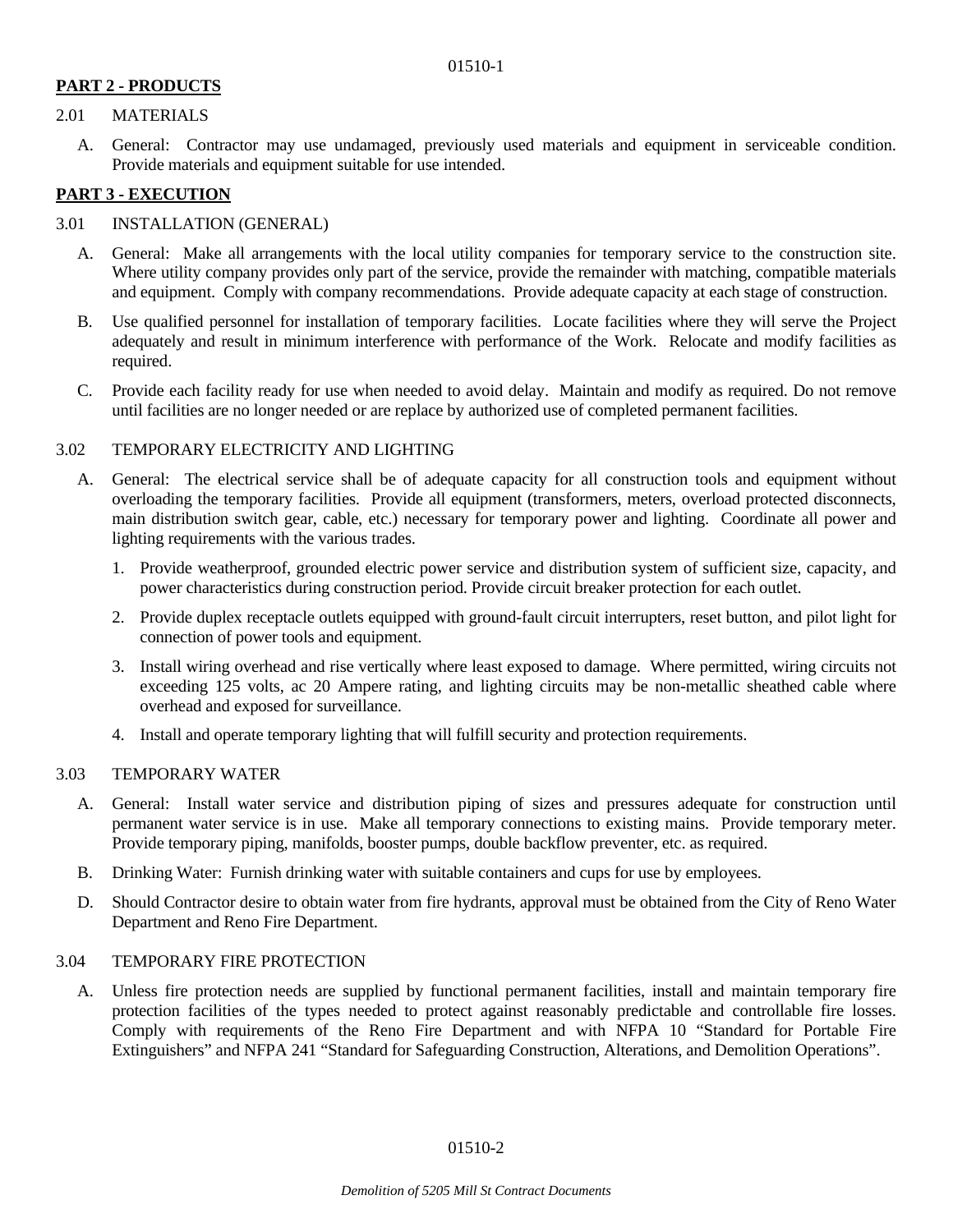## 3.05 SANITARY FACILITIES

- A. Temporary Toilets: Provide self-contained single-occupant toilet units of the chemical, aerated circulation, or combustion type, properly vented and fully enclosed with a glass fiber reinforced polyester shell or similar nonabsorbent material. Comply with regulations and health codes for the type, number, operation and maintenance of facilities. At a minimum, pump out, clean and disinfect and install fresh chemicals weekly. Install where facilities will best serve the Project needs.
- B. Wash Facilities: Install wash facilities as required by local or State codes and regulations.

#### 3.06 TELEPHONE SERVICE

 A. Telephone Service: Provide a portable cellular telephone set in the field office for the Superintendent's use in making and receiving telephone calls as needed by Contractor.

#### 3.07 OPERATION, TERMINATION, AND REMOVAL

A. General: Refer to Section 01500 "Temporary Facilities and Controls".

END OF SECTION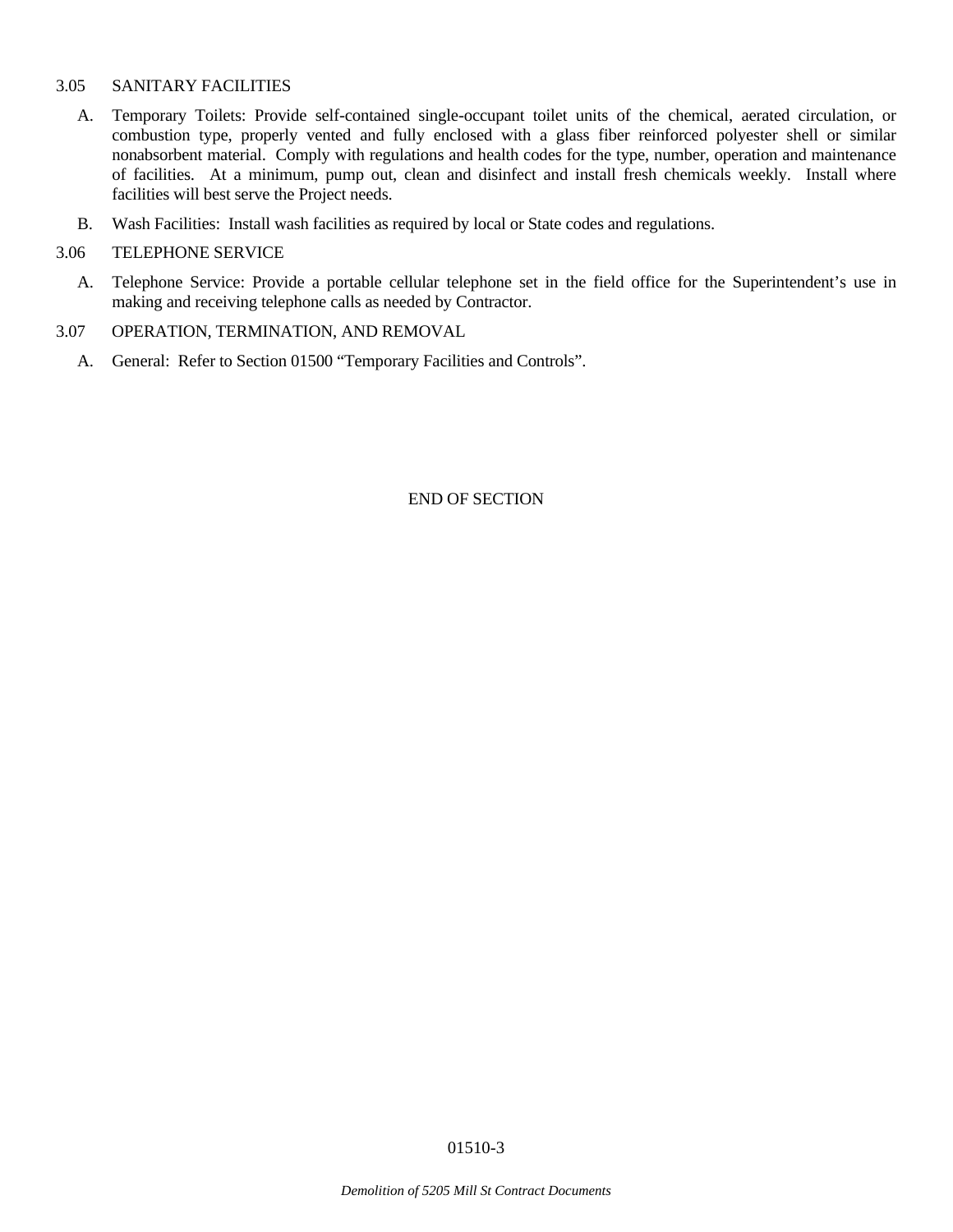# **DIVISION 2 SECTION 02221 - BUILDING DEMOLITION**

# **PART 1 – GENERAL**

## 1.01 SUMMARY

- A. Definitions:
	- 1. Remove: Detach items from existing construction and legally dispose of them off-site unless indicated to be removed, removed and salvaged, or recycled.
	- 2. Existing to Remain: Existing items of construction that are not to be removed and that are not otherwise indicated to be removed, removed and salvaged, or recycled.
- B. Environmental Regulatory Requirements: See Section 01500 for dust and pollution control requirements.
- C. Standards: Comply with ANSI A 10.6 and NFPA 241.
- D. Project Conditions:
	- 1. Conduct building demolition operations to minimize impacts to TRFMA's and local business' operations.
		- a. Provide not less than 5 working days notice to TRFMA and adjacent businesses of activities that will affect their operations.
		- b. Maintain access to existing walkways, exits, streets, and other adjacent occupied or used facilities, in accordance with the approved pedestrian control plan.
	- 2. Owner assumes no responsibility for buildings or structures to be demolished. Owner will maintain conditions existing at time of mandatory pre-bid walk-through as far as practical.
- E. Do not use the project site or public streets and alleys to store or sell removed items or materials.

## 1.02 EXECUTION

- A. Survey existing conditions and correlate with requirements indicated to determine extent of building demolition required.
- B. When unanticipated mechanical, electrical, or structural elements are encountered, investigate and measure the extent of the element. Notify the TRFMA 's Project Manager immediately, then promptly submit a written report of the situation, with recommendations for remediation, to the TRFMA's Project Manager.
- C. Perforate or break any floors not removed if there is a basement to existing subgrade to ensure groundwater can drain from said structures.
- D. Refrigerant: If encountered, remove and store refrigerants according to 40 CFR 82 and local regulations, and submit documentation in accordance with these Specifications.
- E. Existing Utilities:
	- 1. Locate, identify, disconnect, and seal or cap off indicated utilities serving the building to be demolished. Coordinate capping or abandoning any sewer or storm drain service with City of Reno Sewer Line Division, water with TMWA, and power and gas with NV Energy.
	- 2. Maintain utility services indicated to remain and protect them against damage during demolition operations.
		- a. Do not interrupt existing utilities serving adjacent occupied or operating facilities unless authorized in writing by the TRFMA's Project Manager and affected utility.
		- b. Provide temporary services during interruption to existing utilities, as acceptable to the TRFMA's Project Manager and affected utility.
		- 3. Abandon existing below-grade utilities and below-grade utility structures. Cut utilities flush with grade or within adjacent utility junction box as appropriate and in coordination with TRMA's Project Manager.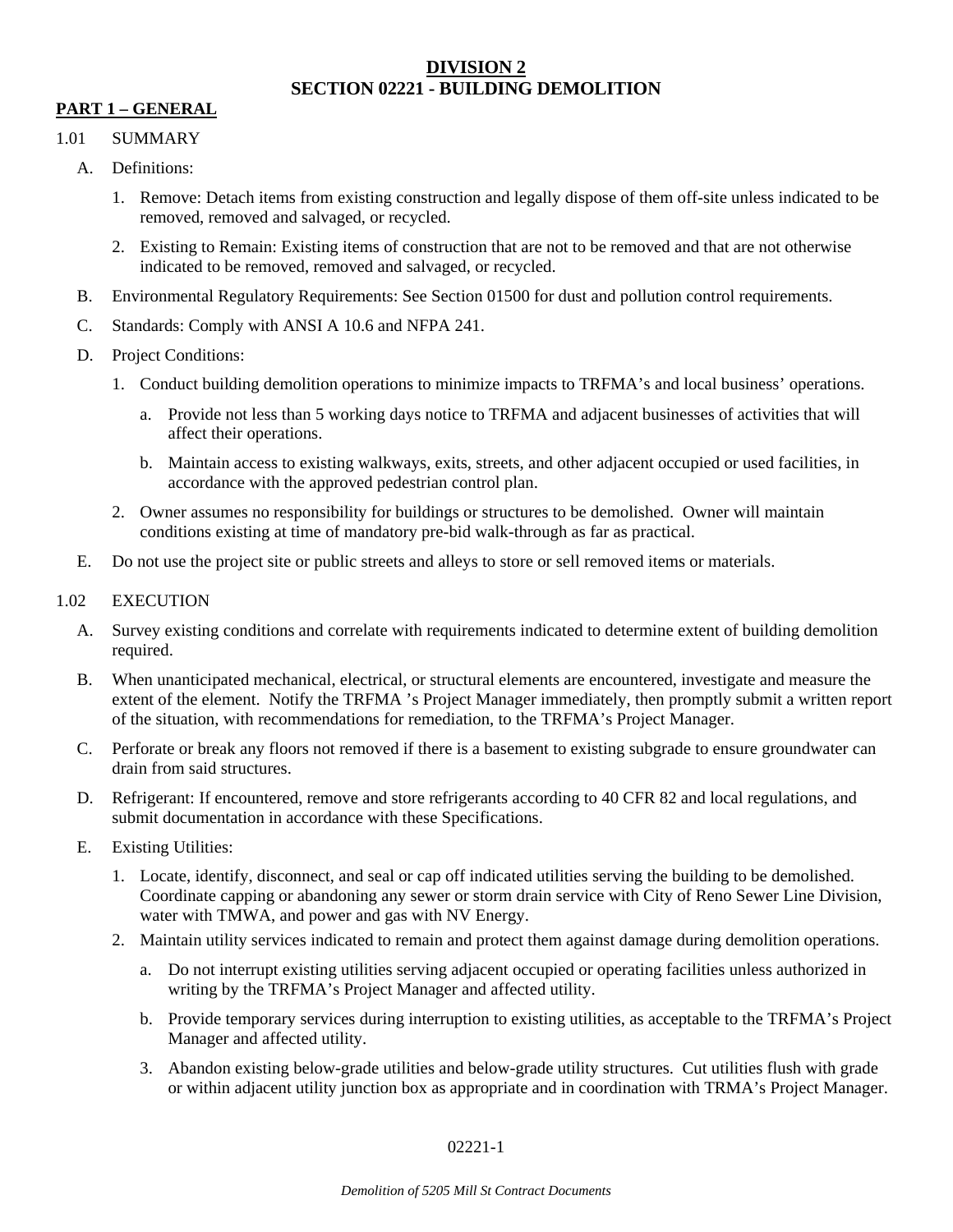- F. Temporary Shoring: Provide and maintain interior and exterior shoring, bracing, or structural support to preserve stability and prevent unexpected movement or collapse of building being demolished or adjacent buildings and infrastructure.
- G. Existing Facilities: Protect adjacent walkways, loading docks, building entries, streets, and other building facilities during demolition operations.
- H. Existing Items to Remain: Protect construction indicated to remain against damage and soiling during demolition.
- I. Demolition General:
	- 1. Obtain a demolition permit from the City of Reno Building Department before beginning demolition operations. Provide a copy of this permit to the TRFMA's Project Manager and maintain a copy of this permit on-site at all times. Contact the City of Reno for a demolition permit.
	- 2. Perform demolition and hauling operations between 7:00 a.m. and 5:30 p.m., Monday through Friday, including legal holidays. If desiring to perform work outside these hours, request a variance, in writing, to the TRFMA's Project Manager at least 5 working days prior to performing Work. Do not perform any work outside these hours without written permission from the TRFMA's Project Manager.
- J. Engineering Surveys: As the Work progresses, perform surveys to detect hazards that may result from building demolition activities.
- K. If electing Mechanical Demolition:
	- 1. Remove building intact when permitted by authorities having jurisdiction.
	- 2. Proceed with demolition of structural framing members systematically, from higher to lower level.
	- 3. Remove debris from elevated portions by chute, hoist, or other device that will convey debris to grade level in a controlled descent.
	- 4. Concrete: Cut concrete full depth at junctures with construction to remain, using power-driven saw or other approved means, then remove concrete between saw cuts.
	- 5. Masonry: Cut masonry at junctures with construction indicated to remain, using power-driven saw or other approved means, then remove masonry between saw cuts.
	- 6. Concrete Slabs-on-Grade: For purposes of future dust and weed control, leave the Slab on Grade for the building but at direction of TRFMA Project Manager remove any remnant site SOG concrete for safety purposes and blend with adjacent grade. To do so saw-cut perimeter of area to be demolished at junctures with construction indicated to remain or other approved means, then break-up and remove.
- L. If electing Explosive Demolition:
	- 1. Obtain an Explosive Permit from City of Reno Fire Department before commencing demolition operations.
- M. Repairs: Promptly repair damage to adjacent construction caused by building demolition operations.
- N. Recycling Demolished Materials: All materials resulting from demolition operations shall become the property of the Contractor. Recycling of materials is strongly encouraged. Transport recyclable materials off Owner's property and legally dispose of them.
- O. Disposal of Demolished Materials: Except for items identified as Existing to Remain, remove demolished materials from project site and legally dispose of them in an approved landfill.
	- 1. Do not allow demolished materials to accumulate on-site. Do not burn demolished materials.
	- 2. Remove and transport debris in a manner that will prevent spillage on adjacent surfaces and areas.
- P. The Owner holds title to all real property within the Project limits. The Contractor is entitled to all salvage value, if any exists, for the demolition work under this contract. Salvage hazardous chemicals through an approved and licensed disposal or reclamation facility.

## END OF SECTION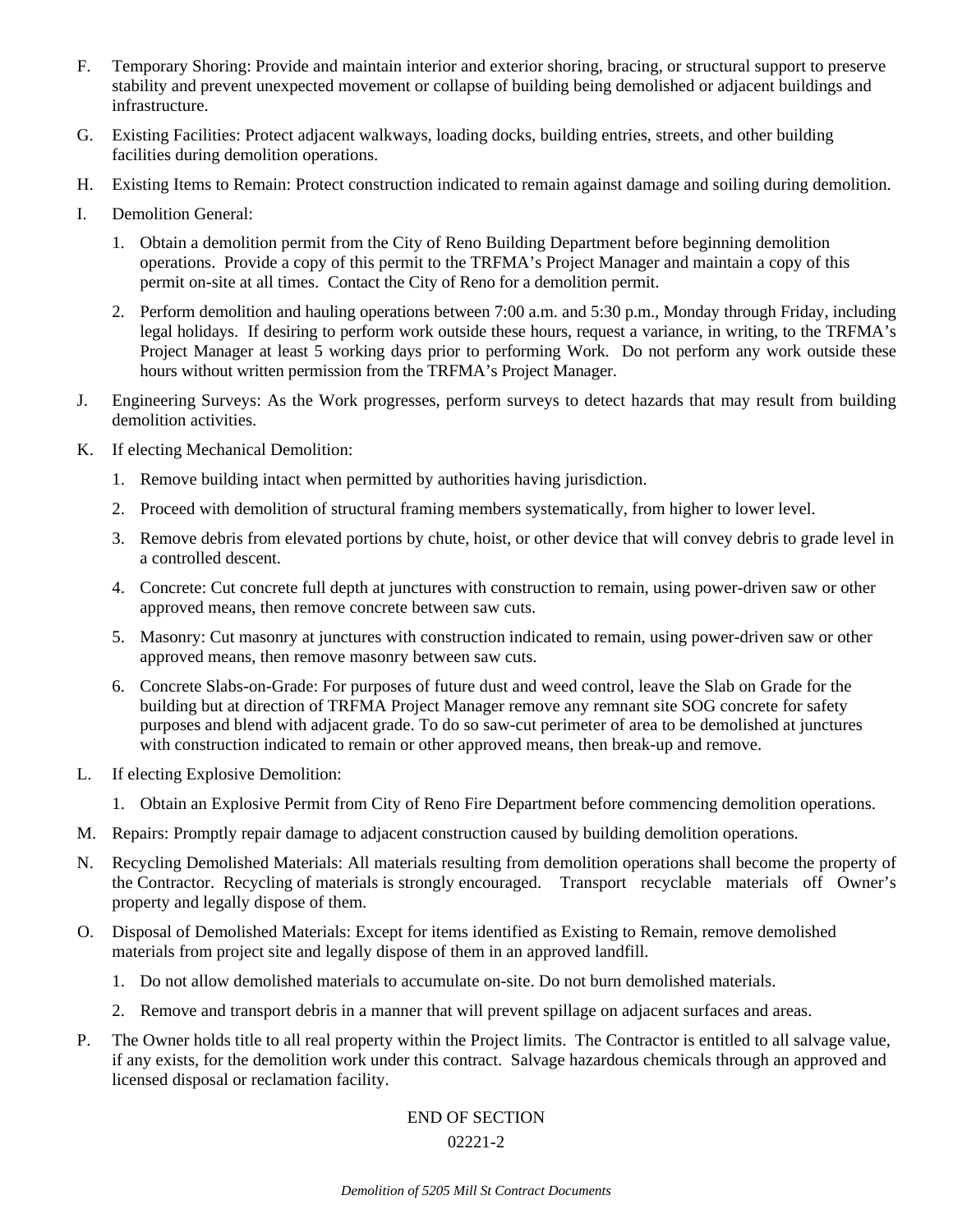## **DIVISION 3 HAZARDOUS MATERIAL ABATEMENT REQUIREMENTS**

#### 1.1 GENERAL PROJECT DESCRIPTION

A. Hazardous materials abatement in 5205 Mill St. is to include the safe and proper removal, handling, storage, transportation and disposal of asbestos containing material (ACM), polychlorinated biphenyls (PCB), mercury containing materials (MCM) – as applicable/ see Appendix A: Asbestos Abatement Report for more information.

#### 1.2 SCOPE OF WORK

- A. The Abatement Contractor shall remove and dispose of any ACM, PCB, MCM and building materials contaminated with hazardous materials from each of the abatement areas identified on the report- see Appendix A.
- B. The Contractor shall furnish everything necessary for the safe and complete removal, handling, storage, transportation and disposal of all hazardous and non-hazardous building materials specified herein, in accordance with the requirements of the applicable documents and these contract documents. It is the Contractor's responsibility to field verify all conditions and quantities prior to submission of a bid.
- C. All demolition work shall be performed in a safe, neat and organized manner to minimize the risk to workers on this and future projects. The cut edge of any demolished wall, ceiling, soffit, or roofing/deck surfaces shall be straight and free of protruding metal surfaces, flush with perpendicular walls or ceiling. Some demolished building components and systems or equipment may be decontaminated of all overspray or debris and residue, then disposed of as non-hazardous general construction debris or left on site at a location approved by TRFMA.
- D. The following list of hazardous materials abatement items may exist in various abatement areas on this projectsee Appendix A for more information. Each of the hazardous materials abatement items shall be completely and thoroughly removed, and each surface or substrate shall be decontaminated until all visible residue or trace of hazardous material is removed to render them free of hazardous material content. This will include cleanup of water or other solvents or agents used to remove asbestos containing materials from building surfaces or components.
	- 1. **Thermal System Insulation Fittings (TSI Fittings) on Piping**: This abatement item category includes all types of insulation on piping fittings and hangers throughout the complex. TSI fitting locations shall be traced by the Contractor, and all necessary demolition of building surfaces and components shall be performed so that all TSI fitting removal and surface/substrate decontamination can be performed. Following gross removal, all surfaces/substrates shall be detail cleaned to remove all dust, debris and residue from rough or pitted surfaces, cracks and crevices, pipe or hanger threads, and all adjacent or surrounding surfaces.
	- 2. **Spray Acoustic (SA)**: This abatement item category includes all spray acoustic asbestos containing material applied to ceiling surfaces including: concrete ceilings, gypsum board ceiling and soffit areas, and SA overspray debris and contamination on all other building components, equipment and surfaces. Debris and contamination may be present in hidden areas including interstitial spaces, soffits, wall cavities, mechanical and piping chases and other hidden areas. Removal of SA also include removal of SA contaminated carpet pad and SA debris under the carpet pad. The contaminated carpet pad and debris are assumed to exist in all SA areas. All necessary demolition of building components shall be performed in contained work areas. The Contractor's work plan must address complete removal of SA and SA overspray and contamination. **Removal of SA on concrete surfaces shall include removal of all three-dimensional SA that extends beyond the face of the concrete surface. Concrete surfaces shall be completely encapsulated with colored encapsulant, after final visual inspections are approved. Removal of SA on sheet rock surfaces shall include removal of the sheet rock ceiling and soffit material completely, not just the SA**.
	- 3. **Floor Tile and Mastic (FT)**: This abatement item category includes floor tile and mastic as indicated on the plans. Following gross removal of floor tile, the Contractor shall remove all three-dimensional raised mastic material (stains are excluded) from the substrates including cracks and crevices of ¼-inch width or greater and irregular floor surfaces. All flooring materials shall be completely removed from gaps at all wall/floor joints at the perimeter of each room. Also any flooring materials located under walls, cabinets, shelving, counters, appliances, etc., shall be accessed and abated. All solvent splash on building surfaces shall be removed.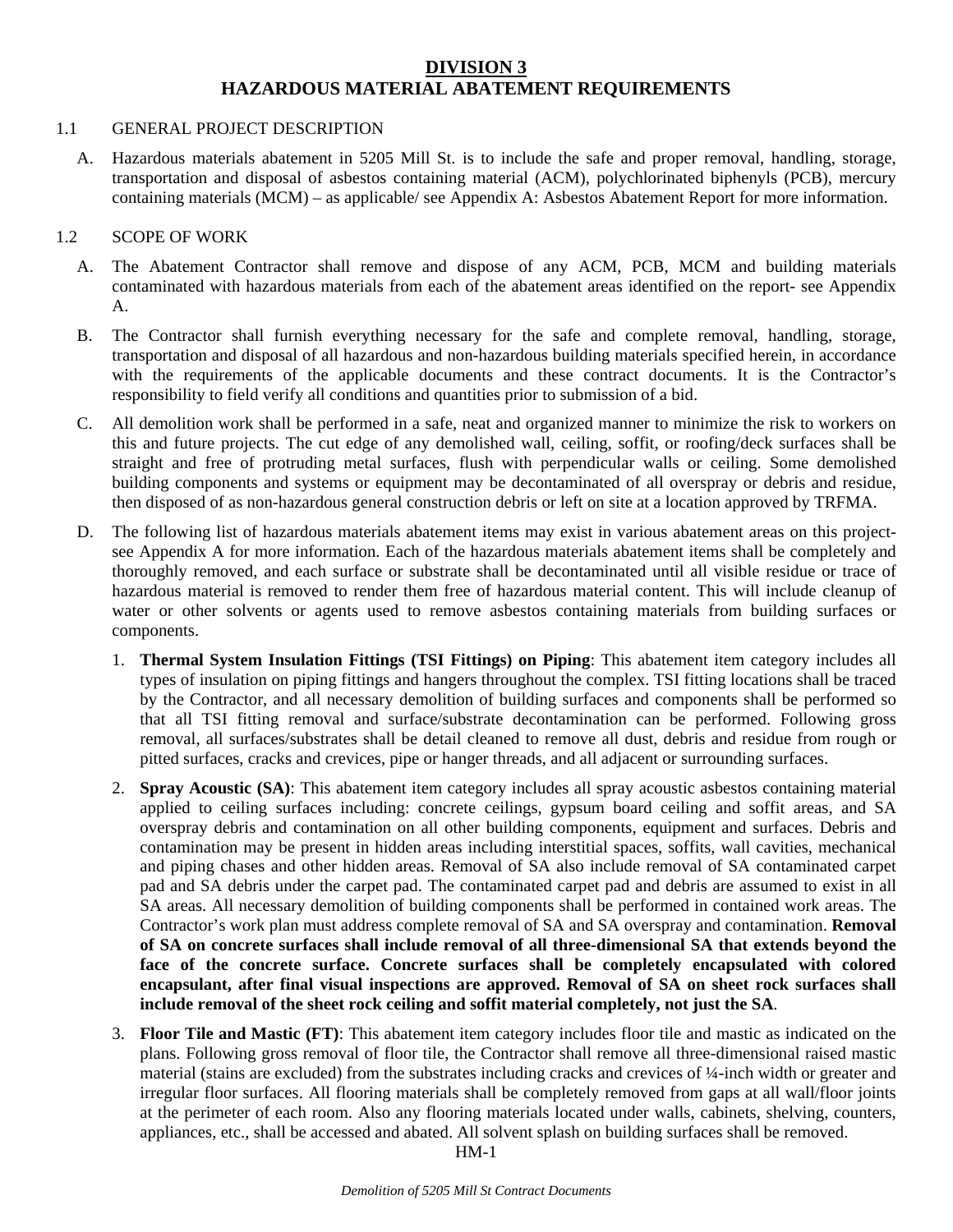- 4. **Polychlorinated Biphenyls (PCB)**: This abatement item category includes PCB containing fluorescent light fixture ballasts. PCB ballasts shall be safely and properly separated from fixtures, containered, labeled, stored, manifested, transported and disposed of at an approved TSD facility.
- 5. **Mercury Containing Materials (MCM)**: This abatement item category includes all fluorescent light tubes and mercury containing thermostats. MCM shall be safely and properly removed, handled and containered without breakage, then stored, manifested, transported and disposed of at an approved TSD facility or recycled.
- 6. **Wall Texture (WT):** This abatement item category includes all sheet rock with asbestos containing wall/ceiling texture. The removal process will require all of the sheet rock be removed down to the studs. All nails, screws, penetrations, etc. will be thoroughly cleaned of all sheet rock and texture residue.

## 1.3 ABATEMENT AREAS

A. The removal of asbestos containing materials, polychlorinated biphenyls and mercury containing materials to facilitate the demolition of the complex includes work in the following areas of the facility: See Appendix A: Asbestos Abatement Report

#### 1.4 APPLICABLE DOCUMENTS

- A. General Applicability of Regulations, Codes and Standards: All work under this contract shall be performed in accordance with all applicable regulations, codes and standards governing hazardous materials abatement, waste transportation, waste disposal, and other activities. All applicable regulations, code and guidelines have the same force and effect (and are made a part of the contract documents by reference) as if copied directly into the contract documents, or as if published copies are bound herewith. The current issue of each document shall govern. Where conflict among requirements or with these specifications exist, the more stringent requirements shall apply.
- B. Federal Requirements: These requirements govern lead-containing paint abatement work and the hauling/disposal of any resulting hazardous waste materials. Contractor is responsible to confirm and meet latest requirements as of permit dates. Requirements include but are not limited to:
	- 1. Occupational Safety and Health Administration (OSHA)

Title 29 CFR 1910.20 – Access to Employee Exposure and Medical Records Title 29 CFR 1910.38 – Emergency Procedures Title 29 CFR 1910-134 – Respiratory Problems Title 29 CFR 1926.20 – General Safety and Health Provisions Title 29 CFR 1926.21 – Safety Training and Education Title 29 CFR 1926.23 – First Aid Title 29 CFR 1926.24 – Fire Protection Title 29 CFR 1926.25 – Housekeeping Title 29 CFR 1926.28 – Personal Protective Equipment Title 29 CFR 1926.51 (f) – Washing Facilities Title 29 CFR 1926.55 – Gases, Vapors, Fumes, Dusts, and Mists Title 29 CFR 1926.56 – Illumination Title 29 CFR 1926.57 – Ventilation Title 29 CFR 1926.59 – Hazard Communication Standard Title 29 CFR 1926.62 – Lead Construction Standard Title 29 CFR 1926.103 – Respiratory Protection Title 29 CFR 1926.353 – Ventilation: Welding, Cutting or Heating Metals of Toxic Significance Title 29 CFR 1926,300, 301, 302 – Hand and Power Tools Title 29 CFR 1926.451 – Scaffolding Title 29 CFR 1926.500, 502, 503 – Fall Protection Title 29 CFR 1926.1101 – Asbestos Standard for the Construction Industry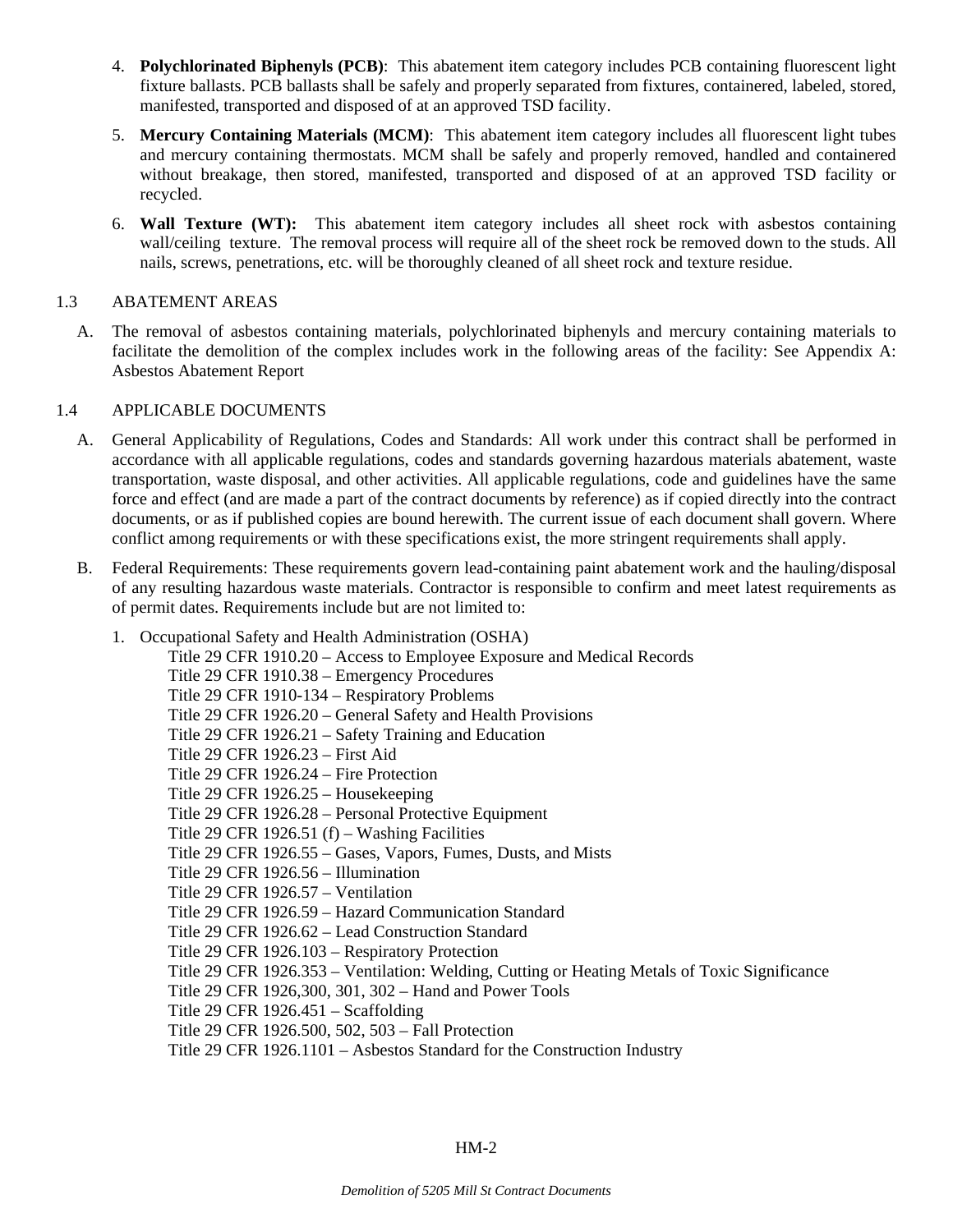2. Department of Transportation (DOT)

Title 49 CFR 171 – Hazardous Substances

Title 49 CFR 172 – Special Provisions, Hazardous Materials Communications, Emergency Response Information, and Training Requirements

Title 49 CFR 173 – General Requirements for Shipments and Packaging

3. Environmental Protection Agency (EPA)

Title 40 CFR 61, Subparts A & M – National Emissions Standard for Asbestos (NESHAPS) Title 40 CFR 260 – 264 – Resource Conservation and Recovery Act (RCRA) Title 40 CFR 745 – Lead Based Paint Activities: Training, Certification, and Work Practice Requirements Title 40 CFR 763 – Model Accreditation Plan

4. Department of Housing and Urban Development (HUD)

Title 24 CFR 35 and 965 (Subpart H) – Lead Based Paint Hazard Elimination Guidelines for the Evaluation and Control of Lead-Based Paint Hazards in Housing, June 1995

5. Nevada Division of Environmental Protection (NDEP)

NAC 444.965 to 444.976 – Sanitation, Disposal of Asbestos

6. Nevada Occupational Safety and Health Enforcement Section (OSHES)

NAC 618.850 to 618.986 – Abatement of Asbestos

- 7. Washoe TRFMA District Health Department, Environmental Health Services Division (WCDHD EHSD)
	- 030.107A to 030.107C District Board of Health Regulations Governing Air Quality Management (Regarding Asbestos)

030.184 to 030.185 – District Board of Health Regulations Governing Solid Waste Management

## 1.5 NOTIFICATIONS AND PERMITS

A. The Contractor shall notify all regulatory agencies, as required, to properly perform the work at this job site specified by the contract documents including all abatement, location of work, and requirements relative to the hazardous materials set forth in applicable regulations and these specifications. Before the start of any work, the Contractor will provide copies to TRFMA of all necessary notifications, permits, patents, and submittals required for his performance of the project. The Contractor will obtain and incur all costs to acquire the necessary permits. Permits will be submitted to the Engineer prior to the initiation of all field activities.

## 1.6 VERIFICATION OF SITE CONDITIONS

A. Before submitting a proposal, bidding contractors should carefully examine the contract documents and visit the site, fully inform themselves as to all existing conditions, hazardous materials locations and limitations, and shall include in the bid a sum to cover the cost of all items included in the contract. It shall be the responsibility of the Contractor to examine the site, to measure quantities, to be familiar with the specifications for the work contemplated, and to thoroughly acquaint himself with the physical conditions to be encountered.

## 1.7 INSPECTION

A. TRFMA's representative will inspect work and materials installed under this contract routinely and randomly as the TRFMA's representative deems necessary to insure Contractor's performance is meeting the intent of the specifications and that proper safety precautions are being employed.

 All inspections requested by the Contractor shall be approximated in the bar chart submittal and/or scheduled with the TRFMA's representative.

#### HM-3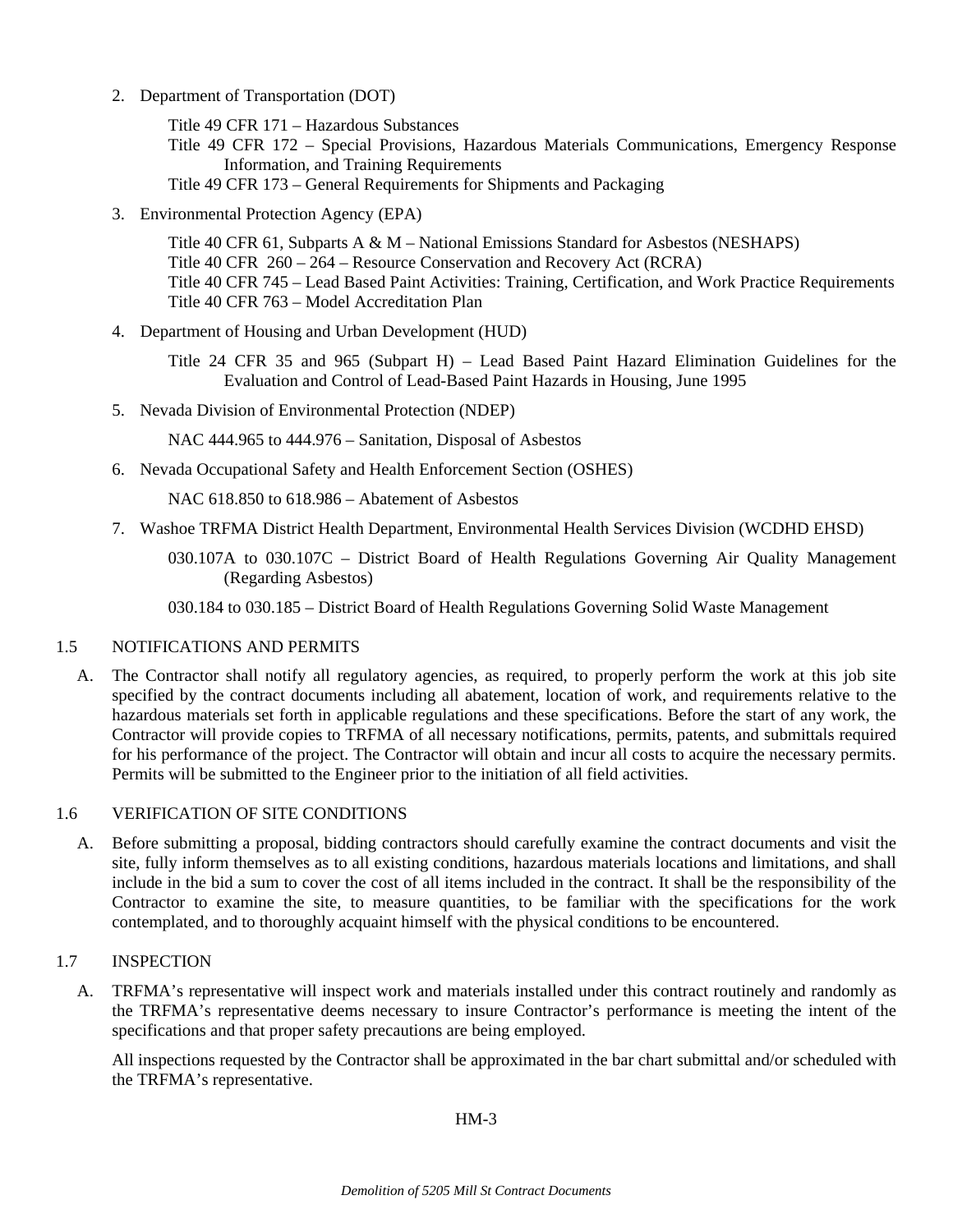## 1.8 WORK STOPPAGE

- A. If, at any time, the TRFMA's representative decides that work practices are violating pertinent provisions of this contract, endangering workers, or endangering TRFMA facilities, they will immediately notify the Contractor in writing that operations shall cease until corrective action is taken. Once the Contractor has made corrective action the TRFMA's representative will verify prior to proceeding with the work.
- B. If, at any time, during the asbestos removal phase of this project, the negative air pressure system is not operating and/or units are non-operational, operations shall cease until corrective action is taken. The Contractor shall take such corrective action before proceeding with the work.

## 1.9 INTERIOR CONTAINMENT SYSTEMS

- A. Interior Containment Barriers/Sheeting: The Contractor shall separate each interior work area floor from other building and exterior areas with containment barriers and cover other surfaces with polyethylene sheeting. Fullcontainment work area preparation must be utilized that addresses all connections to other building areas or exterior building areas.
- B. Work Area Air Changes/Negative Pressure: The Contractor shall install ventilation units equipped with High Efficiency Particulate Air (HEPA) filters in each work area. This ventilation system must provide at least five (5) work area air changes per hour. During Class 1 ACM removal, the Contractor shall establish 0.03 inches of water negative pressure between work areas and adjacent/outside areas. A continuous reading manometer must be installed by the Contractor (at a location approved by the abatement project monitor) to track the negative pressure at all times. The specified rate of air changes and the minimum negative pressure level must be maintained continuously from the time removal activities begin until clearance air sample testing is passed in each work area.

 The ventilation units must be set up to provide air flow in all parts of the work areas. Exhaust air from the units must be ducted through perimeter window or door openings to the building exterior away from public walkways. Exhaust ducting inside work areas should be suspended off the floor to avoid creating trip hazards or damage to the ducting.

 Ventilation units that are obviously damaged or altered will not be allowed on the project. Units (and vacuum) must also pass on-site DOP testing.

- C. Work Decontamination Systems: The Contractor shall install a three-chamber (with shower) worker decontamination system for entrance to and exit from each contained work area. Each decontamination system must be placed inside the work area at a location that does not impede the removal of materials. For the roofing removal work, only designated "decontamination areas" have to be established. Polyethylene dropsheets must cover floor/ground surfaces in the decontamination areas. Access to the decontamination areas must be restricted with pylons, caution tape, and OSHA asbestos warning signs. These decontamination areas must have sufficient means (including wet cloths, water buckets/bottles, a vacuum equipped with a HEPA filter, and standard asbestos waste bags) for workers to clean their face, hands, and respirators upon exit from the work areas.
- D. Waste and Equipment Decon/Pass Out System: The Contractor shall install a waste and equipment decon/pass out system for transfer of containerized waste and equipment from the contained work area on each interior building level. This waste and equipment decon/pass out system must be placed inside the work area at a location that does not impede the removal of materials.
- E. Warning Signs: The Contractor shall post asbestos warning signs (in accordance with OSHA and other regulations at all entrances/approaches to the work areas prior to the start of removal activities in each work area.
- 1.10 EXTERIOR CONTAINMENT SYSTEM (as necessary)
	- A. Exterior Friable Containment Barriers: The Contractor shall construct exterior containment barriers for friable ACM removal to be capable of withstanding wind and weather conditions and to be lockable.

 $HM-4$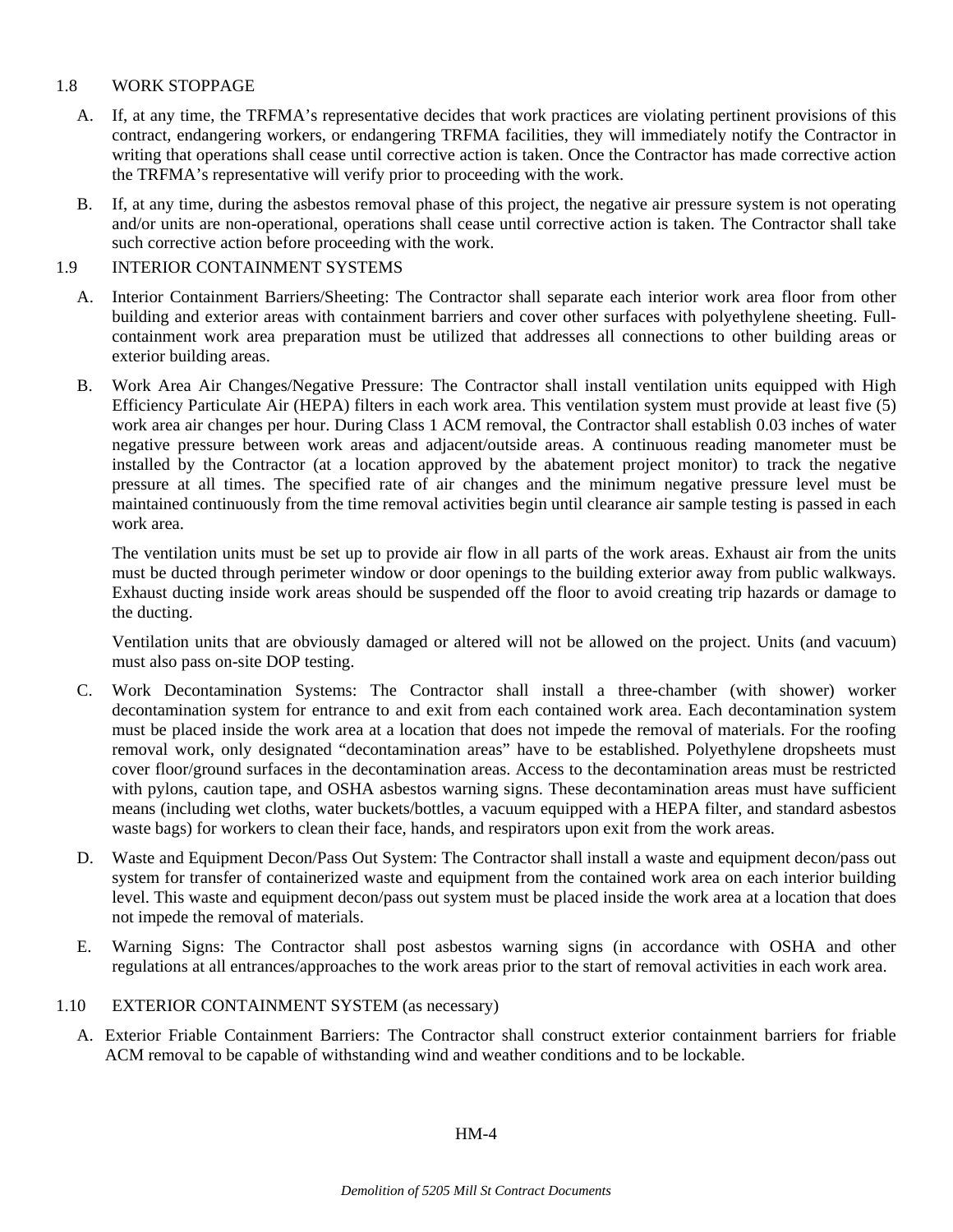- B. Exterior Rooftop Containment Barriers: No containments have be to set up for the rooftop work area. However, the Contractor shall still place seals (6-mil) polyethylene sheeting/duct tape) over all rooftop penetrations near the abatement work that run into the building interior or off the rooftop. The Contractor may also be required to install a barrier around the perimeter of the rooftop where removal has to be performed around the edges of the roof if material cannot be prevented from falling onto the ground.
- C. Exterior Ground Area Protection: The Contractor shall place caution tape or ropes with warning signs around the building exterior at ground level if the removed roofing or other exterior non-friable material cannot be kept off the ground. This caution tape (or ropes) must be placed approximately twenty feet (20') from the building or component where removal is taking place and must remain in place until removal is complete.

## 1.11 WASTE SEGREGATION AND MINIMIZATION

- A. The Contractor shall conduct his work in such a manner or under necessary procedures to minimize contamination of building materials, therefore, minimizing hazardous waste.
- B. Solid metal ducts and other building systems that have smooth hard surfaces may be decontaminated from ACM and disposed of as standard demolition waste.
- C. Non-ACM walls and ceilings that are not contaminated, but that need to be removed to access ACM, may be removed as standard demolition waste, if appropriate safeguards against contamination are employed.

## 1.12 WASTE STORAGE AND DISPOSAL (as necessary)

- A. Containerization:
	- 1. Interior ACM Waste: The Contractor shall place all the asbestos-containing material form the interior work areas in 6-mil disposal bags as the materials are stripped from surfaces as long as the waste does not contain any liquid solvent. When removed from the work areas, this waste must be double bagged within the Waste/Equipment Decon System. Intact insulation that has been cut from piping must be double wrapped with 6-mil polyethylene sheeting before it is passed out of the work area.
	- 2. Solvent, PCB and Mercury Waste: All PCB containing ballasts, mercury containing thermostats and any liquid solvent waste from mastic removal must be sealed in appropriate barrels with an absorbent material.
	- 3. Roofing and Transite Panels Waste: Containers of waste or materials cannot be dropped of thrown to the ground. Roofing waste can be moved off the rooftop using an enclosed chute that lead into a lined (with polyethylene sheeting) and enclosed dump container. The lined dump container must have a flap of polyethylene sheeting that can be taped over the top when the dump container is full to form a "burrito" wrapping for the roofing waste. The burrito wrap shall consist of 6-mil sheeting (one layer for single bagged/wrapped waste, two layers for unbagged/unwrapped waste). The enclosed chute must be secured (taped) directly into the top seal of the dump container and be resecured when the chute must be moved over another part of the dump container to prevent the roofing waste from backing up and clogging the bottom of the chute. The top end of the chute must also be closed/sealed when roofing waste is not being dropped down the chute. Transite panels can be placed directly into a lined waste dumpster burrito style.
	- 4. PCB and Mercury Containing Waste: PCB and MCM waste shall be carefully and properly containered for recycling or disposal.
- B. Storage: All containerized waste must be stored in dump containers placed at designated locations approved by the Owner. All the waste transport containers must be lined with 6-mil polyethylene sheeting and must remain locked at all times except during waste load-out when waste is being loaded into the containers.
- C. Waste Labeling/Transportation: The Contractor is responsible for the proper labeling and disposal of all hazardous materials generated at the project site.
	- 1. Friable Asbestos-Containing Material: Each individual container of this double bagged or doubled wrapped waste must be marked with an OSHA asbestos danger label, the EPA required generator name, site location, and a DOT label (RQ). Asbestos, 9 NA2212 with proper diamond insignia). A party who has received approval from the Washoe TRFMA District Health Department, Air Pollution Control District (WCDHD APCD) must transport the waste.

#### HM-5